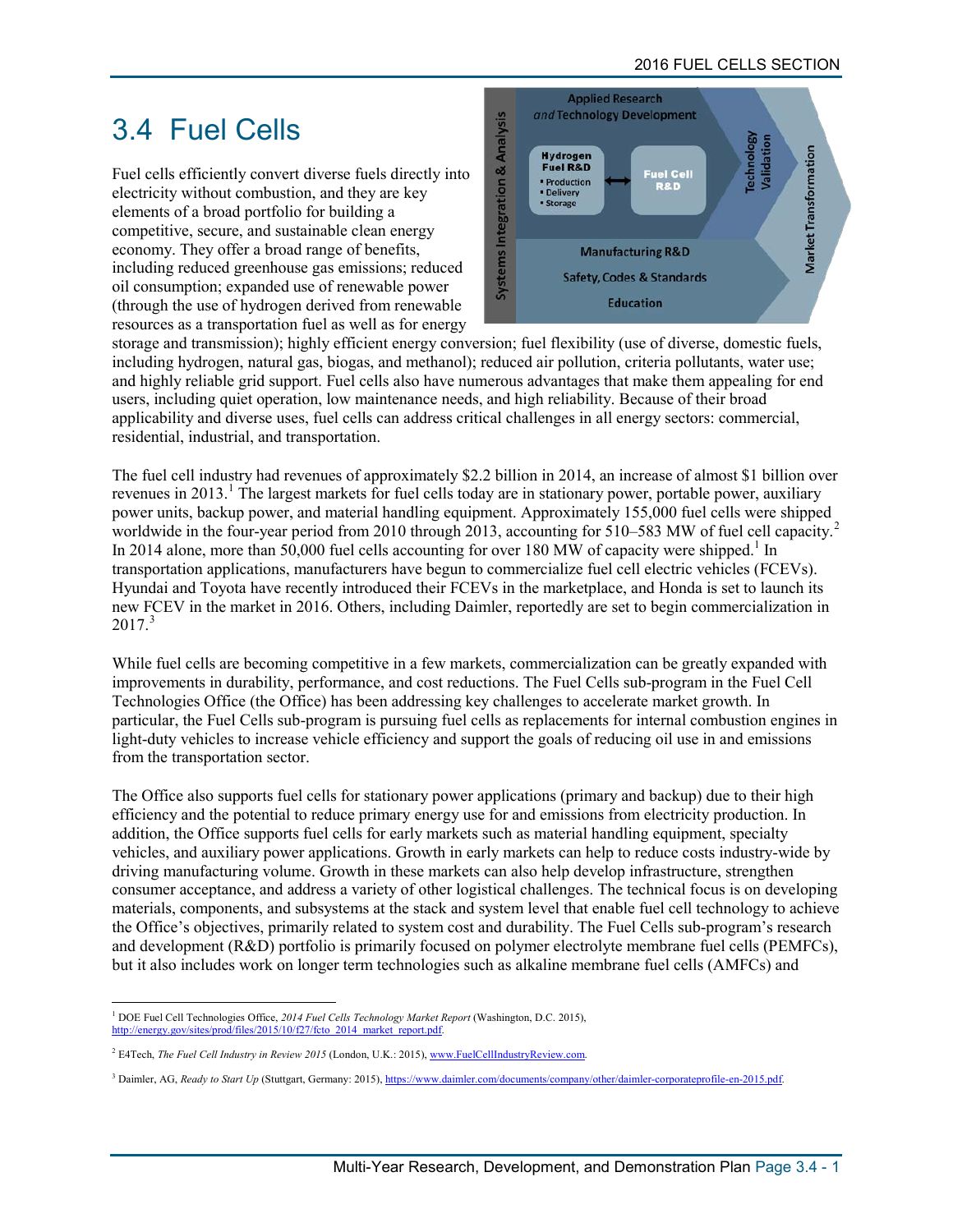higher temperature fuel cells such as molten carbonate fuel cells (MCFCs) for stationary applications. The development of high-temperature solid oxide fuel cells (SOFCs) operating on coal or natural gas is in the purview of the Office of Fossil Energy (FE), with the Office (Fuel Cell Technologies Office) Fuel Cells subprogram supporting application-driven efforts such as utilization of FE-developed technologies for small-scale combined heat and power (CHP) applications. For transportation applications, the Office's effort is focused on direct hydrogen fuel cells, in which the hydrogen fuel is stored onboard and supplied by a hydrogen production and fueling infrastructure. Hydrogen production and delivery technologies are being developed in parallel with fuel cell development efforts. For distributed stationary power generation applications, fuel cell systems will likely be fueled with reformate produced from natural gas, liquefied petroleum gas (LPG, consisting predominantly of propane), associated petroleum gas (APG), or renewable fuels such as biogas derived from wastewater treatment plants and landfill gas. In material handling equipment and portable power applications, hydrogen and liquid biofuels such as methanol will be the fuel of choice for these fuel cell systems, respectively. Fuel cells for auxiliary power units (APUs) in trucks will mainly use either (bio-) diesel or LPG.

# 3.4.1 Technical Goal and Objectives

## Goal

Advance fuel cell technologies for transportation, stationary, and early market applications.

## **Objectives**

- Develop a 65% peak-efficient, direct hydrogen fuel cell power system for transportation that can achieve 5,000-hour durability (ultimate 8,000 hours) and be mass produced at a cost of \$40/kW by 2020 (ultimate \$30/kW).
- Develop distributed generation and micro-CHP fuel cell systems (5 kW) operating on natural gas that achieve 45% electrical efficiency and 60,000-hour durability at an equipment cost of \$1,500/kW by 2020.
- Develop medium-scale CHP systems (100 kW–3 MW) by 2020 that achieve 50% electrical efficiency, 90% CHP efficiency and 80,000-hour durability at a cost of \$1,500/kW for operation on natural gas and \$2,100/kW when configured for operation on biogas.

# 3.4.2 Technical Approach

The Fuel Cells sub-program focuses on R&D to address challenges facing fuel cells for automotive applications with potential spillover benefits for near-term applications such as distributed power (primary and backup), material handling equipment, specialty vehicles, and APUs, which will help drive manufacturing volume. These near-term applications will generate market traction for the adoption of longer term applications such as light-duty vehicles, which have the greatest potential impact for fuel cell technologies on national energy goals and associated metrics, as well as other transportation systems such as APUs that could be applicable for truck, marine, or aircraft applications, and they would also provide substantial environmental and energy-security benefits.

Fuel cell R&D emphasizes activities aimed at achieving high efficiency and durability along with low material and manufacturing costs for the fuel cell stack. R&D activities include developing lower cost, better performing system balance of plant (BOP) components such as air compressors, fuel processors, sensors, and water and heat management systems. The sub-program also supports the development of experimental diagnostics and theoretical models to gain a foundational understanding of reaction mechanisms and to optimize material structures and technology configurations. Each application—light-duty vehicle and bus transportation, stationary power, material handling equipment, specialty vehicles, APUs for heavy-duty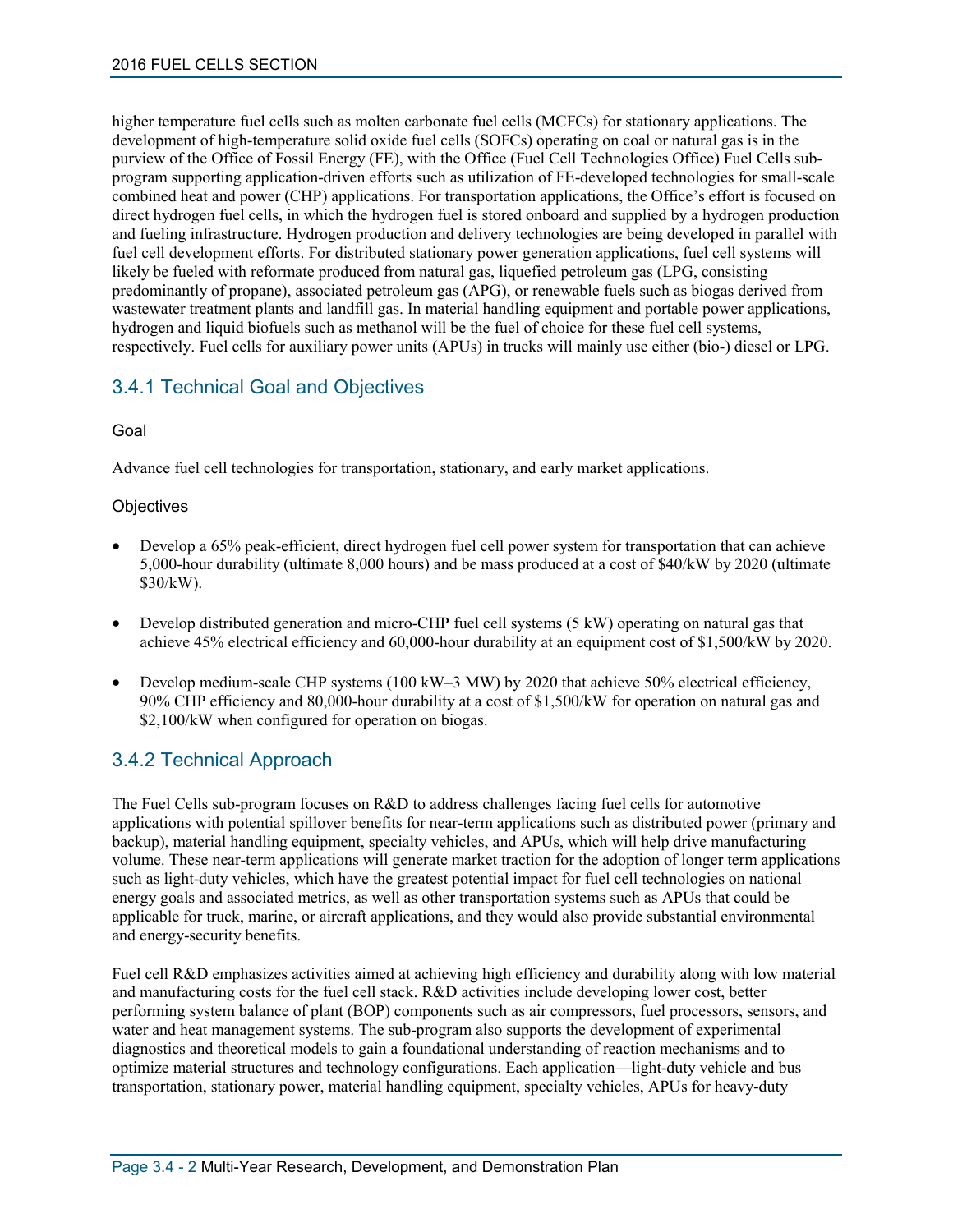vehicles, and portable power for consumer electronics—has specific market-driven requirements for technology development.

PEMFCs (Figure 3.4.1) are being considered for applications that require faster start-up times and frequent starts and stops, such as automotive applications, material handling equipment, and backup power. For PEMFCs, continuing advancements are needed to minimize or eliminate precious metal loading, improve component durability, and manage water transport within the cell. Additionally, membranes that are capable of operation at higher temperatures (up to 120°C for automotive applications and above 120°C for stationary applications) are needed for better thermal management. R&D is required to reduce cost and increase durability of the membrane electrode assembly (MEA) as well as optimize the integration of advanced cell components into the MEA. R&D is also required to reduce the cost and improve the durability of system BOP components, such as humidifiers and compressors.



Figure 3.4.1 Polymer electrolyte membrane fuel cell (PEMFC) schematic.

Direct methanol fuel cells (DMFCs) are well suited for early market applications as sources of portable and backup power in consumer electronic devices and similar applications where the power requirements are low and the cost targets and infrastructure requirements are not as stringent as for transportation applications. A higher energy density alternative to existing technologies is required to fill the increasing gap between energy demand and energy storage capacity in these low power applications. Challenges for DMFCs include reducing Pt loading, reducing methanol crossover to increase efficiency, and simplifying the BOP to increase energy and power density, improve reliability, and reduce cost.

Alkaline fuel cells (AFCs) (Figure 3.4.2) were one of the first fuel cell technologies developed, and they were the first type widely used in the U.S. space program to produce electricity and water onboard spacecraft. One advantage of AFCs is that they can use a variety of nonprecious metal catalysts at the anode and cathode. The initial AFCs used aqueous potassium hydroxide (KOH) solutions as the electrolyte. To address some of the issues dealing with these liquid electrolytes, novel AFCs that use a polymer membrane as the electrolyte have been developed. These fuel cells are closely related to conventional PEMFCs except that they use an alkaline membrane instead of an acid membrane, and they are commonly referred to as AMFCs. Challenges for AMFCs include tolerance to carbon dioxide, membrane conductivity and durability, higher temperature operation, water management, power density, and anode electrocatalysis.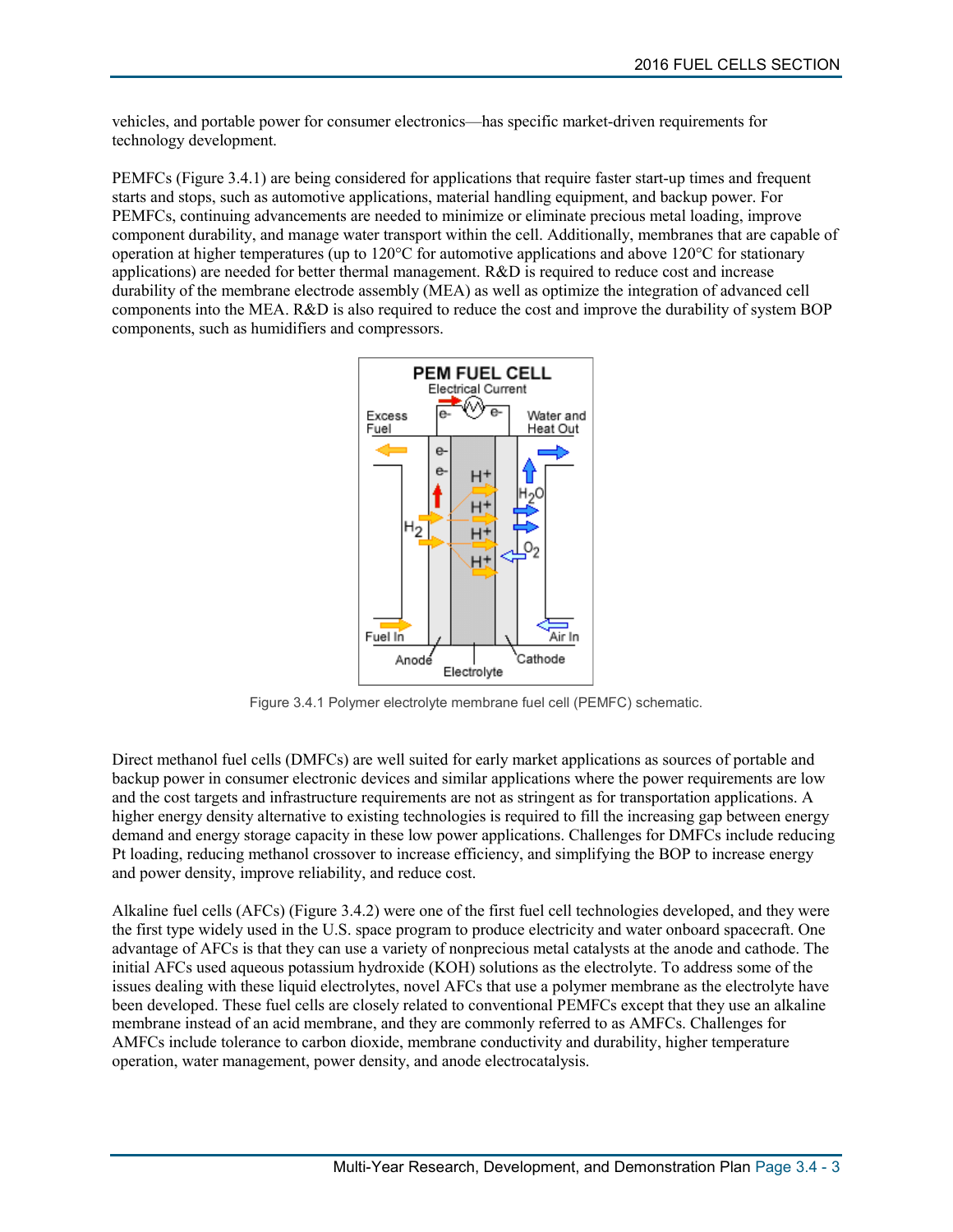

Figure 3.4.2 Alkaline fuel cell (AFC) schematic.

Medium-temperature (phosphoric acid) (Figure 3.4.3a) and high-temperature (solid oxide and molten carbonate) (Figure 3.4.3b and 3.4.3c, respectively) fuel cells are more applicable for systems that run for extended periods of time without frequent start and stop cycles. These systems also have benefits for CHP generation, and they offer simplified operation on fossil and renewable fuels. The high-temperature systems can also be utilized in tri-generation mode to produce electrical power, heat, and hydrogen. R&D needs for phosphoric acid-based fuel cells (PAFCs) include methods to decrease or eliminate anion adsorption on the cathode, lower cost materials for the cell stack and BOP components, and durable electrode catalyst and support materials. Polymer-phosphoric acid-based systems including polybenzimidazole-phosphoric acid type (PBI-type) have applications similar to PAFC. For high-temperature MCFCs, R&D is needed to limit electrolyte loss and prevent microstructural changes in the electrolyte support that lead to early stack failure. R&D is also needed to develop more robust cathode materials. For SOFCs, challenges include stack survivability during repeated thermal cycling, decreasing long start-up times, and potential mechanical and chemical compatibility/reactivity issues between the various stack and cell components due to hightemperature operation. For all of these systems, improved fuel processing and cleanup, especially for fuelflexible operation and operation on biofuels, are needed to improve durability and reduce system costs. Table 3.4.1 describes the different fuel cell types discussed here.

To meet the efficiency, durability, and cost requirements for fuel cells, R&D will focus on identifying new materials and novel design and manufacturing methods for electrolytes and electrolyte supports, catalysts and supports, gas diffusion media, cell hardware (including bipolar plates and seals), and BOP components (e.g., compressors, radiators, humidifiers, fuel processors, etc.). Testing of new materials, designs, and fabrication methods will be carried out by industry, national laboratories, and universities. New R&D efforts will include demonstrations in single cells or membrane electrolyte assemblies (MEAs), in stacks, and at the subsystem and system level. The Technology Validation sub-program section provides fuel cell vehicle and stationary power data under real-world conditions and, in turn, supplies valuable results to help refine and direct future activities for fuel cell R&D.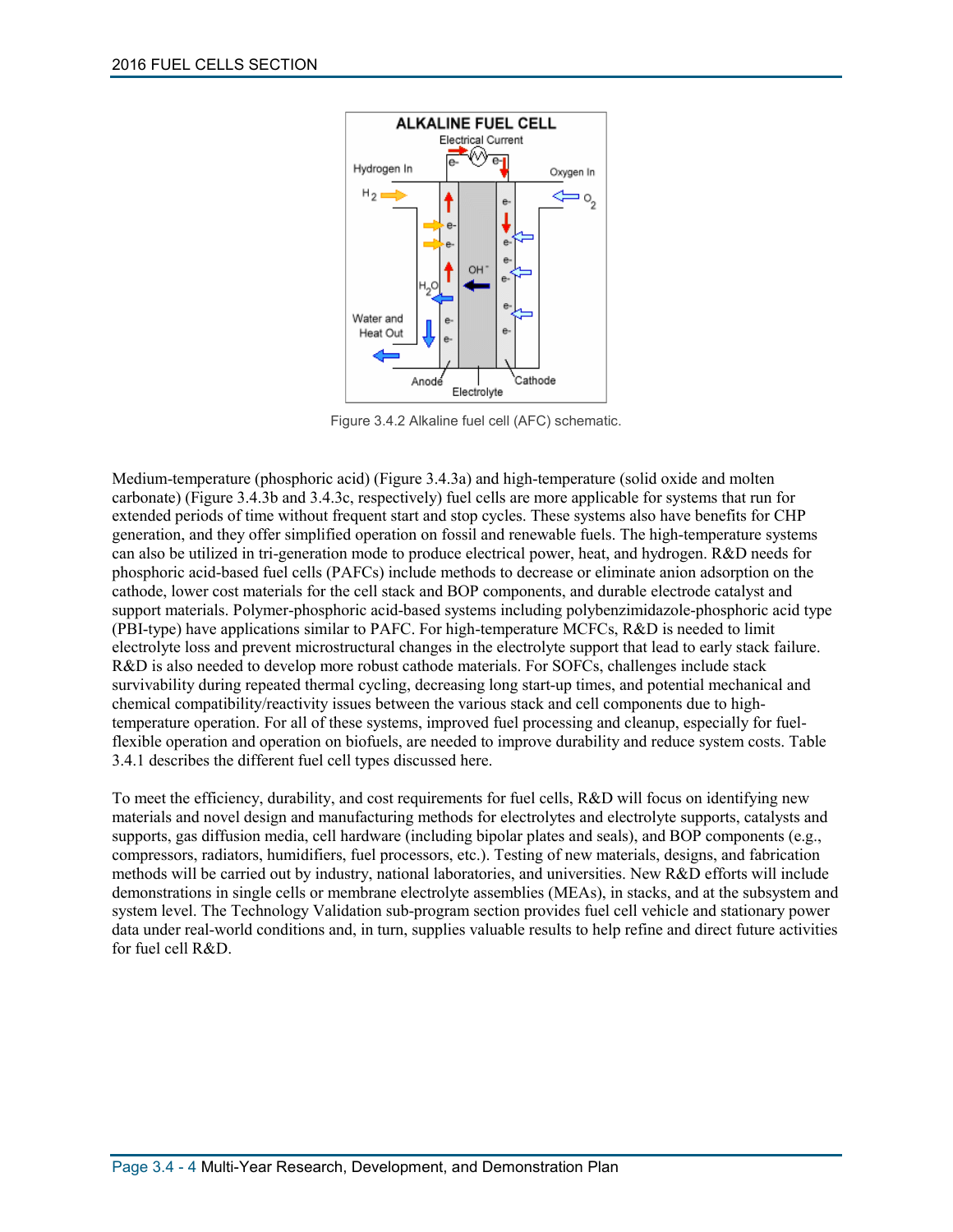

Figure 3.4.3 Schematics of (a) phosphoric acid-based fuel cells (PAFCs), (b) solid oxide fuel cells (SOFCs), and (c) molten carbonate fuel cells (MCFCs).

| Table 3.4.1 Fuel Cell Types                           |                                                    |                                                                  |  |  |
|-------------------------------------------------------|----------------------------------------------------|------------------------------------------------------------------|--|--|
|                                                       | Temperature                                        |                                                                  |  |  |
| <b>Fuel Cell Type</b>                                 | Common Electrolyte/<br><b>Charge Carrier</b>       | <b>Applications</b>                                              |  |  |
| Polymer Electrolyte Membrane<br>(PEMFC)               | $<$ 120 $^{\circ}$ C                               | Backup power,<br>Portable power,                                 |  |  |
|                                                       | Perfluorosulfonic acid / H <sup>+</sup>            | Distributed generation,<br>Transportation,<br>Specialty vehicles |  |  |
|                                                       | $< 100^{\circ}$ C                                  |                                                                  |  |  |
| Direct Methanol (DMFC)                                | Perfluorosulfonic acid / H <sup>+</sup>            | Early market applications                                        |  |  |
| Alkaline (AFC), Alkaline Membrane Fuel<br>Cell (AMFC) | $< 100^{\circ}$ C                                  | Military,<br>Space,                                              |  |  |
|                                                       | aqueous KOH, alkaline<br>polymer / OH <sup>-</sup> | Backup power,<br>Transportation                                  |  |  |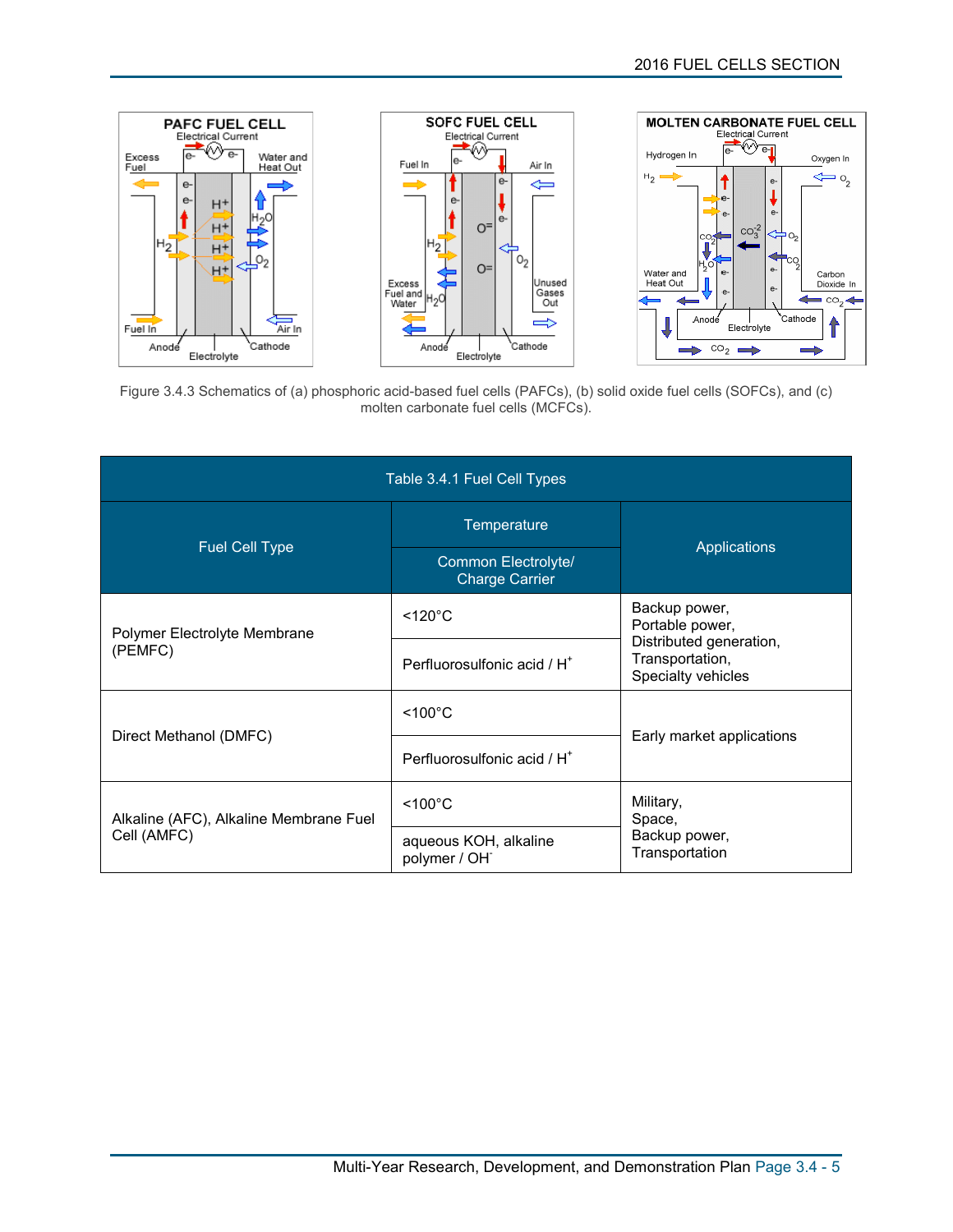| Table 3.4.1 Fuel Cell Types                           |                                                            |                                              |  |  |
|-------------------------------------------------------|------------------------------------------------------------|----------------------------------------------|--|--|
| <b>Fuel Cell Type</b>                                 | Temperature                                                |                                              |  |  |
|                                                       | Common Electrolyte/<br><b>Charge Carrier</b>               | <b>Applications</b>                          |  |  |
| Phosphoric Acid (PAFC) and Polymer<br>Phosphoric Acid | $150 - 200^{\circ}$ C                                      |                                              |  |  |
|                                                       | $H_3PO_4$ , Polymer/ $H_3PO_4$ , H <sup>+</sup>            | Distributed generation                       |  |  |
| Molten Carbonate (MCFC)                               | 600-700°C                                                  | Electric utility,                            |  |  |
|                                                       | $(Li,K,Na)_{2}CO_{3} / CO_{3}^{2}$                         | Distributed generation                       |  |  |
| Solid Oxide (SOFC)                                    | $500 - 1,000^{\circ}$ C                                    | Electric utility,<br>Distributed generation, |  |  |
|                                                       | Yttria-Stabilized Zirconia<br>$(Zr_{.92}Y_{.08}O_2)/O^{2}$ | <b>APUs</b>                                  |  |  |

# 3.4.3 Programmatic Status

## Current Activities

Table 3.4.2 summarizes the FY 2016 Fuel Cells sub-program activities. Catalysts are a major cost driver and a current focus area. Catalysts with reduced platinum group metal (PGM) loading or no PGMs, increased activity and durability, and lower cost are under development. Catalyst supports with increased durability and conductivity are being evaluated to address a key degradation mode of fuel cells. Ionomers and membranes are being identified and developed with increased conductivity (especially under conditions of low relative humidity and high temperature), increased mechanical and chemical durability, and reduced material costs. Electrode and MEA design (integration of the catalysts, support, membrane, and GDLs) are being pursed because they can have a large impact on overall performance, especially under high power conditions. Bipolar plates with lower weight, lower volume, and higher corrosion resistance are being developed. Scalable manufacturing processes for the production of catalysts, membranes, electrodes, MEAs, and bipolar plates are being designed. Failure mechanisms in fuel cells are being explored both experimentally and via modeling, including measuring the effects of impurities on fuel cell performance and durability. To enable early-market entry of fuel cells, the sub-program supports R&D pertaining to stationary, backup, and auxiliary power units. To gauge the status of the technology, the cost and performance of fuel cell components are benchmarked and evaluated annually.

In an effort to further accelerate the development of the critical materials needed to realize widespread deployment of hydrogen and fuel cell technologies, the sub-program launched and planned several national laboratory-based consortia. The purpose of the consortium structure is to coordinate the powerful and unique capabilities found across the U.S. national laboratory system to make it easier for external research partners to rapidly connect and take advantage of these resources. In 2015, the Fuel Cells sub-program launched a lab-led consortium project on Fuel Cell Performance and Durability (FC-PAD)<sup>[4](#page-5-0)</sup> to further advance progress in

<span id="page-5-0"></span><sup>&</sup>lt;sup>4</sup> "Fuel Cell Consortium for Performance and Durability (FC-PAD)," http://energy.gov/eere/fuelcells/fc-pad-fuel-cell-consortium-performance-and-durability.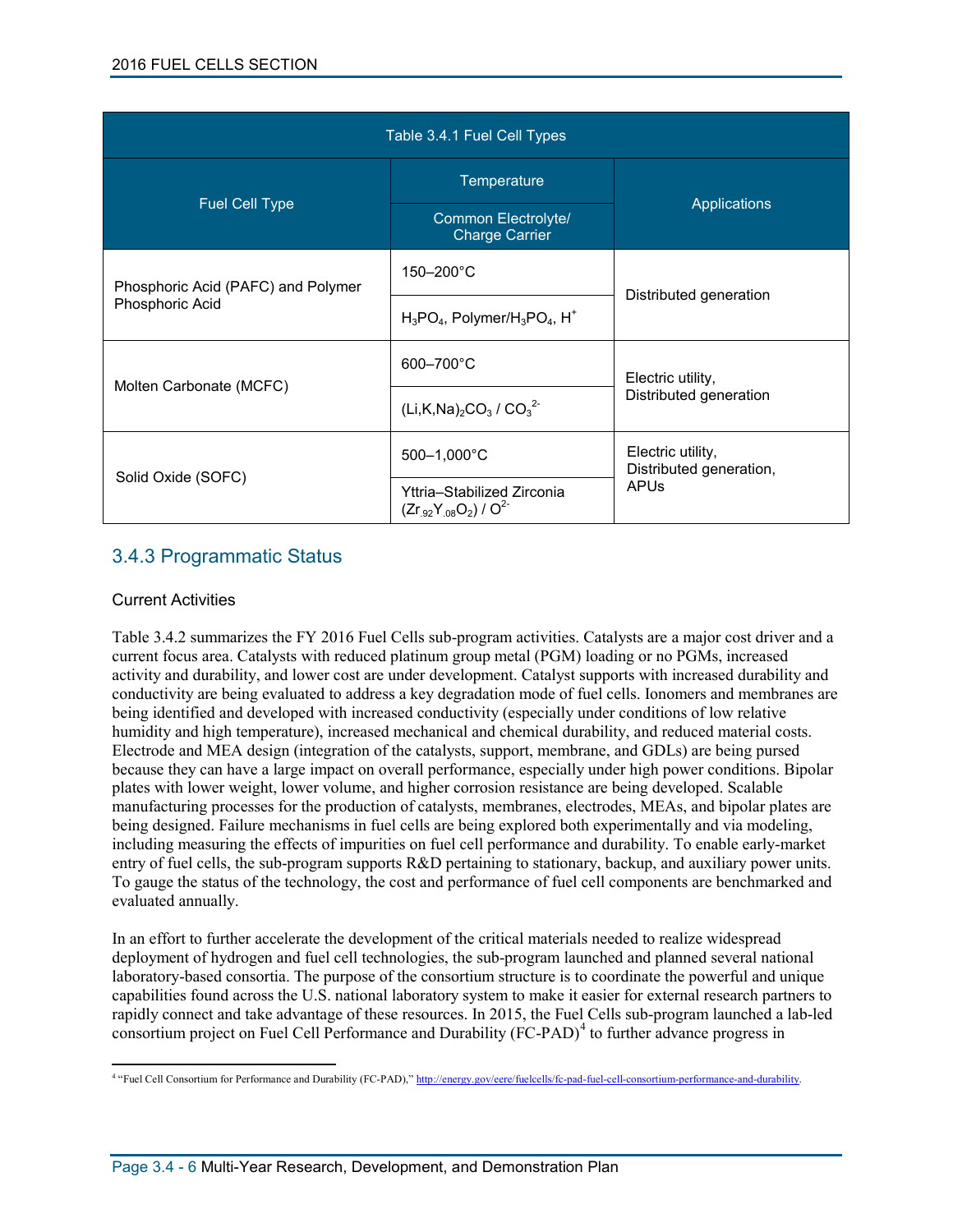improving performance and durability of fuel cell systems. Funding opportunities for adding industry, university, and other national lab projects to FC-PAD are currently underway. Additionally, to address the need for PGM-free catalysts and electrodes, the Fuel Cells sub-program also recently launched the ElectroCat (Electrocatalysis) Consortium<sup>[5](#page-6-0)</sup> under the DOE's Energy Materials Network,<sup>[6](#page-6-1)</sup> an extension of the Materials Genome Initiative.<sup>[7](#page-6-2)</sup> A schematic of the FC-PAD consortium structure is shown in Figure 3.4.4.



Figure 3.4.4 Organizational structure of the Fuel Cell Performance and Durability (FC-PAD) consortium, created in 2015 to accelerate advances in fuel cell performance and durability.

| Table 3.4.2 Current (2016) Fuel Cell Activities |                                                                                                                                                                                                                                                                                                                                                                                                 |                                                                                                                                                                                                                                                                                                                                                                                                                                                                                                                                                                                                                                                                                                                                                                                             |  |  |  |
|-------------------------------------------------|-------------------------------------------------------------------------------------------------------------------------------------------------------------------------------------------------------------------------------------------------------------------------------------------------------------------------------------------------------------------------------------------------|---------------------------------------------------------------------------------------------------------------------------------------------------------------------------------------------------------------------------------------------------------------------------------------------------------------------------------------------------------------------------------------------------------------------------------------------------------------------------------------------------------------------------------------------------------------------------------------------------------------------------------------------------------------------------------------------------------------------------------------------------------------------------------------------|--|--|--|
| <b>Task</b>                                     | <b>Approach</b>                                                                                                                                                                                                                                                                                                                                                                                 | <b>Activities</b>                                                                                                                                                                                                                                                                                                                                                                                                                                                                                                                                                                                                                                                                                                                                                                           |  |  |  |
| Catalysts/<br>Electrodes                        | Develop electrocatalysts and electrodes<br>$\bullet$<br>with reduced PGM loading, increased<br>activity, improved durability / stability,<br>and increased tolerance to air, fuel, and<br>system-derived impurities<br>Optimize electrode design and assembly<br>$\bullet$<br>Develop PGM-free anode catalysts for<br>$\bullet$<br>AMFCs and PGM-free cathode catalysts<br>for PEMFCs and AMFCs | 3M: Highly Active, Durable, and Ultra-<br>$\bullet$<br>low PGM NSTF Thin Film ORR<br><b>Catalysts and Supports</b><br>Argonne National Laboratory: Tailored<br>$\bullet$<br>High Performance Low-PGM Cathode<br>Catalysts<br>Brookhaven National Laboratory:<br>$\bullet$<br>Platinum Monolayer Electrocatalysts<br>General Motors: Highly-Accessible<br>$\bullet$<br>Catalysts for Durable High-Power<br>Performance<br>Illinois Institute of Technology:<br>$\bullet$<br>Corrosion-Resistant Non-Carbon<br><b>Electrocatalyst Supports for PEMFCs</b><br>National Renewable Energy Laboratory:<br><b>Extended Surface Electrocatalyst</b><br>Development<br>Northeastern University: Innovative Non<br>$\bullet$<br>PGM Catalysts for CHP Relevant Proton<br>Exchange Membrane Fuel Cells |  |  |  |

<span id="page-6-0"></span><sup>&</sup>lt;sup>5</sup> "Electrocatalysis Consortium (ElectroCat)," http://www.electrocat.org.

<span id="page-6-1"></span><sup>&</sup>lt;sup>6</sup> "Energy Materials Network (EMN)," http://energy\_gov/eere/energy-materials-network/energy-materials-network.

<span id="page-6-2"></span><sup>7</sup> "Materials Genome Initiative (MGI),[" https://www.whitehouse.gov/mgi.](https://www.whitehouse.gov/mgi)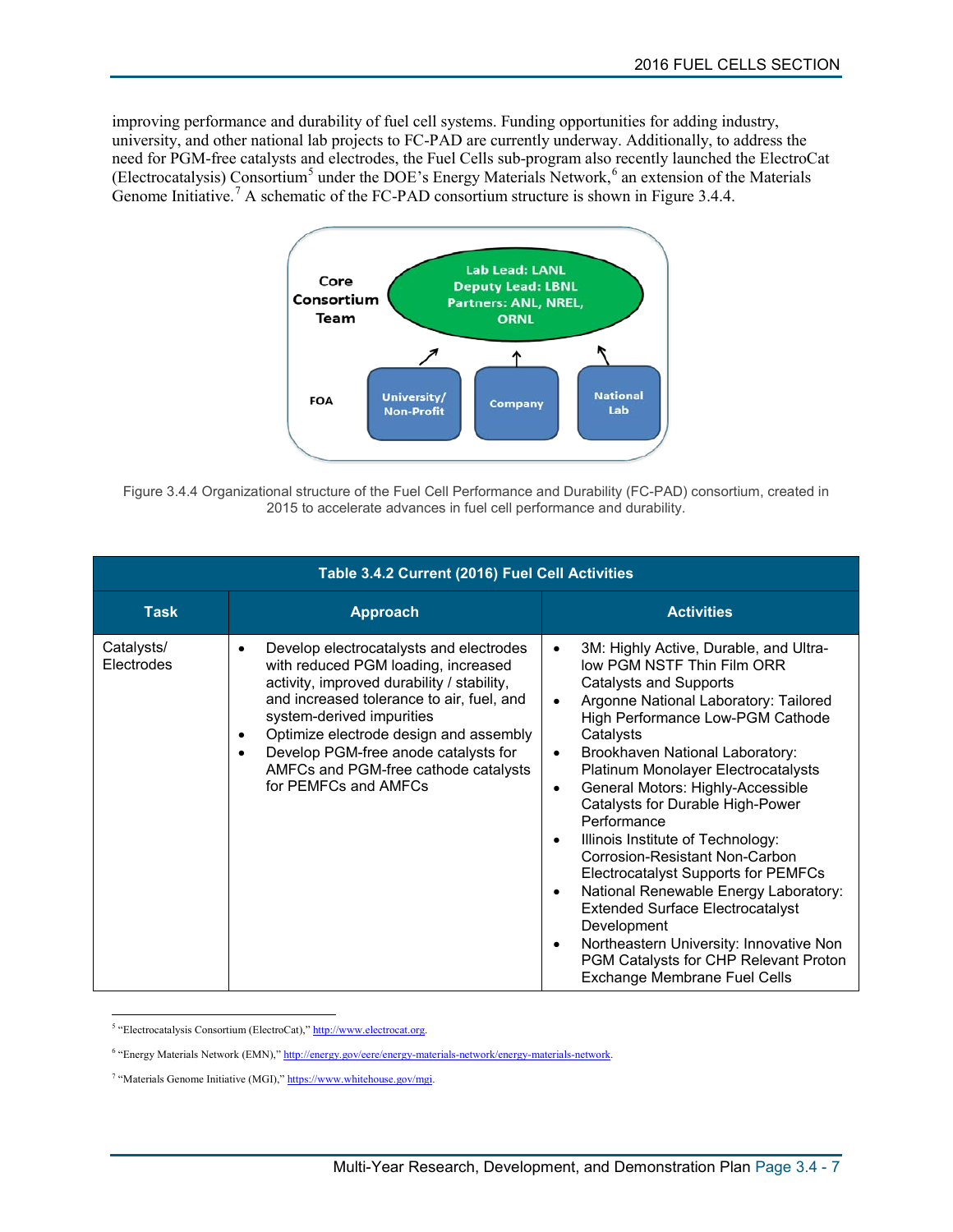| Table 3.4.2 Current (2016) Fuel Cell Activities                                        |                                                                                                                                                                                                                                                                                                                                                                                                                                                                                                                                                                                                                                             |                                                                                                                                                                                                                                                                                                                                                                                                                                                                                                                                                                                                                                                                                                                          |  |
|----------------------------------------------------------------------------------------|---------------------------------------------------------------------------------------------------------------------------------------------------------------------------------------------------------------------------------------------------------------------------------------------------------------------------------------------------------------------------------------------------------------------------------------------------------------------------------------------------------------------------------------------------------------------------------------------------------------------------------------------|--------------------------------------------------------------------------------------------------------------------------------------------------------------------------------------------------------------------------------------------------------------------------------------------------------------------------------------------------------------------------------------------------------------------------------------------------------------------------------------------------------------------------------------------------------------------------------------------------------------------------------------------------------------------------------------------------------------------------|--|
| <b>Task</b>                                                                            | <b>Approach</b>                                                                                                                                                                                                                                                                                                                                                                                                                                                                                                                                                                                                                             | <b>Activities</b>                                                                                                                                                                                                                                                                                                                                                                                                                                                                                                                                                                                                                                                                                                        |  |
|                                                                                        |                                                                                                                                                                                                                                                                                                                                                                                                                                                                                                                                                                                                                                             | University of New Mexico: Development<br>$\bullet$<br>of non-PGM Catalysts for Hydrogen<br>Oxidation Reaction in Alkaline Media<br>ElectroCat (Electrocatalysis<br>$\bullet$<br>Consortium): Argonne National<br>Laboratory, Los Alamos National<br>Laboratory, National Renewable Energy<br>Laboratory, Oak Ridge National<br>Laboratory                                                                                                                                                                                                                                                                                                                                                                                |  |
| Membranes/<br>Electrolytes                                                             | Develop / identify electrolytes and<br>$\bullet$<br>membranes/matrices (for low and high-<br>temperature proton exchange, alkaline<br>membrane, molten carbonate) with<br>improved conductivity over the entire<br>temperature and humidity range of a fuel<br>cell and increased mechanical,<br>chemical, and thermal stability, with<br>reduced/eliminated fuel cross-over<br>Fabricate membranes from ionomers<br>$\bullet$<br>with scalable fabrication processes,<br>increased mechanical, chemical, and<br>thermal stability, and reduced cost<br>Perform membrane testing and<br>$\bullet$<br>characterization to improve durability | 3M: New Fuel Cell Membranes with<br>$\bullet$<br>Improved Durability and Performance<br>Colorado School of Mines: Advanced<br>$\bullet$<br><b>Hybrid Membranes for Next Generation</b><br><b>PEMFC Automotive Applications</b><br>FuelCell Energy: 'Smart' Matrix<br>$\bullet$<br>Development for Direct Carbonate Fuel<br>Cells<br>Los Alamos National Laboratory:<br>$\bullet$<br>Advanced Materials for Fully-Integrated<br><b>MEAs in AEMFCs</b><br>National Renewable Energy Laboratory:<br>$\bullet$<br>Advanced Ionomers and MEAs for<br>Alkaline Exchange Membrane Fuel Cells<br>University of Delaware: Highly Stable<br>$\bullet$<br>Anion-Exchange Membranes for High-<br><b>Voltage Redox-Flow Batteries</b> |  |
| Membrane<br>Electrode<br>Assemblies,<br>Cells, and Other<br><b>Stack</b><br>Components | Integrate membranes, electrolytes and<br>$\bullet$<br>electrodes<br>Expand MEA operating range,<br>$\bullet$<br>addressing temperature and humidity<br>range, improving stability, and mitigating<br>effects of impurities<br>Test, analyze, and characterize MEAs<br>$\bullet$<br>Improve gas diffusion layer/micro-<br>$\bullet$<br>porous layer (GDL/MPL) performance<br>and durability<br>Decrease cost of bipolar plates<br>$\bullet$<br>Improve performance and durability of<br>$\bullet$<br>bipolar plates<br>Integrate low-temp (<600°C) SOFC<br>$\bullet$<br>electrolyte and electrodes into a single<br>cell                     | 3M: High Performance, Durable, Low<br>$\bullet$<br>Cost Membrane Electrode Assemblies<br>for Transportation Applications<br>Advent Technologies: Facilitated Direct<br>$\bullet$<br>Liquid Fuel Cells with High Temperature<br><b>Membrane Electrode Assemblies</b><br>Giner: Advanced Catalysts and MEAs<br>$\bullet$<br>for Reversible Alkaline Membrane Fuel<br>Cells,<br>Giner: Ionomer Dispersion Impact on<br>$\bullet$<br>Advanced Fuel Cell and Electrolyzer<br>Performance and Durability, Small<br><b>Business Innovation Research (SBIR)</b><br>project<br>Redox Fuel Cells: Affordable, High<br>$\bullet$<br>Performance, Lower Temperature<br><b>SOFCs</b>                                                  |  |
| <b>Fuel Cell</b><br>Performance and<br>Durability                                      | Improve component stability and<br>$\bullet$<br>durability<br>Improve cell performance with optimized<br>$\bullet$<br>transport<br>Develop new diagnostics,<br>$\bullet$<br>characterization tools, and models                                                                                                                                                                                                                                                                                                                                                                                                                              | Fuel Cell Performance and Durability<br>$\bullet$<br>Consortium (FC-PAD): Los Alamos<br>National Laboratory, Lawrence Berkeley<br>National Laboratory, Argonne National<br>Laboratory, National Renewable Energy<br>Laboratory, Oak Ridge National<br>Laboratory                                                                                                                                                                                                                                                                                                                                                                                                                                                         |  |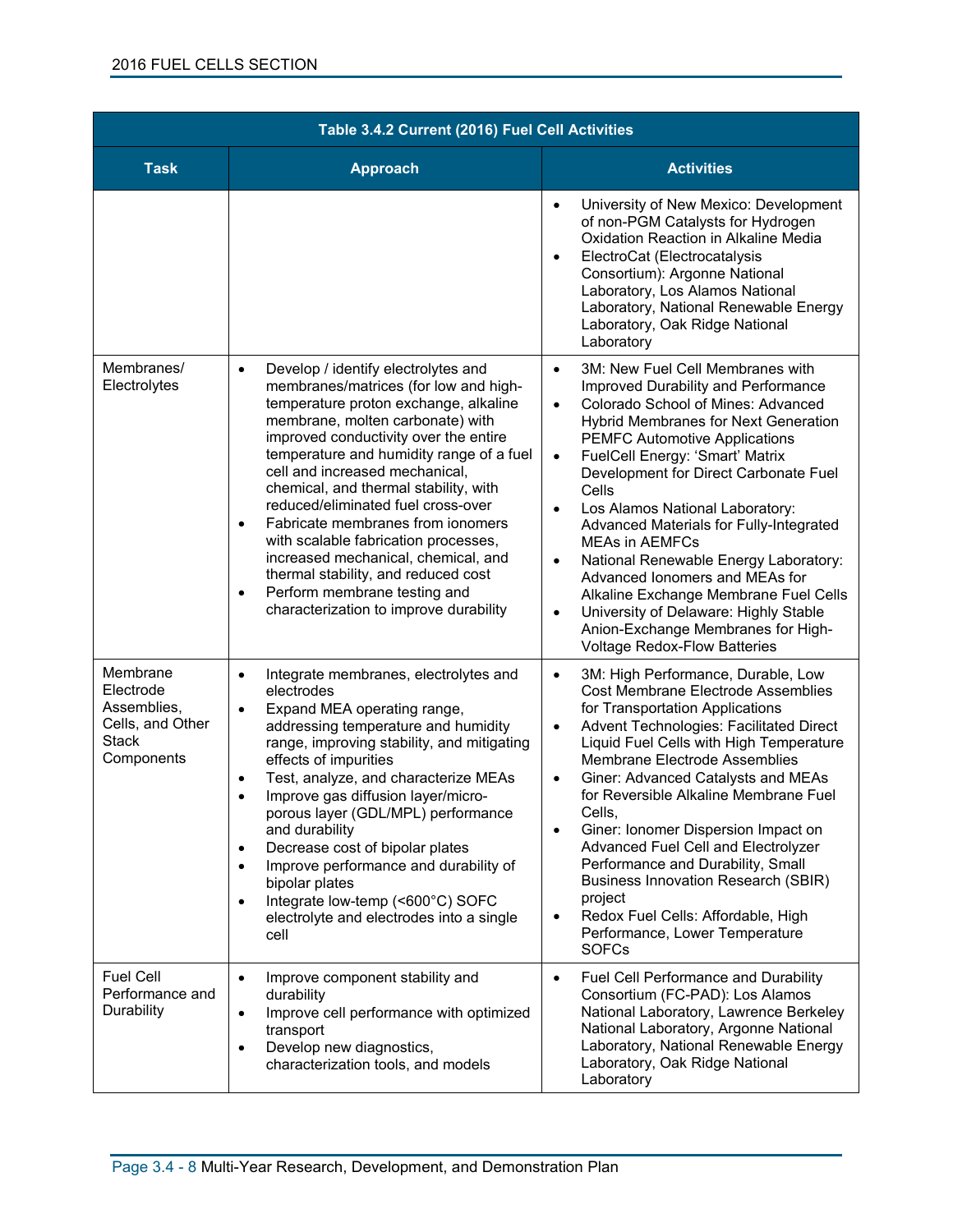| Table 3.4.2 Current (2016) Fuel Cell Activities |                                                                                                                                                                                                                                                                                                                             |                                                                                                                                                                                                                                                                                                                                                                                                                                                                                                                                                                                                                                                                                                                                                                                                                     |  |  |
|-------------------------------------------------|-----------------------------------------------------------------------------------------------------------------------------------------------------------------------------------------------------------------------------------------------------------------------------------------------------------------------------|---------------------------------------------------------------------------------------------------------------------------------------------------------------------------------------------------------------------------------------------------------------------------------------------------------------------------------------------------------------------------------------------------------------------------------------------------------------------------------------------------------------------------------------------------------------------------------------------------------------------------------------------------------------------------------------------------------------------------------------------------------------------------------------------------------------------|--|--|
| <b>Task</b>                                     | <b>Approach</b>                                                                                                                                                                                                                                                                                                             | <b>Activities</b>                                                                                                                                                                                                                                                                                                                                                                                                                                                                                                                                                                                                                                                                                                                                                                                                   |  |  |
| <b>BOP</b><br>Components                        | Develop air management technologies<br>$\bullet$<br>for motive and stationary applications<br>Develop humidifiers<br>$\bullet$                                                                                                                                                                                              | Eaton: Roots Air Management System<br>$\bullet$<br>with Integrated Expander<br>Tetramer: New High Performance Water<br>$\bullet$<br>Vapor Membranes to Improve Fuel Cell<br>Balance of Plant Efficiency and Lower<br>Costs, SBIR project                                                                                                                                                                                                                                                                                                                                                                                                                                                                                                                                                                            |  |  |
| <b>Fuel Cell</b><br>Systems                     | Develop stationary fuel cell systems for<br>$\bullet$<br>use in distributed generation<br>Develop auxiliary power units<br>$\bullet$<br>Develop fuel cell technologies for early<br>$\bullet$<br>market applications<br>Develop low cost fuel processors for<br>$\bullet$<br>stationary systems                             | No current activities<br>$\bullet$                                                                                                                                                                                                                                                                                                                                                                                                                                                                                                                                                                                                                                                                                                                                                                                  |  |  |
| Testing and<br>Technical<br>Assessment          | Perform cost analysis<br>$\bullet$<br>Annually update technology status and<br>$\bullet$<br>cost<br>Conduct trade-off analysis<br>$\bullet$<br>Experimentally determine long-term<br>$\bullet$<br>stack failure mechanisms<br>Perform independent testing to<br>$\bullet$<br>characterize component and stack<br>properties | Argonne National Laboratory: Fuel Cells<br>$\bullet$<br><b>Systems Analysis</b><br>Strategic Analysis: Manufacturing Cost<br>$\bullet$<br>Analysis of Fuel Cell Systems<br>Oak Ridge National Laboratory:<br>$\bullet$<br><b>Characterization of Fuel Cell Materials</b><br>National Institute of Standards and<br>$\bullet$<br>Technology: Neutron Imaging Study of<br>the Water Transport in Operating Fuel<br>Cells<br>Battelle: Stationary and Emerging<br>$\bullet$<br>Market Fuel Cell System Cost Analysis<br>Lawrence Berkeley National Laboratory:<br>$\bullet$<br>A Total Cost of Ownership Model for<br>Design and Manufacturing Optimization<br>of Fuel Cells in Stationary and Emerging<br><b>Market Applications</b><br>National Renewable Energy Laboratory:<br>Fuel Cell Technology Status Analysis |  |  |

# 3.4.4 Technical Challenges

Cost and durability are the major challenges to fuel cell commercialization. In order to displace established technologies in the marketplace, fuel cells must provide advantages over the incumbent technology (such as increased efficiency and lower emissions) at similar cost and durability. The efficiency and environmental advantages for fuel cells have been demonstrated, but it is still a challenge meeting the cost and durability of incumbent technologies. Fuel cell cost and durability status and challenges for several applications are discussed below:

## Transportation Systems

## *Light-Duty Vehicles*

As shown in Figure 3.4.5, durability and cost are the primary challenges to fuel cell commercialization in lightduty vehicle transportation applications. The cost of fuel cell stacks and systems must be reduced before they can be competitive with conventional vehicle technologies (gasoline internal combustion engines). The DOE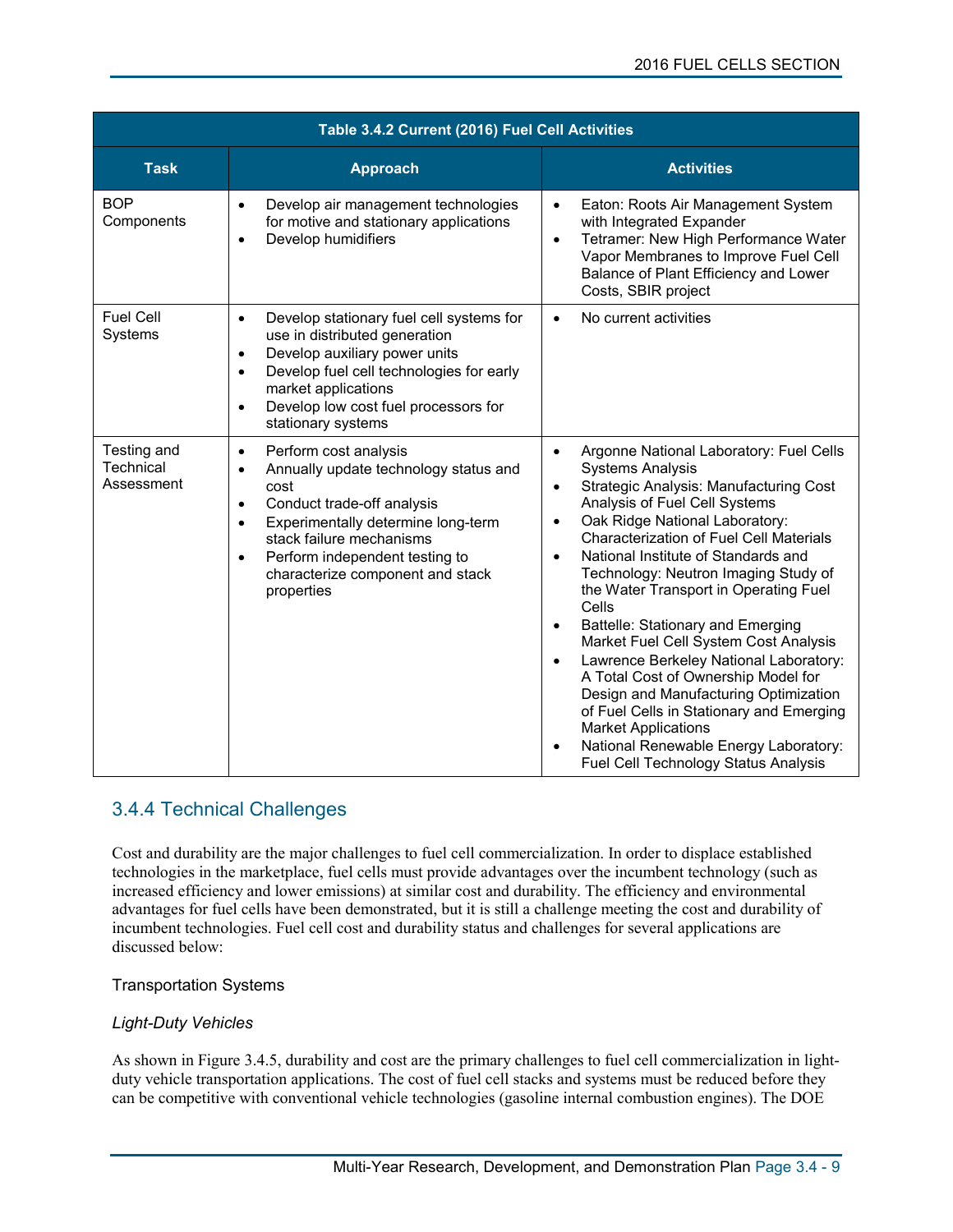system cost target for 2020 is \$40/kW, which is believed to be the point where fuel cell vehicles would be competitive on a life-cycle cost basis with incumbent and future competing technologies. Long-term competitiveness with alternative powertrains, including future advanced gasoline engines, is expected to require further cost reduction to \$30/kW, which represents the sub-program's ultimate cost target.



Figure 3.4.5. Fuel cell power system 2020 targets versus 2015 status (blue) for light-duty vehicle applications. (The status is indicated as a fraction of the targets.) Cost status is for a modeled system when manufactured at a volume of 500,000 units/year.

Current modeled cost estimates (2015) place the cost of an 80-kWnet automotive polymer electrolyte membrane (PEM) fuel cell system based on next-generation laboratory technology and operating on direct hydrogen to be \$53/kW when manufactured at a volume of 500,000 units/year and \$60/kW at a volume of 100,000 units/year. A significant fraction of the cost of a PEM fuel cell comes from the PGM catalysts that are currently used on the anode and cathode for the electrochemical reactions. Other key cost factors include the membrane, cell hardware, and BOP components. It should be noted that the projected cost status is based on an analysis of state-of-the-art components that have been developed and demonstrated through the Fuel Cells subprogram at the laboratory scale. Additional efforts would be needed for the integration of components into a complete automotive system that meets durability requirements in real-world conditions. The expected cost of automotive PEM fuel cell systems based on current technology, planned for commercialization in the 2016 time frame, is approximately \$2[8](#page-9-0)0/kW when manufactured at a volume of 20,000 units/year.<sup>8</sup>

Fuel cell power systems must be as durable and reliable as current automotive engines. The DOE targets a durability of 5,000 hours (equivalent to approximately 150,000 miles of driving) with less than 10% loss of performance. Ultimately, the DOE targets 8,000 hours of durability to allow 150,000 miles of driving on a lower average-speed drive cycle. This target would address an even larger percentile of drivers. Also, fuel cell

<span id="page-9-0"></span><sup>8</sup> DOE Hydrogen and Fuel Cells Program Record, 15015: Fuel Cell System Cost—2015, September 30, 2015, https://www.hydrogen.energy.gov/pdfs/15015\_fuel\_cell\_system\_cost\_2015.pdf.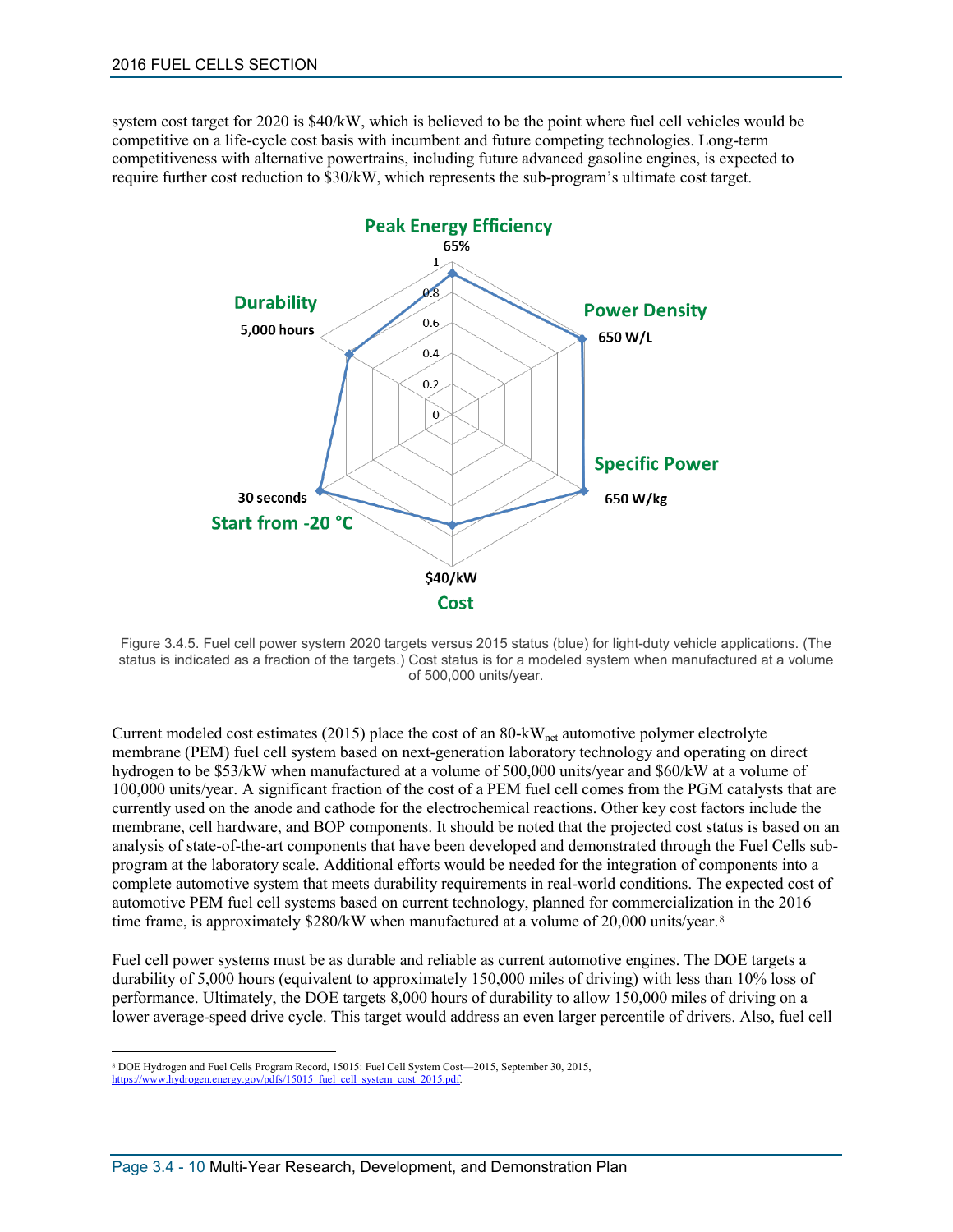power systems should be able to function over a broad range of external environmental conditions (-40° to  $+40^{\circ}$ C) as well as respond to the rapid variations in power demand required in automotive applications. Results from the Technology Validation sub-program's Learning Demonstration indicated a projected durability of 3,[9](#page-10-0)00 hours (2015) before 10% degradation for the automotive fuel cell systems evaluated. <sup>9</sup> Key contributors to fuel cell degradation include loss of catalytic surface area and membrane deterioration. The durability of catalysts can be compromised by platinum sintering and dissolution, especially under conditions of load-cycling and high electrode potentials. Carbon support corrosion is another challenge at high electrode potentials and can worsen under load cycling and high-temperature operation. Membrane durability is affected by both humidity variations, which cause mechanical stresses from swelling and shrinking, and chemical degradation, which can be accelerated by degradation products from the bipolar plates and other components in the fuel cell system. Understanding of the effects of air, fuel, and system-derived impurities (including those from the fuel storage system) needs to be improved, and mitigation strategies need to be identified and demonstrated.

Fuel cell and stack hardware (bipolar plates, gas diffusion layers, and seals) also need further development. Bipolar plates in particular represent a significant fraction of the stack cost, and they must be a focus of cost reduction efforts. Seal materials must be durable over the lifetime of a fuel cell and yield acceptable leak rates.

Cost, efficiency, and packaging of fuel cell BOP components for air, thermal, and water management are also barriers to the commercialization of fuel cells in transportation applications. Air management for fuel cell systems is a challenge because today's compressor technologies are not optimized for automotive fuel cell applications. In addition, thermal and water management for fuel cells are issues. Fuel cell operation at lower temperatures creates a small differential between the operating and ambient temperatures necessitating large heat exchangers and humidifiers. These components increase the cost and complexity of the system and use some of the power that is produced, reducing overall system efficiency.

#### *Buses and Heavy-Duty Vehicles*

Transit bus applications represent a promising mid-term market for fuel cell technology. Central fueling of transit bus fleets facilitates the introduction of hydrogen fuel in the transportation market, and the less stringent cost, weight, and volume criteria of heavier vehicles make the implementation of fuel cell propulsion systems less challenging in transit buses than in other transportation applications. However, cost and durability are still challenges for fuel cells in bus applications.

PEMFC technology is the primary fuel cell type considered in fuel cell- or battery-dominant hybrid systems operating on hydrogen. Fuel cell bus development and demonstration activities have been primarily funded by the U.S. Department of Transportation's Federal Transit Administration. While not focusing directly on bus applications, the Office continues to fund research on fuel cell materials that are relevant to bus applications.

Fuel cell bus power plants are offered with a 12,000-hour or 5-year warranty, including air, fuel, and water management systems. A recent fuel cell bus demonstration has surpassed 20,000 operating hours in real-world service with the original cell stacks and no cell replacement.<sup>[10](#page-10-1)</sup> Remaining fuel cell durability issues are difficult to identify and understand through field data. The development and implementation of accelerated stress tests (ASTs) are needed to shorten the time required to address durability issues for all drive cycles and hybridization strategies. Because BOP components, power electronics, and power plant integration issues cause more forced shutdowns than the fuel cell system does, the development of fuel cell-powered buses

<span id="page-10-0"></span><sup>9</sup> Jennifer Kurtz et al., "Fuel Cell Electric Vehicle Evaluation," Slide 8 (presented at the DOE Hydrogen and Fuel Cells Program and Vehicle Technologies Office Annual Merit Review, Washington, D.C., June 10, 2015), http://www.hydrogen.energy.gov/pdfs/review15/tv001\_kurtz\_2015\_o.pdf.

<span id="page-10-1"></span><sup>10</sup> L. Eudy, M. Post, and C. Gikakis, *Fuel Cell Buses in U.S. Transit Fleets: Current Status 2015* (Technical Report NREL/TP-5400-64974) (Golden, CO: National Renewable Energy Laboratory, 2015), [http://www.nrel.gov/docs/fy16osti/64974.pdf.](http://www.nrel.gov/docs/fy16osti/64974.pdf)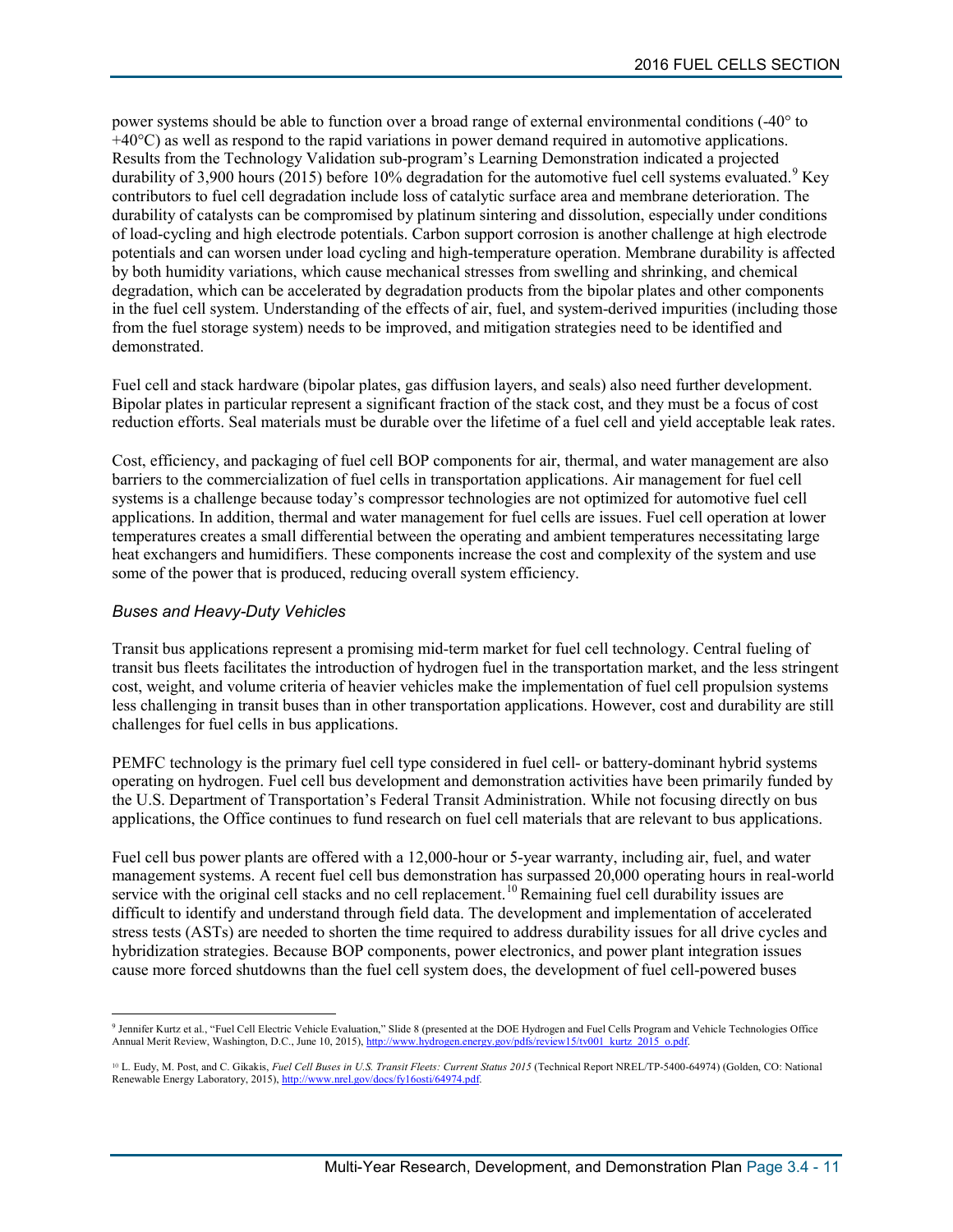should be done at the overall system level. Of course, the hybridization strategy chosen has a major effect on system design and technical requirements.

Although fuel cell durability increases have been realized and costs have been reduced for bus applications, the efficiency, durability, and cost targets (manufacturing, capital, operations, and maintenance) for fuel cells have not yet been met. Initial capital cost is a particularly important target.

Medium- and heavy-duty trucks are an emerging application for fuel cells. Medium- and heavy-duty vehicles accounted for 6 quads of petroleum use in  $2012$ .<sup>[11](#page-11-0)</sup> Emissions from these vehicles are also a concern because they were the source of over 400 MMT of  $CO<sub>2</sub>$  emissions in 2012, and diesel-powered vehicles and equipment account for nearly half of  $NO<sub>x</sub>$  and more than two-thirds of all particulate matter emissions from U.S. transportation sources.<sup>7,12</sup> Fuel cells offer the opportunity for reduced emissions and petroleum usage while increasing efficiency in this sector. Central fueling of fleets for some heavy- and medium-duty trucks facilitates the introduction of hydrogen fuel in this market, especially if fleets are colocated with material handling equipment utilizing hydrogen. However, fuel cells still need to be demonstrated in these applications. See the Market Transformation section for information on the application of fuel cells in medium- and heavyduty trucks. Truck technical targets are currently under development.

## Stationary Power Systems

The stationary fuel cell market accounts for the majority of the current global fuel cell market in terms of megawatts shipped.[13](#page-11-2) Stationary fuel cells can be used in a broad range of commercial, industrial, and residential applications, from multi-megawatt systems for large centralized power generation to small units (e.g., 1 kW) for backup power or micro- CHP systems. Even though the specific performance requirements differ between the stationary applications and are different from those for transportation applications, the main challenges are the same: reducing cost and increasing durability. While the acceptable price point for stationary fuel cell systems is considerably higher than that for transportation systems, current costs are still too high to be competitive with conventional/incumbent technology for most applications. Recent studies have indicated that prices range from  $\sim 4,000/kW$  for large prime power systems to over  $\sim 20,000/kW$  for small prime power (<11 kW), values that are considerably higher than DOE targets.<sup>[14](#page-11-3)</sup> Additionally, the durability of stationary fuel cell systems in most instances does not match that of the incumbent technology. More specifics related to the challenges for particular stationary application segments are described below.

#### *Medium-Scale CHP/Distributed Generation (100 kW–3 MW Modular)*

PEMFCs, SOFCs, PAFCs, and MCFCs are being commercialized for medium-scale CHP and distributed generation applications. PAFCs and MCFCs have had the most success in this market due to their modularity, the quality of the waste heat generated, and their demonstrated durability (PAFC >80,000 and MCFC >40,000 hours). SOFCs are also making headway in this application as the technology further matures.

The initial costs for capital equipment, manufacturing processes, installation, and warranty associated with these systems need to be reduced. Challenges to reducing these costs for PAFCs and PAFCs such as PBI-type fuel cells include increasing catalyst performance by reducing or eliminating anion adsorption and developing

<span id="page-11-0"></span><sup>11</sup> DOE, *Quadrennial Technology Review: An Assessment of Energy Technologies and Research Opportunities*, Table 9.1.1 (Washington, D.C.: September 2015), [http://energy.gov/quadrennial-technology-review-2015.](http://energy.gov/quadrennial-technology-review-2015) 

<span id="page-11-1"></span><sup>12</sup> S.C. Davis, S.W. Diegel, and R.G. Boundy, *Transportation Energy Data Book: Edition 33* (Technical Report ORNL-6990) (Oak Ridge, TN: Oak Ridge National Laboratory).

<span id="page-11-2"></span><sup>13</sup> DOE Fuel Cell Technologies Office, *2014 Fuel Cells Technology Market Report* (Technical Report) (Washington, D.C.: October 2015), [http://energy.gov/eere/fuelcells/downloads/2014-fuel-cell-technologies-market-report.](http://energy.gov/eere/fuelcells/downloads/2014-fuel-cell-technologies-market-report) 

<span id="page-11-3"></span><sup>&</sup>lt;sup>14 "</sup>Aggregated Price Data by Application, at Low Volume Production Levels," NREL, April 2015[, http://www.nrel.gov/hydrogen/images/cdp\\_lab\\_15.jpg.](http://www.nrel.gov/hydrogen/images/cdp_lab_15.jpg)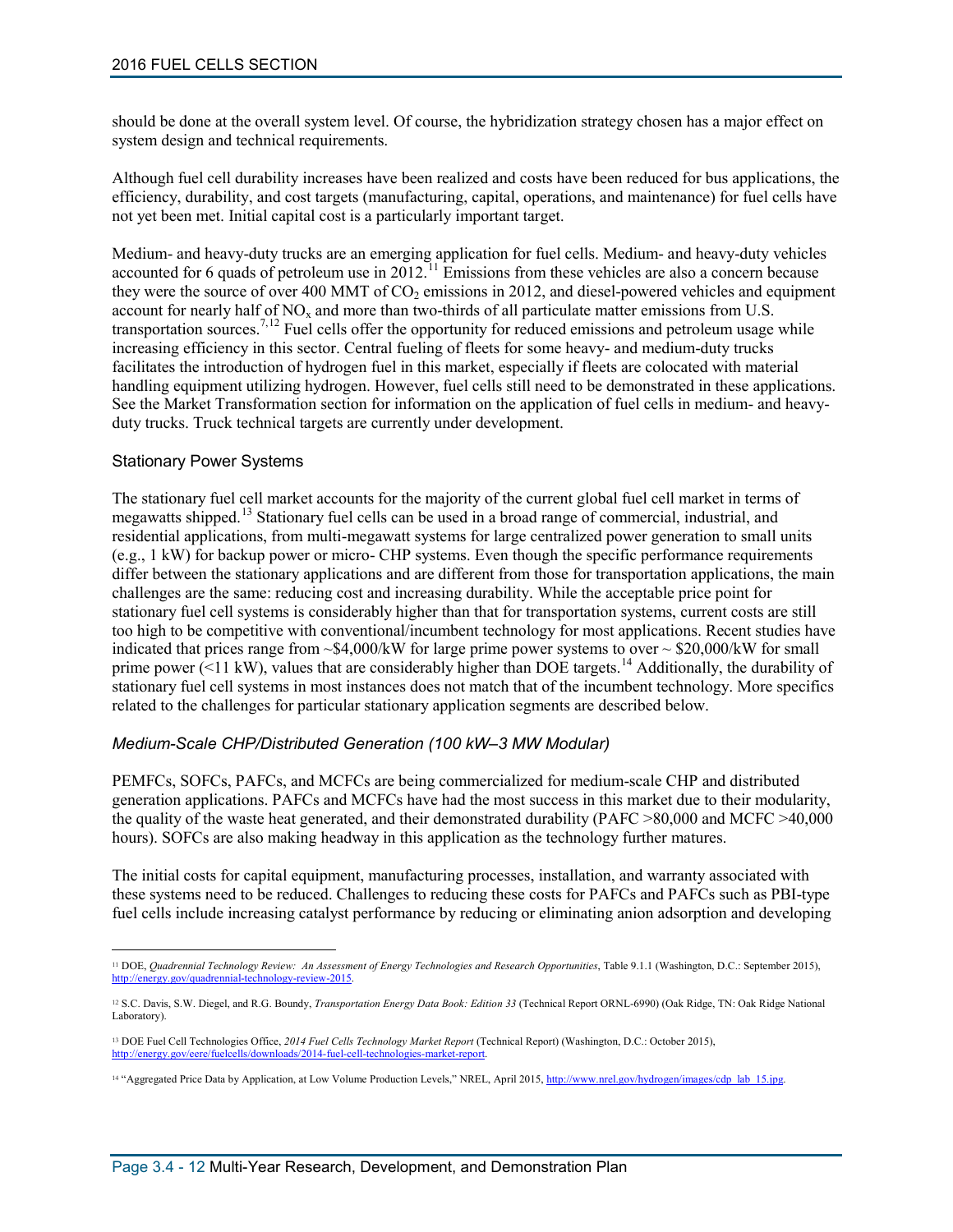more durable and stable catalysts and catalyst support materials that enable stable operation over the extended life of the fuel cell. Development of lower cost materials for the cell stack (e.g., replacement of Teflon in the cell stack) and the BOP is also a challenge.

For MCFCs, durability needs to be increased. In particular, more robust cathode materials must be developed to decrease the rate of cathode dissolution. The development of new electrolyte compositions to limit electrolyte loss, as well as new electrolyte supports with a more durable microstructure, is needed to prevent early stack failure. Tri-generation may provide an additional value stream for MCFCs by providing hydrogen to early markets, which would improve system economics. Common technical challenges for both MCFCs and PAFCs include reducing the system conditioning time and developing low-cost manufacturing methods as well as decreasing the cost of the fuel processor and the fuel cleanup system.

SOFC stacks have demonstrated durability in excess of 25,000 hours. The high operating temperature can lead to compatibility and reactivity issues among the various cell and stack components, especially over extended operating times. The ability of the stack to survive repeated thermal cycling and the relatively long start-up times are additional technical challenges. Reducing the operating temperature of SOFCs further will help resolve these challenges. FE is funding R&D work to develop SOFCs for medium-scale applications.

The lower operating temperature of traditional (low-temperature) PEMFC systems results in a lower tolerance to fuel impurities such as carbon monoxide relative to higher temperature systems and thus in more complex and costly fuel processing systems for PEMFCs when they operate on fuels other than hydrogen. While PEMFCs offer lower grade waste heat for CHP applications than SOFC, MCFC, and PAFC systems, highlevel waste heat can be collected from the fuel processor. As is also true for the previously mentioned fuel cell types, PEMFC CHP systems may be used for tri-generation, where the hydrogen generated may provide an added value stream to the technology. Cost estimates for a 100-kW LT-PEMFC CHP system indicate that BOP and fuel processor costs are the dominant contributor to system costs, and must be reduced.<sup>[15](#page-12-0)</sup> While lowtemperature PEMFC systems have lower Pt loadings than PAFC systems, the cost of the catalyst is still high enough to be a major factor in overall cost. Both stack cost and Pt loading must be reduced. Additionally, increasing the temperature of operation could help simplify the fuel processor (possibly eliminating the lowtemperature shift reactor), reduce costs, and provide higher quality waste heat from the fuel cell.

## *Micro CHP (<1–25 kW)*

Common challenges for micro CHP applications across fuel cell technology types lie in decreasing cost and increasing durability and cell component stability. For PEMFC systems, challenges also include decreasing fuel processor costs and raising operating temperatures. Substantial progress has been made in this application area, and tens of thousands of micro CHP systems have been installed in Japan and Europe under the ene-farm and ene.field programs, respectively. Durability of residential micro CHP systems has been improved to 70,000 hours for PEMFC systems. However, the price of these systems is still quite high, at approximately 1.7 million JPY for a 700-W system, the equivalent of  $22,000/kW$ .<sup>[16](#page-12-1)</sup> This price is substantially higher than the DOE cost targets for micro CHP. The technical issues for SOFC systems designed for micro CHP applications are similar to those described in the Medium-Scale CHP/Distributed Generation section above. In portions of the United States where heating demand is low, the heat from CHP systems is larger than the heat requirements for most of the year, resulting in longer payback periods. The development of systems that can efficiently use this excess heat as part of a cooling system (combined heat cooling and power, CHCP) would be beneficial.

<span id="page-12-0"></span><sup>&</sup>lt;sup>15</sup> M. Wei, "A Total Cost of Ownership Model for Design and Manufacturing Optimization of Fuel Cells in Stationary and Emerging Market Applications" (presented at the DOE Hydrogen and Fuel Cells Program and Vehicle Technologies Office Annual Merit Review and Peer Evaluation Meeting, Washington, D.C., June 19, 2014), http://www.hydrogen.energy.gov/pdfs/review14/fc098\_wei\_2014\_o.pdf.

<span id="page-12-1"></span><sup>16 &</sup>quot;Specifications of a Residential Fuel Cell Unit for a Detached House," Panasonic, http://panasonic.co.jp/ap/FC/en\_about\_01.html.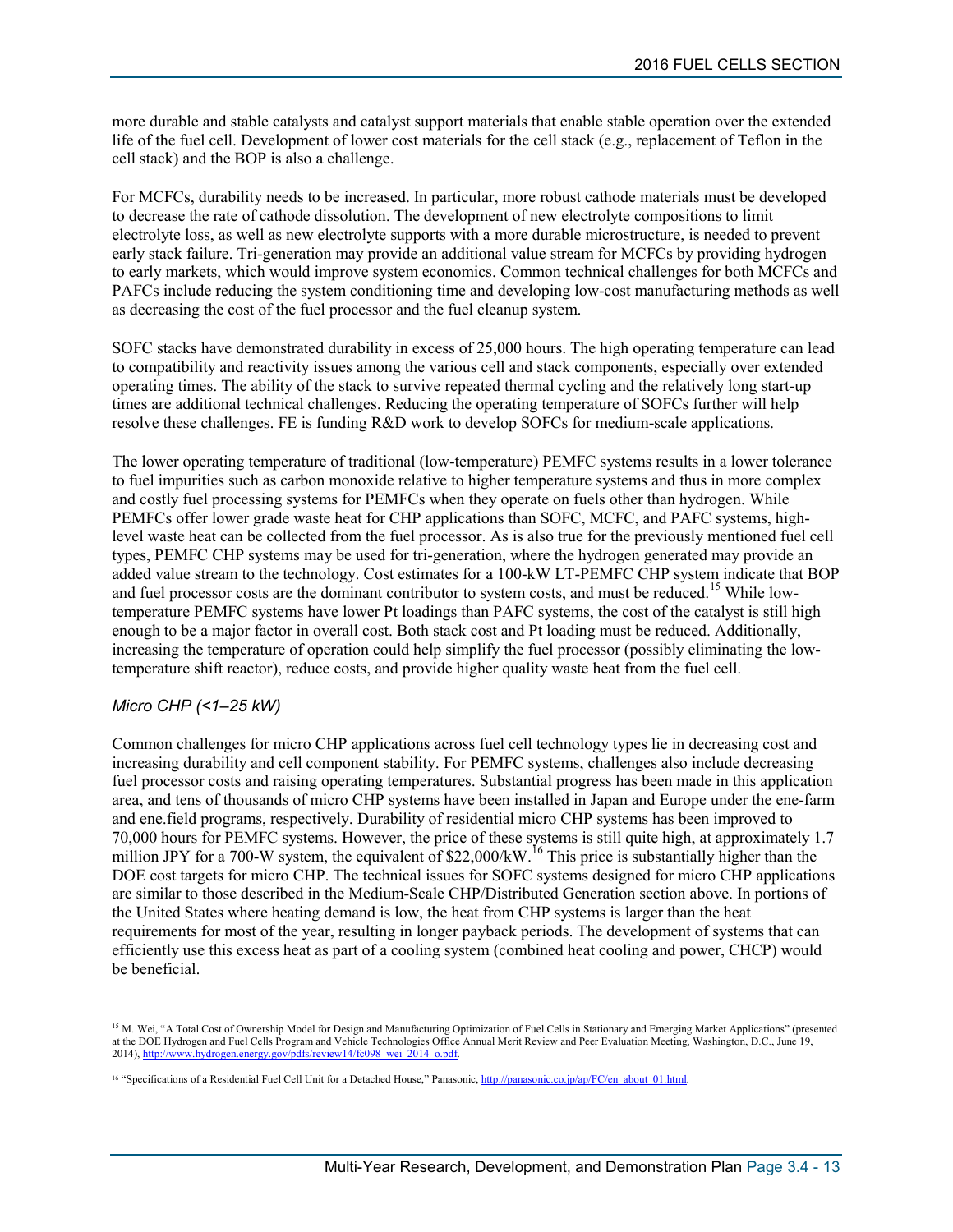## *Fuel Processing*

Stationary and distributed generation systems often include a fuel processing subsystem to convert raw fuel to clean hydrogen or synthesis gas for fuel cell consumption. The fuel processing system can have significant issues with fuel flexibility, durability, cost, impurity tolerance, thermal and physical integration, cold start-up time, and fuel cleanup. Current fuel processing systems need to be developed further to improve efficiency and reduce costs. To improve the efficacy of these systems, hardware and catalysts capable of generating fuel cell grade hydrogen or reformate from a variety of fuel sources (anaerobic digester gas, LPG, APG, landfill gas, biodiesel, and alcohols) are of interest. These fuels require varying degrees of treatment depending on the initial composition of the raw fuel, its heating value, and the type of fuel cell used. The impurities present in these fuels vary depending on the raw fuel type and its geographical origin and comprise a wide variety of compounds including various sulfur-containing compounds, siloxanes, halogens, and ammonia, among others. Military logistic fuels such as JP8 are not included here, but they are covered by U.S. Department of Defense funding.

Sulfur impurities, siloxanes, and halogenated compounds are impurities that have the greatest impact on gas cleanup system reliability, capital costs, and operating costs. Current technology can remove contaminants of concern and provide fuel that meets the purity requirements for fuel cell systems, but the costs are too high. Estimates showed the cleanup of biogas costs about 2 cents per kWh of electricity, and they make up 30% of the operating and maintenance costs in an anaerobic digester gas-fueled power plant.<sup>[17](#page-13-0)</sup> The development of higher capacity sorbents and real-time online sensors to optimize the use of current sorbents will decrease the cleanup costs. The sorbents should preferably be fuel-flexible, environmentally friendly, and insensitive to water and hydrocarbons.

Currently, each plant is designed with a customized gas cleanup system to match the fuel and its quality and the fuel cell application. This limits potential cost savings from volume production. The development of a single cleanup system capable of purifying multiple fuels such as natural gas, biogas, landfill gas, APG, and other opportunity fuels will also decrease costs by increasing production volumes and will thus help to increase fuel cell deployment. Consideration of the few fuel cell plants in operation, additional studies, and plant demonstrations can provide much needed data for the industry on solutions for gas cleanup.

## *Reversible Fuel/Flow Cells*

Reversible fuel cells are of interest for energy storage applications and hold promise as an enabler for the implementation of intermittent renewable energy technologies. This technology allows for the storage of excess energy in the form of hydrogen during periods of low electricity demand that can then be used during times of peak demand. Reversible fuel cells are capable of operating in both power production (fuel cell) and energy storage (electrolysis) modes. Advantages of reversible fuel/flow cell technology include high round-trip efficiency (60–90%), decoupled power and energy capacity, long cycle life, low self-discharge rate, and reliable and stable performance. A key challenge to reversible fuel cells is maintaining electrode function and performance during repeated cycles between fuel cell and electrolysis modes.

Flow cells are often referred to as flow batteries and involve circulating the electrolyte through the cell from tanks external to the cell. When the electrolyte is spent, it must be externally recharged. Some types of flow cells, such as hydrogen/halogen cells, are closely related in structure to conventional fuel cells.

Cost and durability are barriers to the implementation of both reversible fuel cells and flow cells, but leveraging fuel cell R&D in the areas of membranes, electrocatalysts, electrode architectures, bipolar plates, and diffusion media for this technology would result in cost reduction and durability improvements.

<span id="page-13-0"></span><sup>&</sup>lt;sup>17</sup> DOE Fuel Cell Technologies Office, *Gas Clean-Up for Fuel Cell Applications Workshop* (Technical Report) (Lemont, IL: Argonne National Laboratory, March 6– 7, 2014)[, http://energy.gov/sites/prod/files/2016/04/f30/fcto\\_gas\\_cleanup\\_workshop\\_report.pdf.](http://energy.gov/sites/prod/files/2016/04/f30/fcto_gas_cleanup_workshop_report.pdf)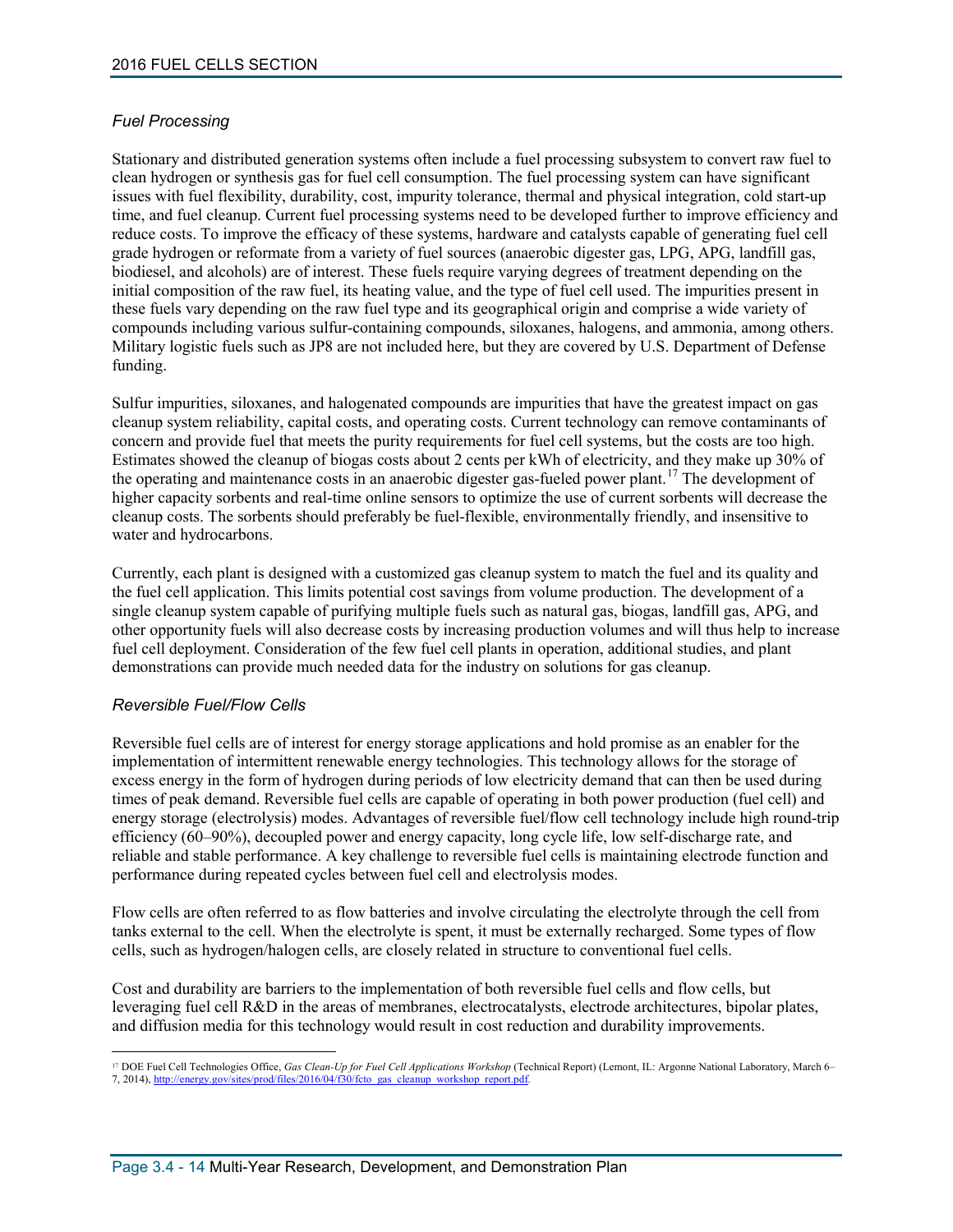## Auxiliary Power Units

Fuel cells can provide clean, efficient auxiliary power for trucks, recreational vehicles, marine vessels (yachts, commercial ships), airplanes, locomotives, and similar applications that have significant auxiliary power demands. In many of these applications, the primary motive-power engines are often kept running solely for auxiliary loads. This practice is inefficient, resulting in significant additional fuel consumption and emissions. Fuel cell APUs are being considered for terrestrial, aviation, and maritime applications. APUs for heavy-duty vehicles represent a potential early market opportunity for fuel cell deployment. Significant fuel savings, as well as reduction in CO<sub>2</sub> and criteria pollutant emissions, may be achieved through more efficient fuel conversion and reduction in engine idling time. For the approximately 500,000 long-haul Class 7 and Class 8 trucks in the United States, emissions during overnight idling have been estimated to be 11 million tons of  $CO<sub>2</sub>$ and 55,000 tons of  $NO<sub>X</sub>$  annually.<sup>[18](#page-14-0)</sup> A related application is refrigerated trucks, where diesel engines are used to power the transportation refrigeration units (TRUs). Emissions from idling and auxiliary power are likely to be the subject of increasing regulations in the future. Idling restrictions for heavy-duty highway vehicles have already been enacted in 28 states.<sup>19</sup> In 2008, the EPA adopted new requirements for limiting idling emissions from locomotives. In addition, noise pollution from diesel engines can be an issue and is regulated by local ordinances, making deliveries to these areas difficult.

The main challenges for APU applications are the cost and the combination of the transient operation of the APU and the harsh environment (shock and vibrations on the vehicle). In addition, the APU unit must fit in the available space and not add unnecessary weight to the vehicle. For long-haul trucks, fueling a fuel cell APU with a different fuel than the engine requires is not considered a viable option. Fuel cell systems with fuel reformers using the diesel onboard the vehicle and without adding additional requirements (i.e., no additional water for reforming) are being developed. For TRUs for refrigerated trucks, a hydrogen fueling option is considered to be marketable. Fuel cells for APU applications need to have increased specific power and power density to meet packaging requirements for heavy-duty trucks, and they need to reduce costs to decrease payback periods. See the Market Transformation chapter for more information.

## Early Market Applications

Early markets for fuel cells exist for applications that have less stringent cost and performance requirements than light-duty vehicles, and they are those where fuel cells offer advantages and can compete more readily with incumbent technologies. The introduction of fuel cells into the marketplace for these applications will help increase fuel cell manufacturing capacity and volumes and will help reduce production costs while increasing consumer familiarity with and acceptance of fuel cells. These applications include portable power systems, backup power installations, material handling equipment, and short-haul trucks. The material handling equipment and short-haul truck applications in particular share reduced infrastructure demands compared to light-duty vehicles. Short-haul trucks return to a central location each night to refuel, and as such they do not rely on an extensive public hydrogen refueling network. In some cases, these trucks may be able to take advantage of the existing hydrogen refueling infrastructure already in place for material handling equipment. Challenges in these markets are reducing cost of the systems themselves and of the hydrogen refueling stations.

Backup power installations, material handling equipment, yard dogs (tractor trailer type trucks used for moving freight trailers within a facility), and short-haul trucks are recognized as early markets for fuel cells. Fuel cell R&D advances will have a positive impact on fuel cell technology for these applications. Demonstration projects, including projects initially supported by the American Recovery and Reinvestment

<span id="page-14-0"></span><sup>&</sup>lt;sup>18</sup> Argonne National Laboratory, "Long Haul Truck Idling Burns Up Profits" (Lemont, IL: 2015)[, http://www.anl.gov/sites/anl.gov/files/es\\_long](http://www.anl.gov/sites/anl.gov/files/es_long-haul_truck_idling_factsheet_Sept2015.pdf)[haul\\_truck\\_idling\\_factsheet\\_Sept2015.pdf.](http://www.anl.gov/sites/anl.gov/files/es_long-haul_truck_idling_factsheet_Sept2015.pdf) 

<span id="page-14-1"></span><sup>&</sup>lt;sup>19</sup> "Idling Regulations Compendium—Updated December 2015," ATRI, http://atri-online.org/2014/10/20/idling-regulations-compendium/.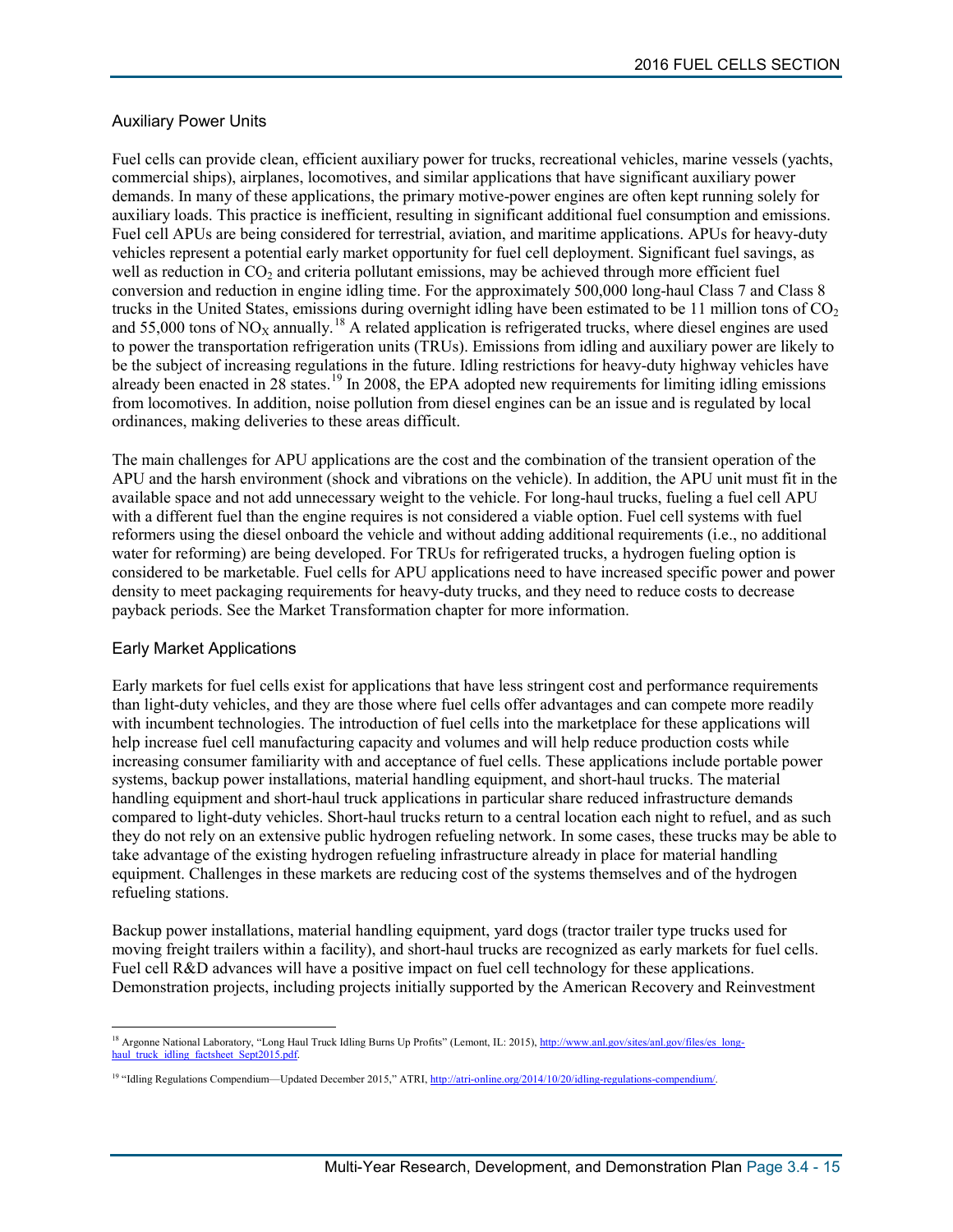Act of 2009, have highlighted these applications as areas for near-term fuel cell market penetration. Performance targets for backup power have been developed with input from the previous demonstration projects.

Portable power applications, including battery chargers, consumer electronics, handheld terminals, unattended security devices, notebook PCs, and emergency response mobile communications, also make up one of the main early markets for fuel cell technologies. Fuel cell systems with higher energy density, power density, and specific power than existing technologies can fill the increasing gap between energy demand and energy supply for these applications. Challenges for fuel cells for portable power include reducing cost (mainly by reducing catalyst loading), increasing efficiency (by reducing fuel crossover and increasing catalyst selectivity), and reducing the size of the system. Portable power R&D needs include the development of electrodes with higher activity and selectivity, reduction of methanol crossover, and decrease in system volume and weight. Additionally, total life-cycle efficiency improvement would have a positive impact on emissions reduction during operation and disposal. Flexible fuel capability (e.g., ethanol, butane) based on renewable fuels is also attractive.

## Technical Targets

Tables 3.4.3 through 3.4.10 list the DOE technical targets set specifically for integrated PEMFC power systems, fuel cell stacks, and components operating on direct hydrogen for light-duty transportation applications. These targets have been developed with input from the U.S. DRIVE Partnership, which includes automotive and energy companies, and specifically the Fuel Cell Technical Team. The guideline component targets are developed to assist component developers in evaluating progress without testing full systems. Tables 3.4.11 and 3.4.12 list the DOE technical targets for bus and backup power applications, respectively. Tables 3.4.13 and 3.4.14 list the DOE technical targets for CHP applications. These targets have been developed with input from developers of stationary fuel cell power systems. Tables 3.4.15 and 3.4.16 list the DOE technical targets for portable power and auxiliary power applications, respectively. In all cases, all targets must be achieved simultaneously; however, the status values are not necessarily from a single system. Where applicable, testing protocols for the technical targets listed below are identified and listed in appendix tables P.1 through P.11.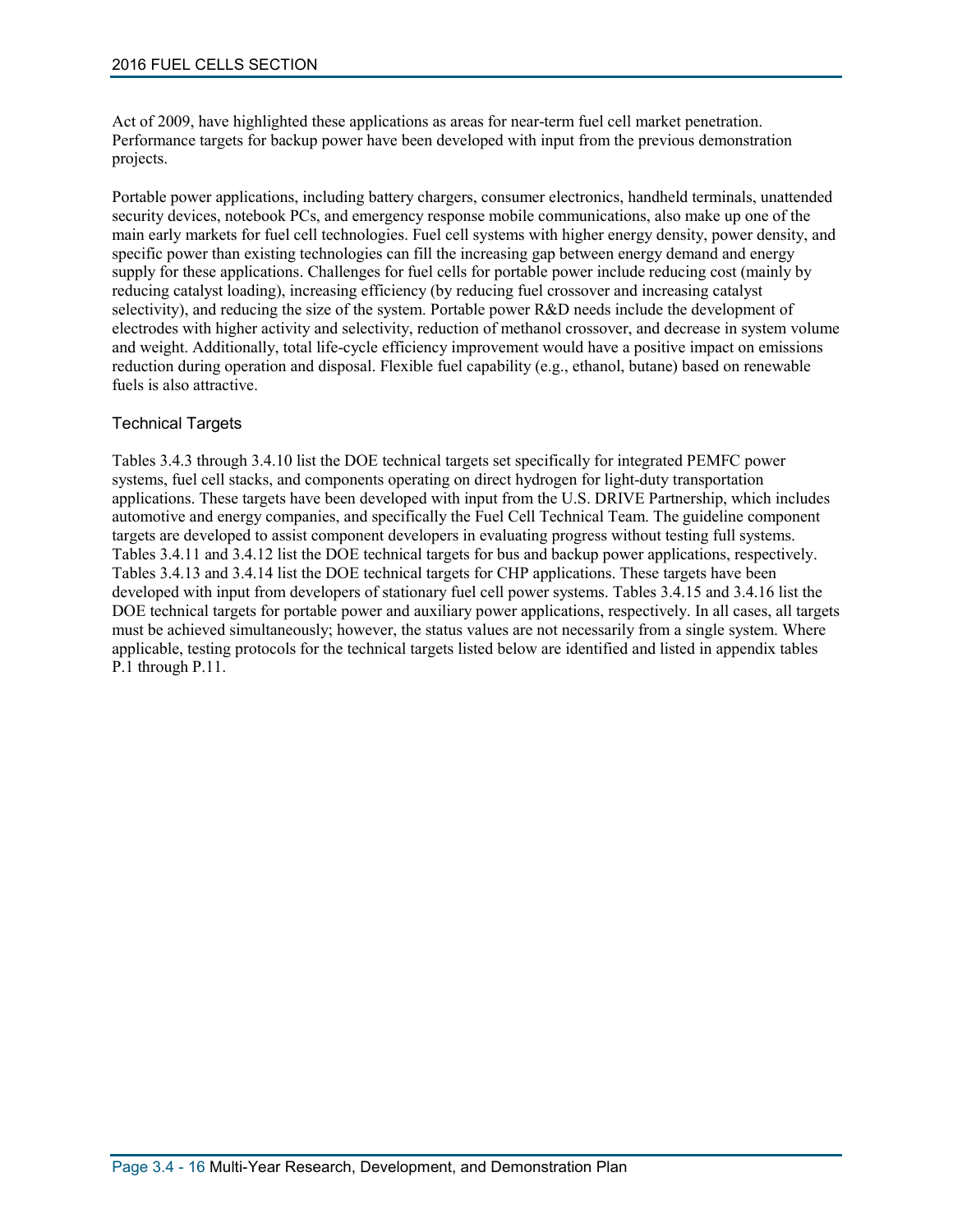| Table 3.4.3 Technical Targets: 80-kW <sub>e</sub> (net) Integrated Transportation Fuel Cell Power Systems<br>Operating on Direct Hydrogen <sup>a</sup> |                    |                            |                        |                                   |  |
|--------------------------------------------------------------------------------------------------------------------------------------------------------|--------------------|----------------------------|------------------------|-----------------------------------|--|
| Characteristic                                                                                                                                         | <b>Units</b>       | 2015 Status                | 2020<br><b>Targets</b> | <b>Ultimate</b><br><b>Targets</b> |  |
| Peak energy efficiency <sup>b</sup>                                                                                                                    | $\frac{0}{0}$      | $60^\circ$                 | 65                     | 70                                |  |
| Power density                                                                                                                                          | W/L                | 640 <sup>d</sup>           | 650                    | 850                               |  |
| Specific power                                                                                                                                         | W / kg             | 659 <sup>e</sup>           | 650                    | 650                               |  |
| Cost <sup>f</sup>                                                                                                                                      | $$ / kW_{net}$     | 53 <sup>9</sup>            | 40                     | 30                                |  |
| Cold start-up time to 50% of rated power<br>@-20°C ambient temperature<br>@+20°C ambient temperature                                                   | seconds<br>seconds | 20 <sup>h</sup><br>$~10^h$ | 30<br>5                | 30<br>5                           |  |
| Start-up and shutdown energy<br>from -20°C ambient temperature<br>from +20°C ambient temperature                                                       | MJ<br>MJ           | 7.5                        | 5                      | 5                                 |  |
| Durability in automotive drive cycle                                                                                                                   | hours              | $3,900^{\circ}$            | $5,000^k$              | $8,000^k$                         |  |
| Start-up/shutdown durability                                                                                                                           | cycles             |                            | 5,000                  | 5,000                             |  |
| Assisted start from low temperatures <sup>m</sup>                                                                                                      | $^{\circ}C$        |                            | -40                    | $-40$                             |  |
| Unassisted start from low temperatures $m$                                                                                                             | $^{\circ}C$        | $-30n$                     | -30                    | $-30$                             |  |

- Targets exclude hydrogen storage, power electronics and electric drive.<br>  $\frac{b}{c}$  Ratio of DC output energy to the lower heating value of the input fuel (hydrogen). Peak efficiency occurs at less than 25%
- rated power.<br>
c W. Sung, Y. Song, K. Yu, and T. Lim, "Recent Advances in the Development of Hyundai-Kia's Fuel Cell Electric Vehicles,"<br>
SAE Int. J. Engines 3.1 (2010): 768–772, doi: 10.4271/2010-01-1089.
- SAE Int. J. Engines 3.1 (2010): 768–772, doi: 10.4271/2010-01-1089. <sup>d</sup> J. Juriga, Hyundai Motor Group's Development of the Fuel Cell Electric Vehicle, May 10th, 2012,
- 
- 
- 
- http://www.hydrogen.energy.gov/pdfs/htac\_may2012\_hyundai.pdf.<br>
U. Eberle, B. Muller, and R von Helmolt, Energy & Environmental Science 5 (2012): 8780.<br>
Cost projected to high-volume production (500,000 systems per year).<br> demonstrated primarily through the Fuel Cells sub-program at the laboratory scale. Additional efforts would be needed for integration of components into a complete automotive system that meets durability requirements in real-world conditions. DOE Hydrogen and Fuel Cells Program Record 15015, "Fuel Cell System Cost—2015."<br>http://www.hydrogen.energy.gov/program\_records.html
- h Based on average of status values reported at 2010 SAE World Congress (W. Sung, Y-I. Song, K-H Yu, T.W. Lim, SAE-2-10-
- 01-1089). These systems do not necessarily meet other system-level targets.<br> $\frac{1}{2}$  H<sub>2</sub> fuel energy (lower heating value) to include the fuel energy required to account for the electrical energy consumed from cold start.
- Average projected time to 10% voltage degradation for the fleet with the highest durability, as reported in J. Kurtz et al., "Fuel Cell Electric Vehicle Evaluation," 2015 Annual Merit Review, [http://www.hydrogen.energy.gov/pdfs/review15/tv001\\_kurtz\\_2015\\_o.pdf](http://www.hydrogen.energy.gov/pdfs/review15/tv001_kurtz_2015_o.pdf) (slide 9). Testing reflects real-world driving, not a simulated drive cycle. Catalyst loading was not reported, and did not necessarily match the target value of  $0.125 \text{ m}g_{\text{PGM}}/\text{cm}^2$ <br>(Table 3.4.7).
- <sup>k</sup> Need to meet or exceed at temperatures of 80°C up to peak temperature. Based on polarization curve and durability testing protocols in Tables P.6 and P.7, with <10% drop in rated power after test.
- protocols in Tables P.6 and P.7, with Trop and power and Power after test. Measured according to protocol in Table P.8, with less than 5% decrease in voltage at 1.2 A/cm<sup>2</sup>.
- 
- <sup>m</sup> 8-hour soak at stated temperature must not impact subsequent achievement of targets.<br><sup>n</sup> Press Release: Honda Demonstrates the FCX Concept Vehicle, Sep 25, 2006, [http://world.honda.com/news/2006/4060925FCXConcept/;](http://world.honda.com/news/2006/4060925FCXConcept/) Associated Press, Toyota Develops a New Fuel Cell Hybrid, June 6, 2008, [http://www.nbcnews.com/id/25004758/.](http://www.nbcnews.com/id/25004758/)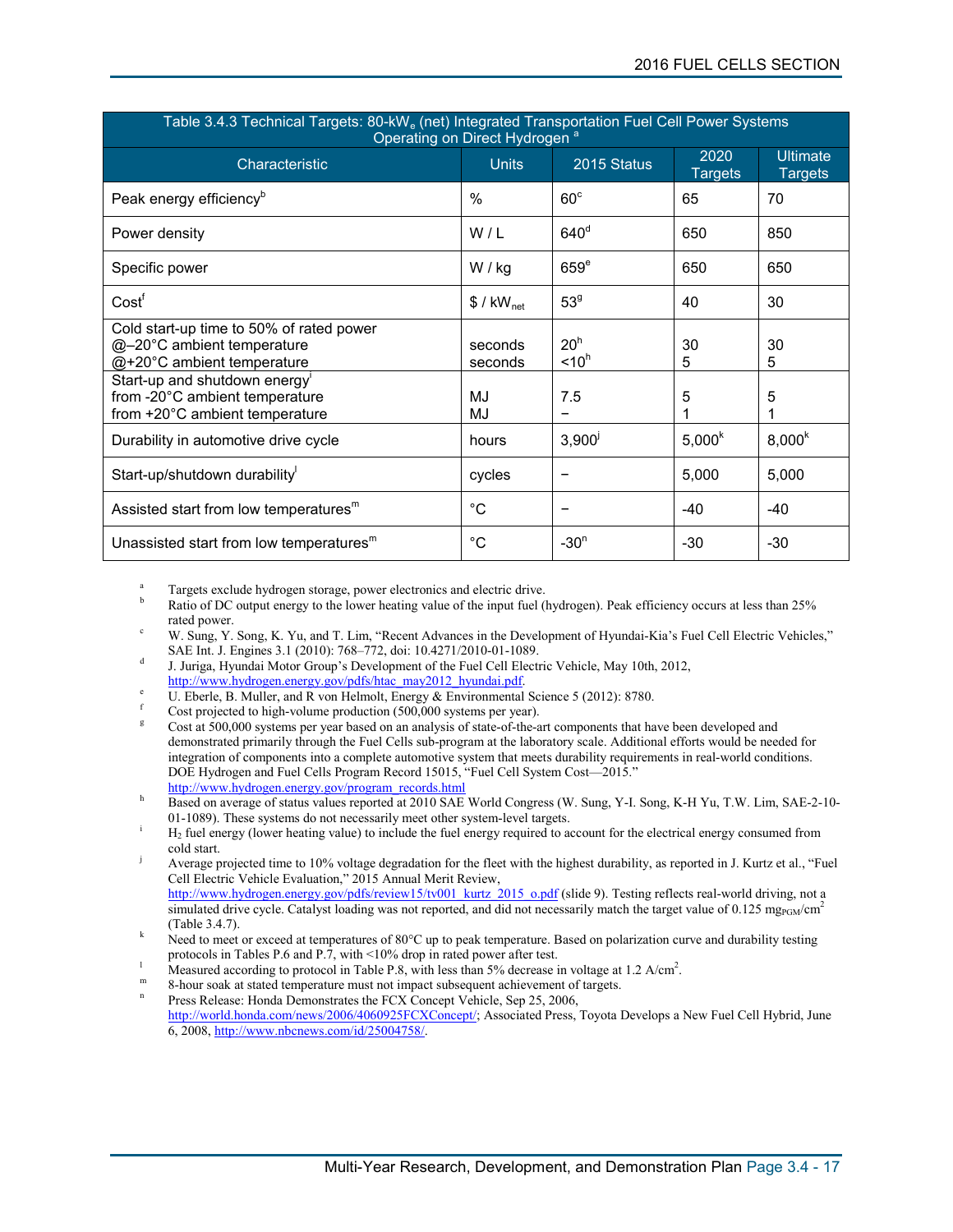| Table 3.4.4. Technical Targets: 80-kW <sub>e</sub> (net) Transportation Fuel Cell Stacks<br>Operating on Direct Hydrogen <sup>a,b</sup> |                    |                 |       |       |  |
|-----------------------------------------------------------------------------------------------------------------------------------------|--------------------|-----------------|-------|-------|--|
| 2020<br><b>Ultimate</b><br>2015 Status<br>Characteristic<br><b>Units</b><br><b>Targets</b><br><b>Targets</b>                            |                    |                 |       |       |  |
| Stack power density <sup>c</sup>                                                                                                        | W/L                | $3,000^d$       | 2,250 | 2,500 |  |
| Stack specific power                                                                                                                    | W / kg             | $2,000^e$       | 2,000 | 2,000 |  |
| Performance @ 0.8 V <sup>f</sup>                                                                                                        | mA/cm <sup>2</sup> |                 | 300   | 300   |  |
| Cost <sup>9</sup>                                                                                                                       | $$ / kW_{net}$     | 26 <sup>h</sup> | 20    | 15    |  |
| Durability in automotive drive cycle'                                                                                                   | hours              | $3,900^{j}$     | 5,000 | 8,000 |  |
| Start-up/shutdown durability <sup>k</sup>                                                                                               | cycles             |                 | 5,000 | 5,000 |  |
| $Q/\triangle T_i$                                                                                                                       | kW/°C              | $1.9^m$         | 1.45  | 1.45  |  |
| Robustness (cold operation) <sup>n</sup>                                                                                                | see footnote       |                 | 0.7   | 0.7   |  |
| Robustness (hot operation) <sup>o</sup>                                                                                                 | see footnote       |                 | 0.7   | 0.7   |  |
| Robustness (cold transient) <sup>p</sup>                                                                                                | see footnote       |                 | 0.7   | 0.7   |  |

Excludes hydrogen storage, power electronics, electric drive, and fuel cell ancillaries: thermal, water, and air management

- 
- 
- b<br>
Stacks operating on direct hydrogen and air at up to 150 kPa (absolute) inlet pressure.<br>
Power refers to net power (i.e., stack power minus projected BOP power). Volume is "box" volume, including dead space.<br>
Press Rele
- M. Hanlon, "Nissan doubles power density with new Fuel Cell Stack," Oct 13, 2011, http://www.gizmag.com/nissan-doubles-<br>power-density-with-new-fuel-cell-stack/20156/.
- 
- 
- Measured using polarization curve protocol in Table P.6.<br>
Sost projected to high-volume production (500,000 stacks per year).<br>  $\frac{1}{2}$  $\frac{1}{2}$  $\frac{1}{2}$  Cost at 500,000 stacks per year based on an analysis of state-of-the-art components demonstrated primarily through the Fuel Cell Technologies Office Fuel Cells sub-program at the laboratory scale. Additional efforts would be needed for integration of components into a complete automotive system that meets durability requirements in real-world conditions. DOE Hydrogen and Fuel Cells Program Record 15015, "Fuel Cell System Cost—2015."<br>http://www.hydrogen.energy.gov/program records.html
- Need to meet or exceed at temperatures of  $80^{\circ}$ C up to peak temperature. Based on polarization curve and durability testing protocols in Tables P.6 and P.7, with <10% drop in rated power after test.
- Average projected time to 10% voltage degradation for the fleet with the highest durability, as reported in J. Kurtz et al., "Fuel Cell Electric Vehicle Evaluation," 2015 Annual Merit Review, [http://www.hydrogen.energy.gov/pdfs/review15/tv001\\_kurtz\\_2015\\_o.pdf](http://www.hydrogen.energy.gov/pdfs/review15/tv001_kurtz_2015_o.pdf) (slide 9). Testing reflects real-world driving.
- Catalyst loading was not reported, and did not necessarily match the target value of 0.125 mg<sub>PGM</sub>/cm<sup>2</sup>.
- Measured according to protocol in Table P.8, with less than 5% decrease in voltage at 1.2 A/cm<sup>2</sup>.
- . l Q/∆T<sup>i</sup> = [Stack power (90 kW) x (1.25 V Voltage at Rated Power) / (Voltage at Rated Power)] / [(Stack Coolant out temp (°C) - Ambient temp (40°C)]. Target assumes 90 kW stack gross power required for 80 kW net power, and is to be measured using the polarization curve protocol in Table P.6 except inlet humidification and coolant outlet temperature. Inlet humidification is up to 40% RH and coolant outlet temperature is up to maximum operating temperature. Cathode and anode
- 
- inlet pressures are up to 150 kPa (absolute).<br>
Based on a voltage of 0.67 V and stack coolant outlet temperature of 80°C.<br>
Ratio of fuel cell stack voltage at 30°C to fuel cell stack voltage at 80°C operation at 1.0 A/cm<sup></sup>
- for a polarization curve found in Table P.6. A 25°C dew point is used only for 30°C operation.<br><sup>o</sup> Ratio of fuel cell stack voltage at 90°C to fuel cell stack voltage at 80°C operation at 1.0 A/cm<sup>2</sup>, measured using the p
- for a polarization curve found in Table P.6. A 59°C dew point is used for both 90°C and 80°C operations.<br><sup>P</sup> Ratio of fuel cell stack voltage at 30°C transient to fuel cell stack voltage at 80°C steady-state operation at measured using the protocol for a polarization curve found in Table P.6. A 25°C dew point is used only for 30°C operation. 30°C transient operation is at 1 A/cm<sup>2</sup> for at least 15 minutes then lowered to 0.1 A/cm<sup>2</sup> for 3 minutes without changing operating conditions. After 3 minutes, the current density is returned to 1 A/cm<sup>2</sup>. The voltage is measured 5 seconds after returning to 1 A/cm<sup>2</sup>.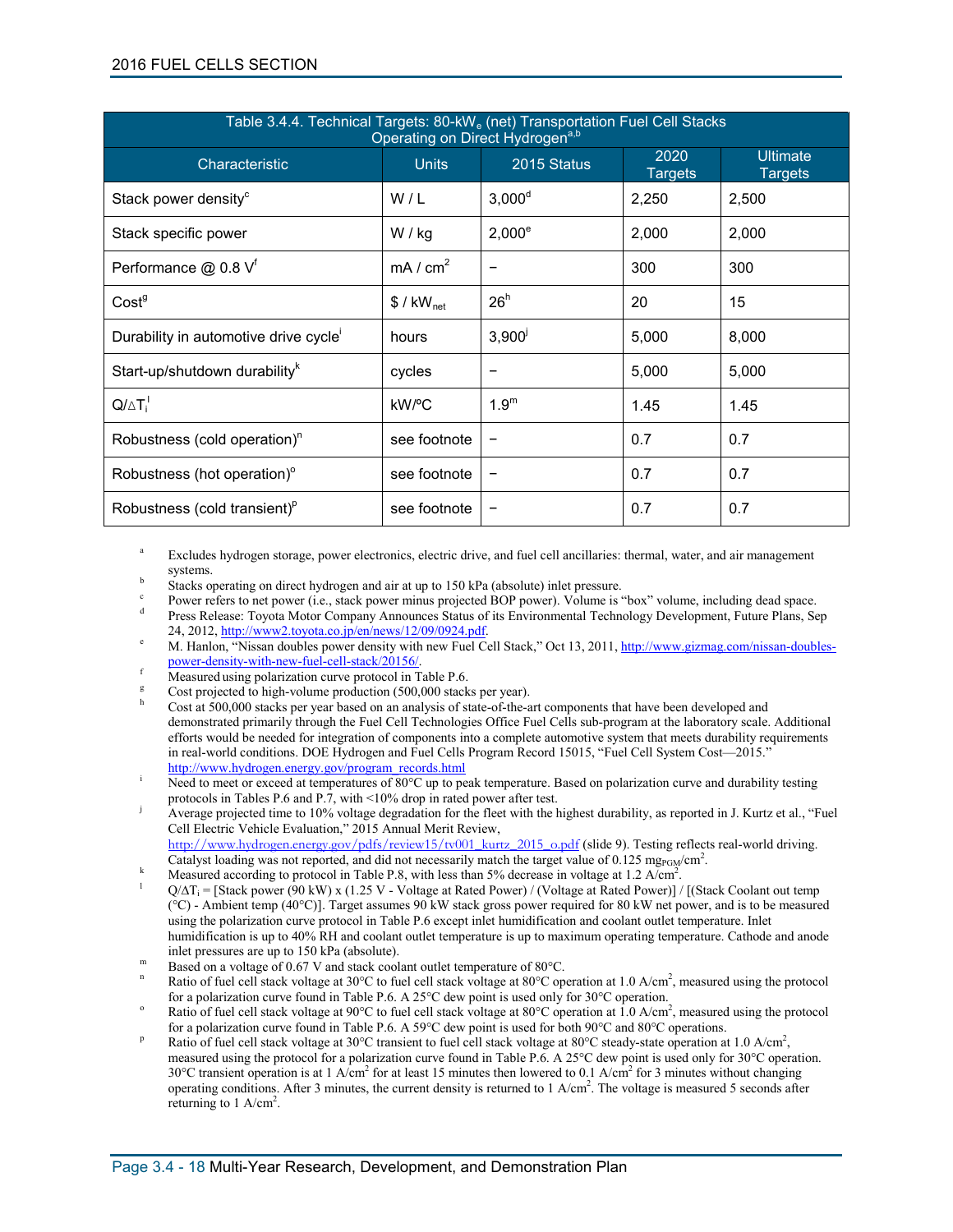| Table 3.4.5 Technical Targets: Membrane Electrode Assemblies for Transportation Applications |                      |                  |              |  |  |
|----------------------------------------------------------------------------------------------|----------------------|------------------|--------------|--|--|
| Characteristic                                                                               | <b>Units</b>         | 2015 Status      | 2020 Targets |  |  |
| Cost <sup>a</sup>                                                                            | $$ / kW_{net}$       | 17 <sup>b</sup>  | 14           |  |  |
| Durability with cycling                                                                      | <b>Hours</b>         | $2,500^{\circ}$  | $5,000^d$    |  |  |
| Start-up/shutdown durability <sup>e</sup>                                                    | Cycles               |                  | 5,000        |  |  |
| Performance $@$ 0.8 $V^f$                                                                    | mA/cm <sup>2</sup>   | 240 <sup>9</sup> | 300          |  |  |
| Performance @ rated power <sup>h</sup><br>$(150 \text{ kPa}_{\text{abs}})$                   | mW / cm <sup>2</sup> | 810 <sup>1</sup> | 1,000        |  |  |
| Robustness (cold operation) <sup><math>\prime</math></sup>                                   | see footnote         | $1.09^{k}$       | 0.7          |  |  |
| Robustness (hot operation) <sup>1</sup>                                                      | see footnote         | $0.87^{k}$       | 0.7          |  |  |
| Robustness (cold transient) $m$                                                              | see footnote         | $0.84^{k}$       | 0.7          |  |  |

Costs projected to high volume production (500,000 80-kW<sub>net</sub> systems per year). Cost when producing sufficient MEAs for 500,000 systems per year. DOE Hydrogen and Fuel Cells Program Record 15015, "Fuel Cell System Cost—2015.[" http://www.hydrogen.energy.gov/program\\_records.html.](http://www.hydrogen.energy.gov/program_records.html) Cost includes all MEA components, including frames and gaskets.

- Time until 10% decrease in voltage at 1.0–1.5 A/cm<sup>2</sup> for a Gore MEA using a 510 catalyst (anode/cathode loading of 0.2/0.4 mg<sub>PGM</sub>/cm<sup>2</sup>) operated on durability test protocol in Table P.7. Rod Borup and Rangachary Mukundan (LANL), private communication and 2013 Annual Merit Review presentation [\(http://www.hydrogen.energy.gov/pdfs/review13/fc016\\_mukundan\\_2013\\_o.pdf\)](http://www.hydrogen.energy.gov/pdfs/review13/fc016_mukundan_2013_o.pdf). Higher durability values have been reported elsewhere (e.g. 3,900 hours in on-the-road testing, Table 3.4.3), but these higher values were not measured using the drive
- cycle specified in Table P.7.<br>Need to meet or exceed at temperatures of 80°C up to peak temperature. Based on polarization curve and durability testing<br>protocols in Table P.6 and Table P.7, with <10% drop in rated power a
- protocols in Table P.8, with less than 5% decrease in voltage at 1.2 A/cm<sup>2</sup>.<br>
Measured using polarization curve protocol in Table P.6.
- 
- E Measured using P.6. and the al. (General Motors), "High-Activity Dealloyed Catalysts," 2014 Annual Progress Report,  $\frac{http://www.hydrogen.energy.gov/pdfs/progress14/v a 9 kongkanand 2014.pdf}{http://www.hydrogen.energy.gov/pdfs/progress14/v a 9 kongkanand 2014.pdf}$
- 
- $h$  Measured using polarization curve protocol in Table P.6, but any temperature up to maximum operating temperature may be used, with maximum inlet RH of 40%. Rated power operating point depends on MEA temperature and is defined as the voltage at which V = 77.6 / (22.1 + T[°C]), based on target of  $Q/\Delta Ti$  = 1.45 kW/°C and definition of  $Q/\Delta Ti$  from Table 3.4.4, with an approximation of MEA temperature as equal to stack coolant outlet temperature.
- Areal power density of 810 mW/cm<sup>2</sup> at 150 kPa<sub>abs</sub> and 1,060 mW/cm<sup>2</sup> At 250 kPa<sub>abs</sub>. A. Steinbach et al. (3M), "High-Performance, Durable, Low-Cost Membrane Electrode Assemblies for Transportation Applications," 2014 Annual Merit Review, [http://www.hydrogen.energy.gov/pdfs/review14/fc104\\_steinbach\\_2014\\_o.pdf](http://www.hydrogen.energy.gov/pdfs/review14/fc104_steinbach_2014_o.pdf)
- Ratio of voltage at 30°C to voltage at 80°C during operation at  $\overline{1.0}$  A/cm<sup>2</sup>, measured using the protocol for a polarization curve found in Table P.6. A 25°C dew point is used only for 30°C operation.<br>Based on testing performed at LANL using a Gore MEA with high cathode loading (0.1/0.4 mg<sub>PGM</sub>/cm<sup>2</sup> anode/cathode) and
- 
- SGL GDLs (25BC/25BC). Rod Borup, presentation to the Fuel Cell Tech Team, July 15, 2015.<br>Ratio of voltage at 90°C to voltage at 80°C during operation at 1.0 A/cm<sup>2</sup>, measured using the protocol for a polarization curve
- found in Table P.6. A 59°C dew point is used for both 90°C and 80°C operations.<br><sup>m</sup> Ratio of voltage at 30°C transient operation to voltage at 80°C steady-state operation at 1.0 A/cm<sup>2</sup>, measured using the protocol for a polarization curve found in Table P.6. A 25°C dew point is used only for 30°C operation. 30°C transient operation is at 1 A/cm<sup>2</sup> for at least 15 minutes then lowered to 0.1 A/cm<sup>2</sup> for 3 minutes without changing operating conditions. After 3 minutes, the current density is returned to 1 A/cm<sup>2</sup>. The voltage is measured 5 seconds after returning to  $1$  A/cm<sup>2</sup>.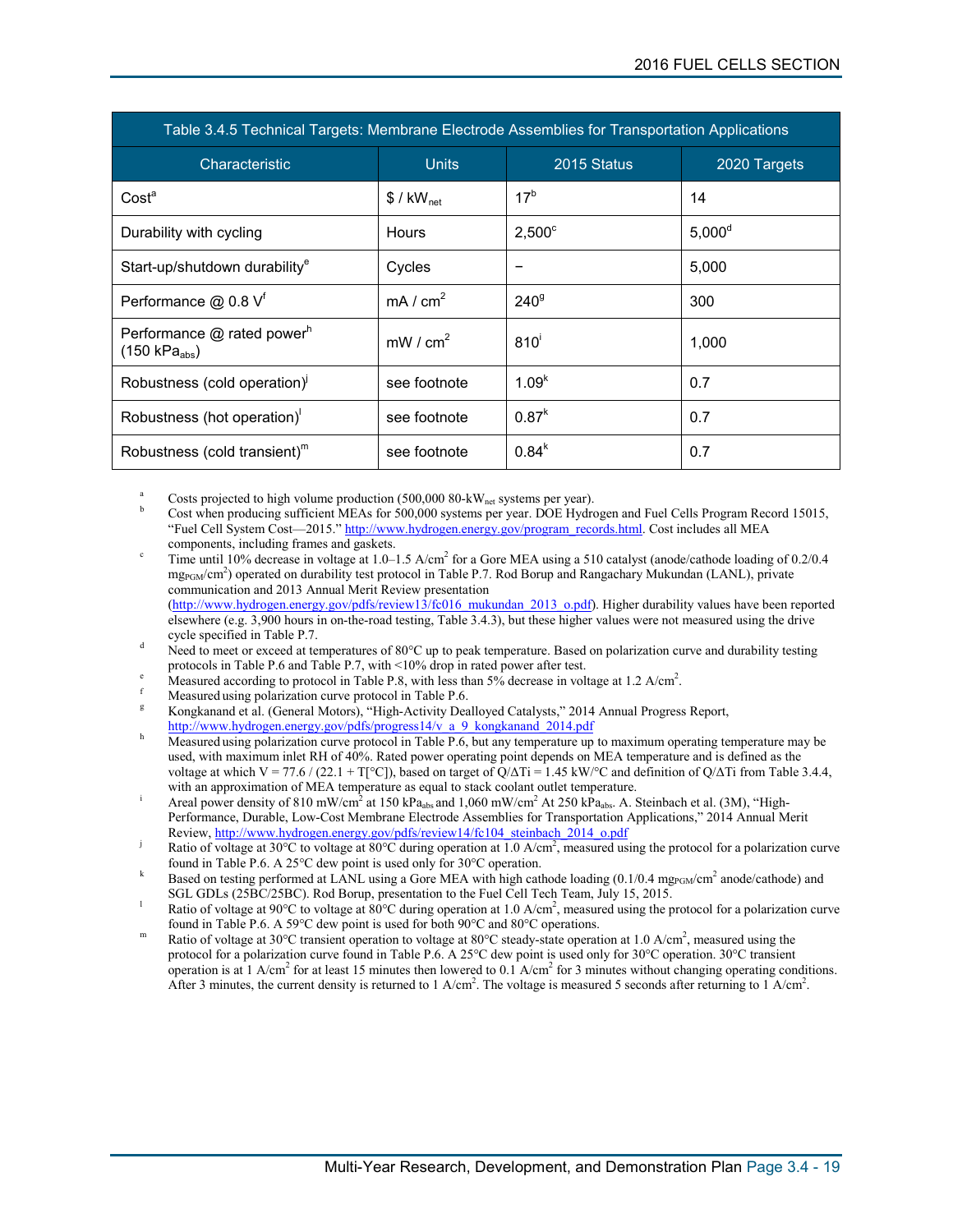| Table 3.4.6 Technical Targets: Membranes for Transportation Applications                                                                                                                                                                       |                                                                                                                                                                                       |                                                                                                           |                             |  |
|------------------------------------------------------------------------------------------------------------------------------------------------------------------------------------------------------------------------------------------------|---------------------------------------------------------------------------------------------------------------------------------------------------------------------------------------|-----------------------------------------------------------------------------------------------------------|-----------------------------|--|
| Characteristic                                                                                                                                                                                                                                 | <b>Units</b>                                                                                                                                                                          | 2015 Status                                                                                               | 2020 Targets                |  |
| Maximum oxygen crossover <sup>a</sup>                                                                                                                                                                                                          | mA / cm <sup>2</sup>                                                                                                                                                                  | 2.4 <sup>b</sup>                                                                                          | 2                           |  |
| Maximum hydrogen crossover <sup>a</sup>                                                                                                                                                                                                        | mA / cm <sup>2</sup>                                                                                                                                                                  | $1.1^\circ$                                                                                               | 2                           |  |
| Area specific proton resistance at:<br>Maximum operating temperature and<br>water partial pressures from 40-80 kPa<br>80°C and water partial pressures from<br>25-45 kPa<br>30°C and water partial pressures up to 4<br>kPa<br>$-20^{\circ}$ C | ohm $cm2$<br>ohm $cm2$<br>ohm $cm2$<br>ohm $cm2$                                                                                                                                      | 0.072<br>$(120^{\circ}C, 40 kPa)^{c}$<br>$0.027(25 kPa)^{c}$<br>$0.027$ (4 kPa) <sup>c</sup><br>$0.1^{b}$ | 0.02<br>0.02<br>0.03<br>0.2 |  |
| Maximum operating temperature                                                                                                                                                                                                                  | $^{\circ}C$                                                                                                                                                                           | $120^\circ$                                                                                               | 120                         |  |
| Minimum electrical resistance                                                                                                                                                                                                                  | $ohm$ $cm2$                                                                                                                                                                           | $>5,600^{\circ}$                                                                                          | 1,000                       |  |
| Cost <sup>d</sup>                                                                                                                                                                                                                              | $$/m^2$                                                                                                                                                                               | 17 <sup>e</sup>                                                                                           | 20                          |  |
| Durability <sup>f</sup><br>Mechanical<br>Chemical<br>Combined chemical/mechanical                                                                                                                                                              | Cycles until >15<br>$mA/cm2 H2 crossoverg$<br>Hours until >15<br>mA/cm <sup>2</sup> crossover or<br>>20% loss in OCV<br>Cycles until >15<br>$mA/cm2$ crossover or<br>>20% loss in OCV | $23,000^\circ$<br>$742^{\circ}$                                                                           | 20,000<br>>500<br>20,000    |  |

- <sup>a</sup> Tested in MEA on  $O_2$  or H<sub>2</sub>, 80°C, fully humidified gases, 1 atm total pressure. For H<sub>2</sub> test methods, see M. Inaba et. al. Electrochimica Acta, 51, 5746, 2006. For O2 test methods, see Zhang et. al. Journal of The Electrochemical Society, 160,
- F616-F622, 2013.<br><sup>b</sup> 14 µm PFIA membrane with nanofiber support. M. Yandrasits (3M), private communication, February 1, 2016.<br><sup>c</sup> Reinforced and chemically stabilized PFIA membrane. M. Yandrasits et al. (3M), U.S. Departme

- 
- Costs projected to high-volume production (500,000 80 kW systems per year).<br>
Cost when producing sufficient membrane for 500,000 systems per year. DOE Hydrogen and Fuel Cells Program Record<br>
15015, "Fuel Cell System Cost—2
- 

Measured according to protocols in Table P.3, Table P.4, and Table P.5.<br>
For air or N<sub>2</sub> testing, an equivalent crossover metric of 0.1 sccm/cm<sup>2</sup> at a 50 kPa pressure differential, 80°C, and 100%RH may be used as an alternative.

Fuel Cells Program 2015 Annual Progress Report,<br>https://www.hydrogen.energy.gov/pdfs/progress15/v\_b\_1\_yandrasits\_2015.pdf.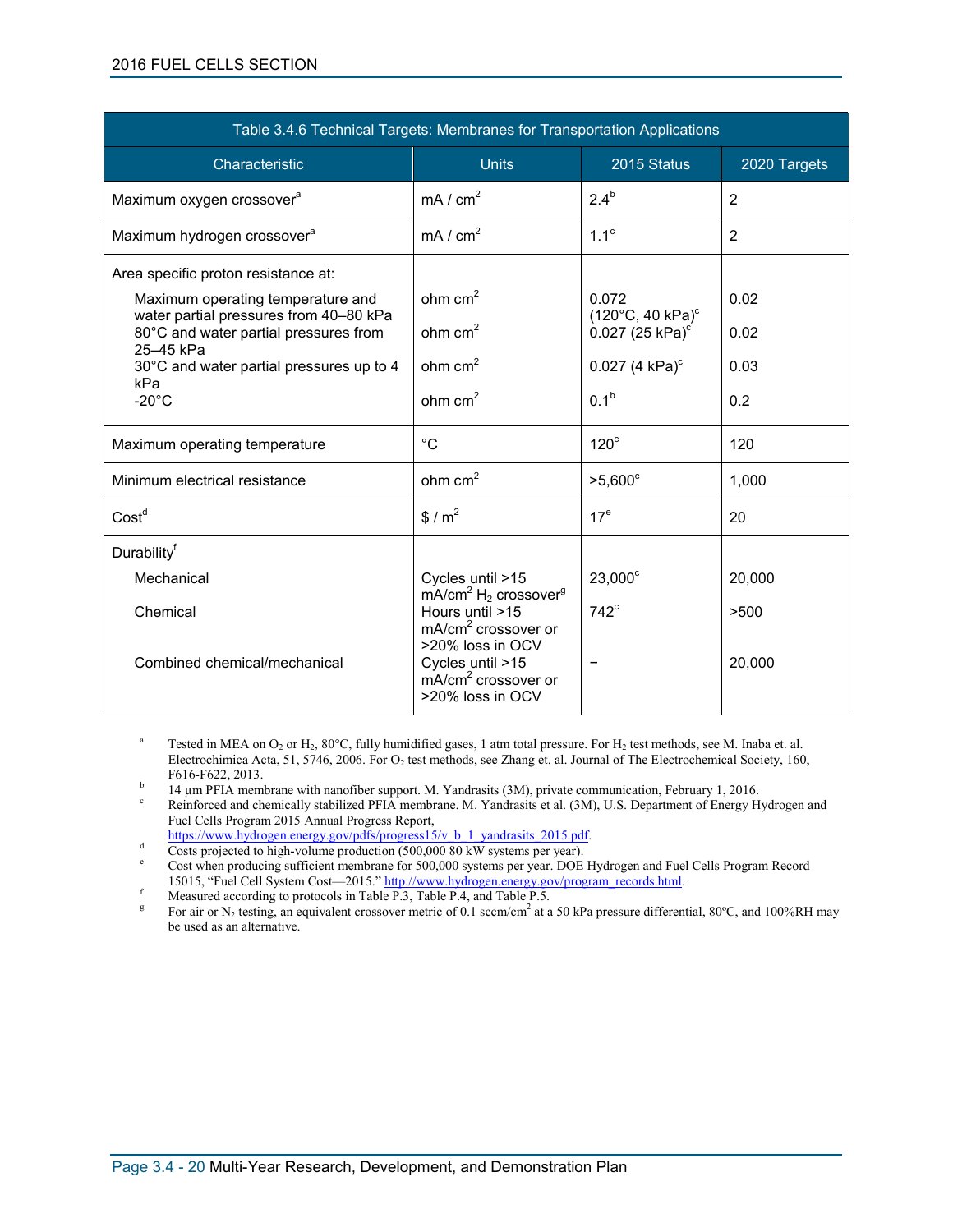| Table 3.4.7 Technical Targets: Electrocatalysts for Transportation Applications |                                                                |                  |              |  |
|---------------------------------------------------------------------------------|----------------------------------------------------------------|------------------|--------------|--|
| Characteristic                                                                  | <b>Units</b>                                                   | 2015 Status      | 2020 Targets |  |
| Platinum group metal total<br>content (both electrodes) <sup>a</sup>            | $g / kW$ (rated, p gross) $@$<br>150 kPa (abs)                 | $0.16^{c,d}$     | 0.125        |  |
| Platinum group metal (pgm)<br>total loading (both<br>$electrodes)^a$            | mg PGM / $cm2$ electrode<br>area                               | $0.13^c$         | 0.125        |  |
| Mass activity <sup>e</sup>                                                      | $A/mg$ PGM $@$<br>900 mV <sub>iR-free</sub>                    | $>0.5^{\dagger}$ | 0.44         |  |
| Loss in initial catalytic<br>activity <sup>e</sup>                              | % mass activity loss                                           | $66^{\circ}$     | $<$ 40       |  |
| Loss in performance at 0.8<br>A/cm <sup>2,e</sup>                               | mV                                                             | $13^{\circ}$     | $30$         |  |
| Electrocatalyst support<br>stability <sup>9</sup>                               | % mass activity loss                                           | 41 <sup>h</sup>  | $<$ 40       |  |
| Loss in performance at 1.5<br>A/cm <sup>2,9</sup>                               | mV                                                             | $65^h$           | $30$         |  |
| PGM-free catalyst activity                                                      | A / cm <sup>2</sup> $\textcircled{a}$ 0.9 V <sub>IR-free</sub> | 0.016            | >0.044       |  |

<sup>a</sup> PGM content and loading targets may have to be lower to achieve system cost targets.<br><sup>b</sup> Rated power operating point depends on MEA temperature and is defined as the voltage at which V = 77.6 / (22.1 + T[°C]), based on target of  $Q/\Delta Ti = 1.45$  kW/°C and definition of  $Q/\Delta Ti$  from Table 3.4.4, with an approximation of MEA temperature as equal to stack coolant outlet temperature.

<sup>e</sup> Steinbach et al. (3M), "High-Performance, Durable, Low-Cost Membrane Electrode Assemblies for Transportation<br>Applications," 2014 Annual Merit Review, http://www.hydrogen.energy.gov/pdfs/review14/fc104\_steinbach\_2014\_o.

- Based on MEA gross power at 150 kPa abs. Measured at 0.692 V and 90°C, satisfying  $Q/\Delta T < 1.45$  kW/°C. At 250 kPa abs
- 

status is 0.12 g/kW.<br>
e Measured using protocol in Table P.1.<br>
Kongkanand et al. (General Motors), "High-Activity Dealloyed Catalysts," 2014 Annual Merit Review,<br>
http://www.hydrogen.energy.gov/pdfs/review14/fc087 kongkana

<sup>8</sup><br>
B. Popov et al., "Development of Ultra-low Doped-Pt Cathode Catalysts for PEM Fuel Cells," 2015 Annual Merit Review,<br>
http://www.hydrogen.energy.gov/pdfs/review15/fc088 popov 2015 o.pdf.

<sup>i</sup> P. Zelenay (LANL), "Non-Precious Metal Fuel Cell Cathodes: Catalyst Development and Electrode Structure Design," 2016 Annual Merit Review, https://www.hydrogen.energy.gov/pdfs/review16/fc107\_zelenay\_2016\_o.pdf.

Target is equivalent to PGM catalyst mass activity target of 0.44 A/mg<sub>PGM</sub> at  $0.\overline{1}$  mg<sub>PGM</sub>/cm<sup>2</sup>.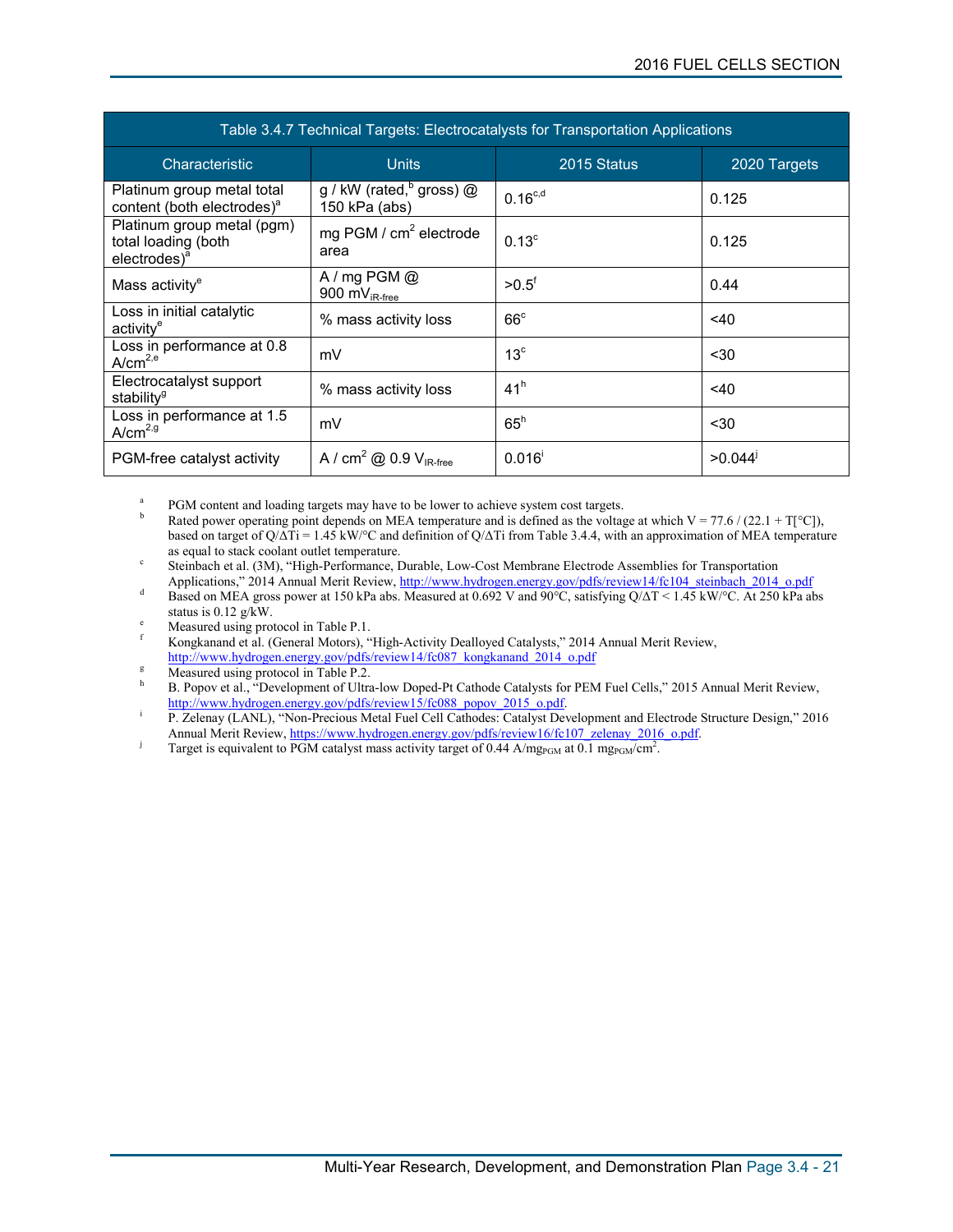| Table 3.4.8 Technical Targets: Bipolar Plates for Transportation Applications |                                                                        |                                   |                               |  |  |  |
|-------------------------------------------------------------------------------|------------------------------------------------------------------------|-----------------------------------|-------------------------------|--|--|--|
| Characteristic                                                                | <b>Units</b><br>2015 Status<br>2020 Targets                            |                                   |                               |  |  |  |
| Cost <sup>a</sup>                                                             | $$ / kW_{net}$                                                         | 7 <sup>b</sup>                    | 3                             |  |  |  |
| Plate weight                                                                  | $kg / kW_{net}$                                                        | $< 0.4$ <sup>c</sup>              | 0.4                           |  |  |  |
| Plate $H_2$ permeation<br>coefficient <sup>d</sup>                            | Std cm <sup>3</sup> /(sec cm <sup>2</sup> Pa)<br>@ 80°C, 3 atm 100% RH | 0 <sup>e</sup>                    | $<$ 1.3 x 10 <sup>-14,f</sup> |  |  |  |
| Corrosion, anode <sup>9</sup>                                                 | $\mu$ A / cm <sup>2</sup>                                              | No active peak <sup>h</sup>       | <1 and no active peak         |  |  |  |
| Corrosion, cathode'                                                           | $\mu$ A / cm <sup>2</sup>                                              | $< 0.1$ <sup>c</sup>              | $<$ 1                         |  |  |  |
| Electrical conductivity                                                       | S/cm                                                                   | $>100^{j}$                        | >100                          |  |  |  |
| Areal specific<br>resistance <sup>k</sup>                                     | ohm $cm2$                                                              | 0.006 <sup>h</sup>                | < 0.01                        |  |  |  |
| Flexural strength                                                             | MPa                                                                    | $>34$ (carbon plate) <sup>m</sup> | >25                           |  |  |  |
| Forming elongation"                                                           | $\%$                                                                   | $20 - 40^{\circ}$                 | 40                            |  |  |  |

Costs projected to high volume production (500,000 80 kW systems per year), assuming MEA meets performance target of  $1,000 \text{ mW/cm}^2$ .

Cost when producing sufficient plates for 500,000 systems per year. DOE Hydrogen and Fuel Cells Program Record 15015, "Fuel Cell System Cost—2015." http://www.hydrogen.energy.gov/program records.html.

- <sup>e</sup> C.H. Wang (Treadstone), "Low-cost PEM Fuel Cell Metal Bipolar Plates," 2012 Annual Progress Report,
- 
- 
- 
- $\frac{\frac{\text{http://www.hydrogen.energy.gov/pdfs/progress12/v h 1wang 2012.pdf}}{\text{Per the standard gas transport test (ASTM D1434)}}.$ Fer the standard gas transport test (ASTM D1434).<br>
C.H. Wang (Treadstone), private communication, October 2014.<br>
Blunk, *et al*, J. Power Sources 159 (2006) 533–542.
- aerated with Ar purge.<br>h Kumar, M. Ricketts, and S. Hirano, "Ex-situ evaluation of nanometer range gold coating on stainless steel substrate for automotive polymer electrolyte membrane fuel cell bipolar plate," Journal of Power Sources 195 (2010): 1401–1407,
- $\mu$  pH 3 0.1ppm HF, 80°C, passive current  $\langle 5x10^{-8} A/cm^2$  (potentiostatic test at +0.6V (Ag/AgCl) for >24h, aerated solution.
- O. Adrianowycz (GrafTech), "Next Generation Bipolar Plates for Automotive PEM Fuel Cells," 2009 Annual Progress Report, http://www.hydrogen.energy.gov/pdfs/progress09/v\_g\_2\_adrianowycz.pdf.

Report, *https://www.majazogadrianog/gov/partylengtergressom\_gov/partylengtergress*. Power Sources 115 (2003) 243–251 at 200 psi (138 N/cm<sup>2</sup>).

<sup>1</sup> ASTM-D 790-10 Standard Test Method for Flexural Properties of Unreinforced and Reinforced Plastics and Electrical

Insulating Materials.<br>
m D. Haack et al. (Porvair), "Carbon-Carbon Bipolar Plates," 2007 Annual Progress Report,<br>
http://www.hydrogen.energy.gov/pdfs/progress07/v\_b\_3\_haack.pdf.

- Per ASTM E8M-01 Standard Test Methods for Tension Testing of Metallic Materials, or demonstrate ability to stamp generic channel design with width, depth, and radius.<br>
<sup>o</sup> M. Brady et al. (Oak Ridge National Laboratory), "Nitrided Metallic Bipolar Plates," 2010 Annual Progress Report,
- [http://www.hydrogen.energy.gov/pdfs/progress10/v\\_l\\_1\\_brady.pdf.](http://www.hydrogen.energy.gov/pdfs/progress10/v_l_1_brady.pdf)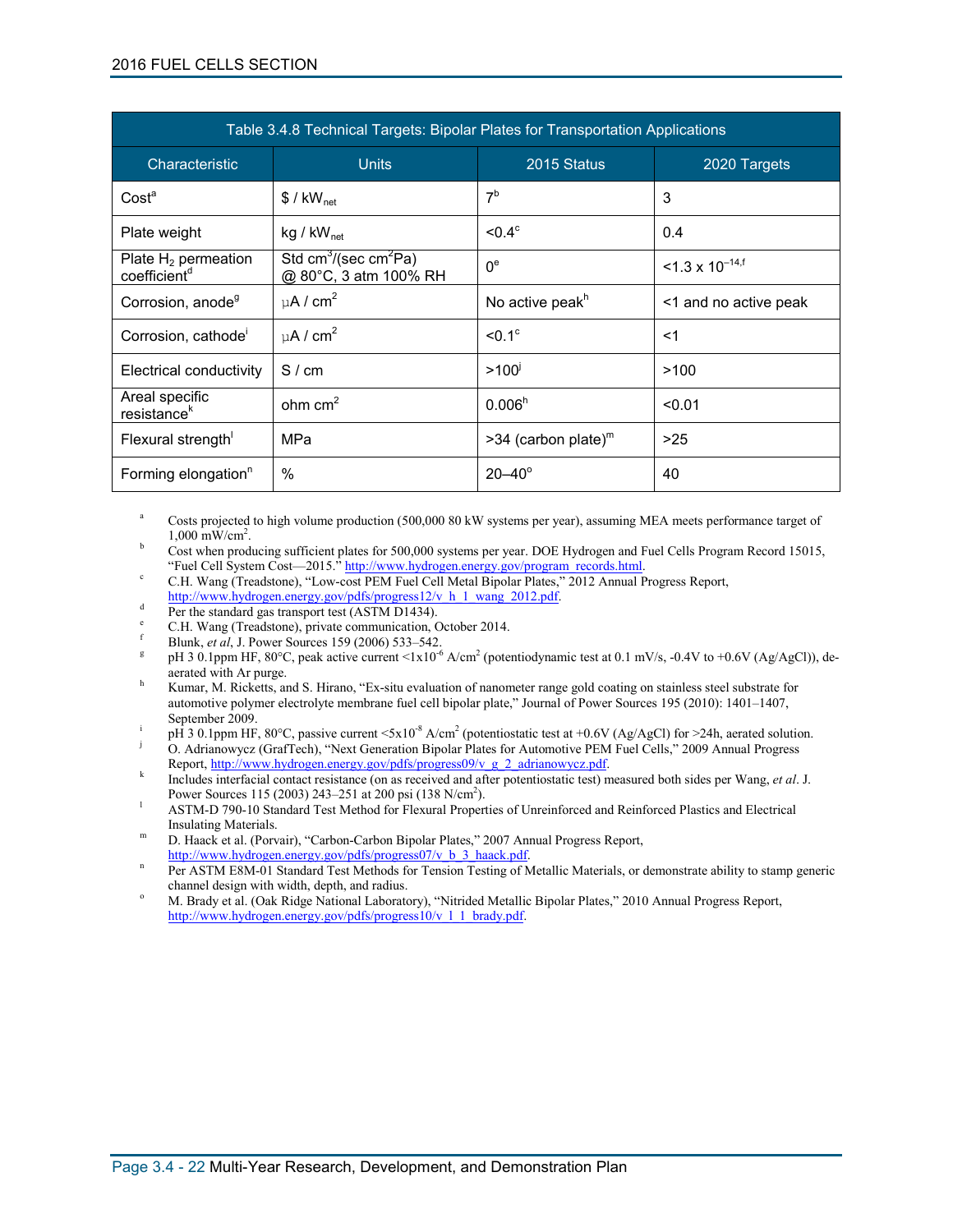| Table 3.4.9 Technical Targets: Air Compression System for<br>80-kW <sub>e</sub> Transportation Fuel Cell Systems Operating on Direct Hydrogen |                          |                  |                        |  |
|-----------------------------------------------------------------------------------------------------------------------------------------------|--------------------------|------------------|------------------------|--|
| Characteristic                                                                                                                                | <b>Units</b>             | 2015 Status      | 2020<br><b>Targets</b> |  |
| Input power <sup>a</sup> at full flow <sup>b</sup> (with / without expander)                                                                  | $kW_{e}$                 | 11.0 / 17.3      | 8/14                   |  |
| Combined motor and motor controller efficiency at full flow <sup>b</sup>                                                                      | $\%$                     | 80               | 90                     |  |
| Compressor / expander efficiency at full flow <sup>b</sup>                                                                                    | $\%$                     | 71/73            | 75/80                  |  |
| Input power at 25% flow <sup>c</sup> (with / without expander)                                                                                | $kW_{\rm e}$             | 2.3/3.3          | 1.0/2.0                |  |
| Combined motor / motor controller efficiency at 25% flow <sup>c</sup>                                                                         | $\frac{0}{0}$            | 57               | 80                     |  |
| Compressor / expander efficiency at 25% flow <sup>c</sup>                                                                                     | %                        | 62/64            | 65 / 70                |  |
| Input power at idle <sup>d</sup> (with / without expander)                                                                                    | $W_{\rm e}$              | 600 / 765        | 200 / 200              |  |
| Combined motor / motor controller efficiency at idle <sup>d</sup>                                                                             | $\%$                     | 35               | 70                     |  |
| Compressor / expander efficiency at idle <sup>d</sup>                                                                                         | %                        | 61/59            | 60/60                  |  |
| Durability <sup>e</sup>                                                                                                                       | h.                       |                  | 5,000                  |  |
| Number of start-up and shutdown cycles                                                                                                        |                          |                  | 250,000                |  |
| Turndown ratio (max/min flow rate)                                                                                                            |                          | 20               | 20                     |  |
| Noise at maximum flow                                                                                                                         | dBA at<br>1 <sub>m</sub> |                  | 65                     |  |
| Transient time for 10–90% of maximum flow                                                                                                     | s                        | 1                | 1                      |  |
| System volume <sup>f</sup>                                                                                                                    | L                        | 15               | 15                     |  |
| System weight <sup>f</sup>                                                                                                                    | kg                       | 22               | 15                     |  |
| System cost <sup>9</sup>                                                                                                                      | \$                       | 750 <sup>h</sup> | 500                    |  |

<sup>a</sup> Electrical input power to motor controller when bench testing fully integrated system. Fully integrated system includes control system electronics, air filter, and any additional air flow that may be used for cooling.

 $\frac{1}{2}$  Compressor: 92 g/s flow rate, 2.5 bar (absolute) discharge pressure; 40°C, 25% RH inlet conditions. Expander: 88 g/s flow

rate, 2.2 bar (absolute) inlet pressure, 70°C, 100% RH inlet conditions.<br>Compressor: 23 g/s flow rate, minimum 1.5 bar (absolute) discharge pressure; 40°C, 25% RH inlet conditions. Expander: 23 g/s flow rate, 1.4 bar (absolute) inlet pressure, 70°C, 100% RH inlet conditions.

d Compressor: 4.6 g/s flow rate, minimum 1.2 bar (absolute) discharge pressure; 40°C, 25% RH inlet conditions. Expander: 4.6 g/s flow rate,  $\leq$  compressor discharge pressure, 70°C, 20% RH inlet conditions.

<sup>e</sup><br>Durability testing performed according to protocol in Table P.10.<br>Weight and volume include the motor, motor controller.<br>Executively cost target based on a manufacturing volume of 500,000 units per year.

h Includes cost of compressor, expander, and motor controller manufactured at a volume of 500,000 systems per year. DOE Hydrogen and Fuel Cells Program Record 15015, "Fuel Cell System Cost—2015." [http://www.hydrogen.energy.gov/program\\_records.html.](http://www.hydrogen.energy.gov/program_records.html)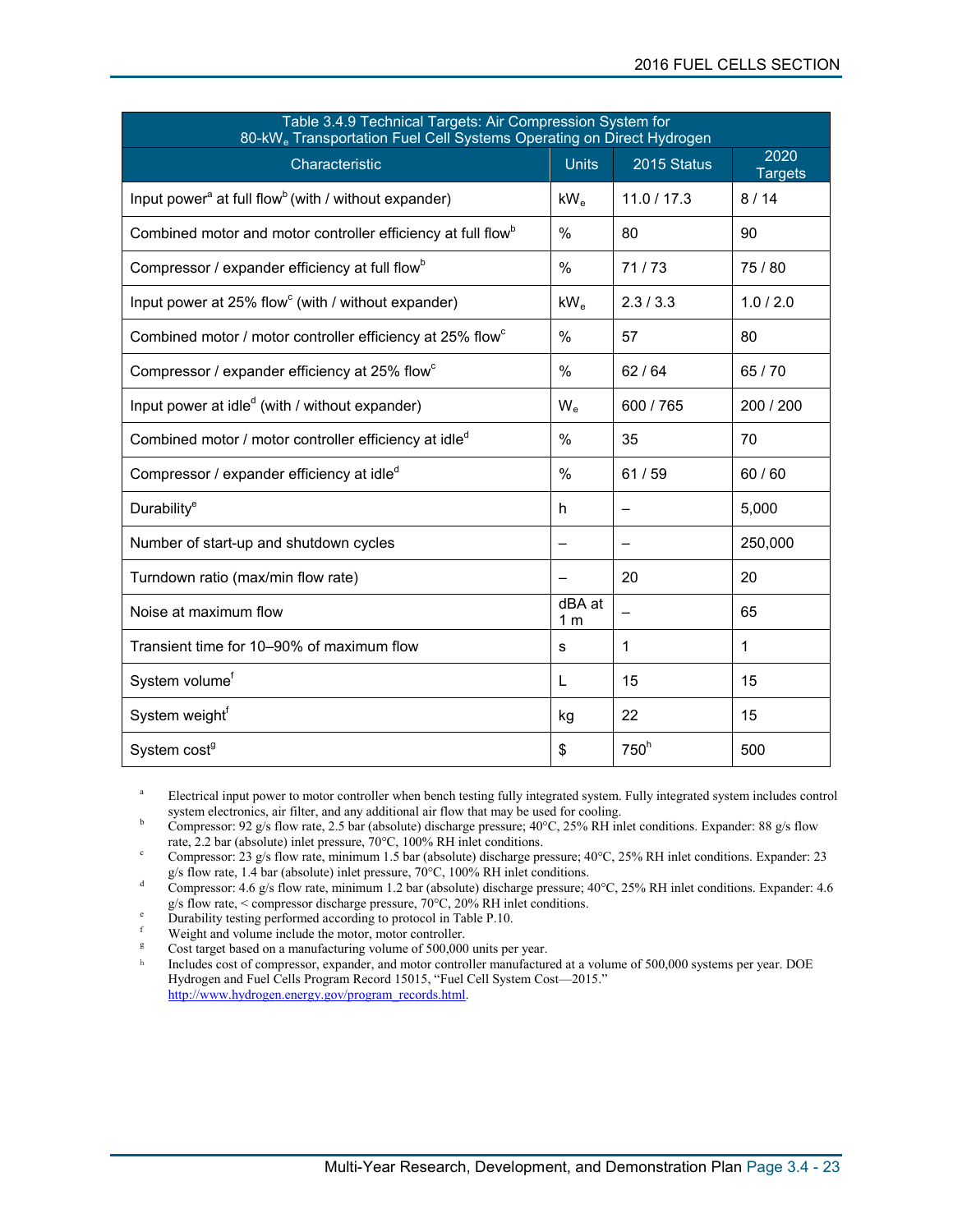| Table 5.4. TO Technical Targets. Catricule Humidification System and Humidifier Membrarie for<br>80-kW <sub>e</sub> Transportation Fuel Cell Systems Operating on Direct Hydrogen |                                             |                                  |              |  |  |
|-----------------------------------------------------------------------------------------------------------------------------------------------------------------------------------|---------------------------------------------|----------------------------------|--------------|--|--|
| Characteristic                                                                                                                                                                    | <b>Units</b>                                | 2015 Status <sup>a</sup>         | 2020 Targets |  |  |
| Maximum operating temperature                                                                                                                                                     | $^{\circ}$ C                                | 110-125                          | >95          |  |  |
| Maximum pressure differential between wet and dry<br>sides                                                                                                                        | kPa                                         | 75                               | 75           |  |  |
| Maximum pressure drop at full flow (each side)                                                                                                                                    | kPa                                         | $3$                              | 3.5          |  |  |
| Water transfer at full flow <sup>b</sup>                                                                                                                                          | $g s^{-1}$                                  | 7.4 at BOL, 5.5<br>after 5,000 h | 5            |  |  |
| Durability <sup>c</sup>                                                                                                                                                           | h                                           | 5,000                            | 5,000        |  |  |
| Maximum air leakage at full flow                                                                                                                                                  | $\%$                                        | 0.5                              | 0.5          |  |  |
| Volume                                                                                                                                                                            |                                             | 4.3                              | 5            |  |  |
| Weight                                                                                                                                                                            | kg                                          | 2.7                              | 5            |  |  |
| Humidifier membrane water transfer flux at full flow <sup>b</sup>                                                                                                                 | g min <sup>-1</sup><br>$\rm \tilde{cm}^{2}$ | >0.03                            | 0.025        |  |  |
| System cost <sup>d</sup>                                                                                                                                                          | \$                                          | 81 <sup>e</sup>                  | 100          |  |  |
| Membrane cost <sup>d</sup>                                                                                                                                                        | \$/m <sup>2</sup>                           | 20 <sup>e</sup>                  | 10           |  |  |

| Table 3.4.10 Technical Targets: Cathode Humidification System and Humidifier Membrane for |
|-------------------------------------------------------------------------------------------|
| 80-kW <sub>s</sub> Transportation Fuel Cell Systems Operating on Direct Hydrogen          |

<sup>a</sup> Gore final report DE-EE0000465, Materials and Modules for Low Cost, High Performance Fuel Cell Humidifiers, Feb. 2013.<br>
Dry air in: 3000 SLPM dry gas flow, 183 kPa (absolute), 80°C, 0% RH. Wet air in: 2600 SLPM dry ga

Controllery of the Cost and Figure and Figure and Figure 2015."<br>Cost projected to high-volume production (500,000 80 kW systems per year).<br>POE Hydrogen and Fuel Cells Program Record 15015, "Fuel Cell System Cost—2015." [http://www.hydrogen.energy.gov/program\\_records.html.](http://www.hydrogen.energy.gov/program_records.html)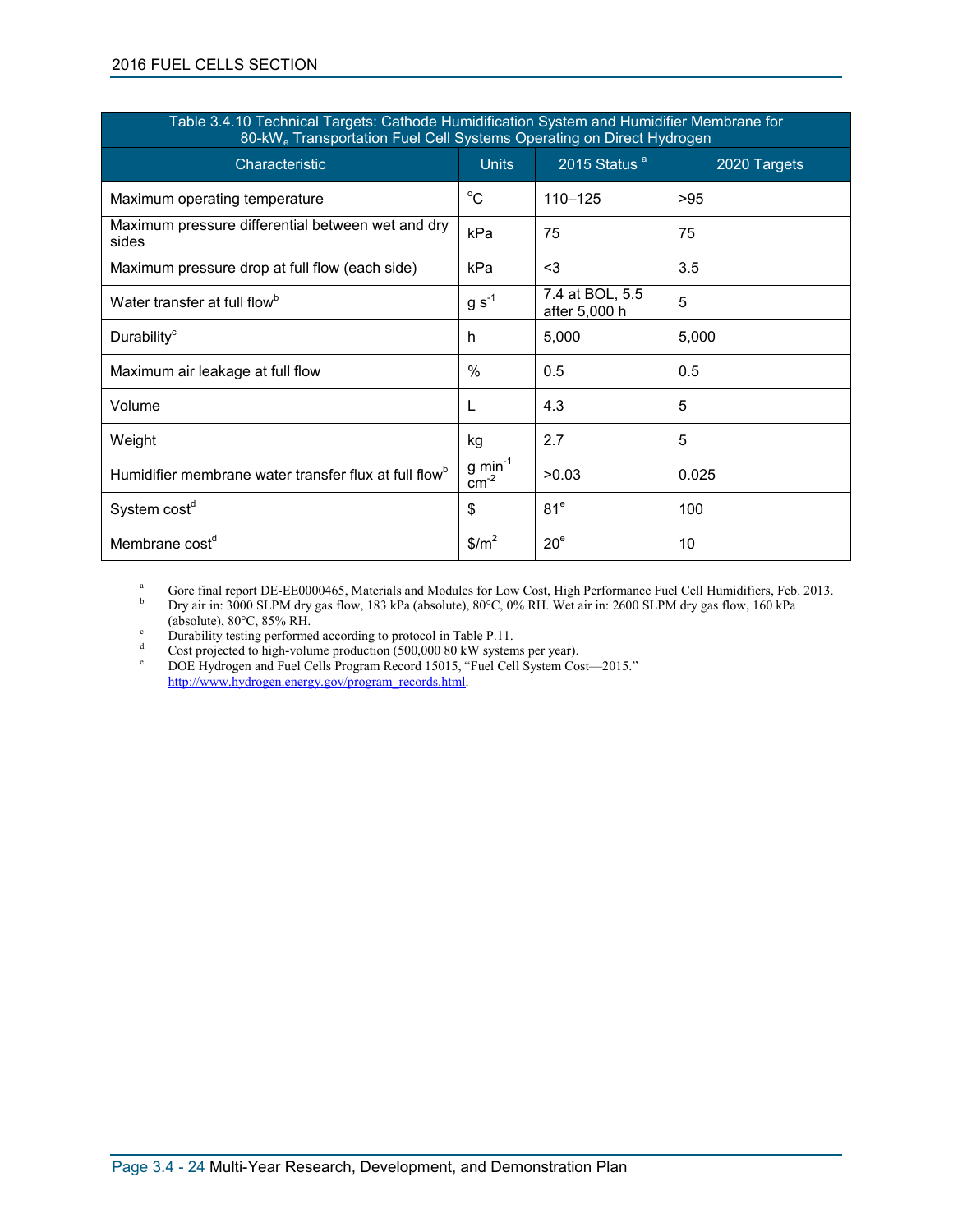| Table 3.4.11 Technical Targets: Fuel Cell Transit Buses |                                       |                                     |                        |              |
|---------------------------------------------------------|---------------------------------------|-------------------------------------|------------------------|--------------|
| Characteristic                                          | <b>Units</b>                          | 2015 Status                         | 2016<br><b>Targets</b> | 2020 Targets |
| <b>Bus lifetime</b>                                     | years/miles                           | $0.25 - 4.97,900 -$<br>$117,000^a$  | 12/500,000             | 12/500,000   |
| Power plant lifetime <sup>b,c</sup>                     | hours                                 | $20,000^a$                          | 18,000                 | 25,000       |
| Bus availability                                        | $\%$                                  | $40 - 92$ <sup>a</sup>              | 85                     | 90           |
| Fuel fills <sup>d</sup>                                 | per day                               | 1 <sup>a</sup>                      | 1 (< 10 min)           | 1 (< 10 min) |
| Bus cost <sup>e</sup>                                   | \$                                    | 800,000 <sup>f</sup>                | 1,000,000              | 600,000      |
| Power plant cost <sup>b,e</sup>                         | \$                                    | 60,000-120,000 <sup>9</sup>         | 450,000                | 200,000      |
| Hydrogen storage cost                                   | \$                                    | 100,000 <sup>h</sup>                | 75,000                 | 50,000       |
| Road call frequency (bus/fuel<br>cell system)           | miles between road<br>calls           | 1,800-6,800/<br>$9,000 - 104,000^a$ | 3,500/15,000           | 4,000/20,000 |
| Operation time                                          | hours per day/days per<br>week        | $7 - 21/5 - 7^a$                    | 20/7                   | 20/7         |
| Scheduled and unscheduled<br>maintenance cost           | \$/mile                               | $0.54 - 1.33^{\circ}$               | 0.75                   | 0.40         |
| Range                                                   | miles                                 | $240 - 340^a$                       | 300                    | 300          |
| Fuel economy                                            | miles per gallon diesel<br>equivalent | $5.6 - 7.7a$                        | 8                      | 8            |

<sup>a</sup> L. Eudy et al., "Fuel Cell Buses in U.S. Transit Fleets: Current Status 2015," Technical Report NREL/TP-5400–64974, December 2015. http://www.nrel.gov/docs/fy16osti/64974.pdf.

- <sup>b</sup> The power plant is defined as the fuel cell system and the battery system. The fuel cell system includes supporting subsystems such as the air, fuel, coolant, and control subsystems. Power electronics, electric drive, and hydrogen storage tanks are excluded.<br>
Contains to an appropriate duty cycle.<br>
According to an appropriate duty cycle.<br>
Multiple sequential fuel fills should be possible without increase in fill time.<br>
Cost projected to a production volume of 400 sys
- 
- 
- 
- and does not represent an anticipated level of sales.<br>F Paul Jenné, "Fuel Cell Electric Bus Projects Status and Outlook from an Industry Perspective," Presentation at the 2015 International Fuel Cell Bus Workshop, [http://gofuelcellbus.com/index.php/workshops/2015-international-fuel-cell-bus](http://gofuelcellbus.com/index.php/workshops/2015-international-fuel-cell-bus-workshop-registration)[workshop-registration.](http://gofuelcellbus.com/index.php/workshops/2015-international-fuel-cell-bus-workshop-registration)<br>
<sup>[g](http://gofuelcellbus.com/index.php/workshops/2015-international-fuel-cell-bus-workshop-registration)</sup> \$40,000-\$100,000, for fuel cell system only, based on Monte Carlo analysis of projected manufacturing cost at 200–1,000
- buses per year. B.D. James et al. (Strategic Analysis, Inc.), "Mass Production Cost Estimation of Direct H<sub>2</sub> PEM Fuel Cell Systems for Transportation Applications: 2014 Update," final report. Batteries estimated to cost an additional \$20,000 per
- system (B.D. James, private communication, May 2015).<br>
DOE Hydrogen and Fuel Cells Program Record #12012, "Fuel Cell Bus Targets,"
- [http://www.hydrogen.energy.gov/program\\_records.html.](http://www.hydrogen.energy.gov/program_records.html)<br>Excludes mid-life overhaul of power plant.
-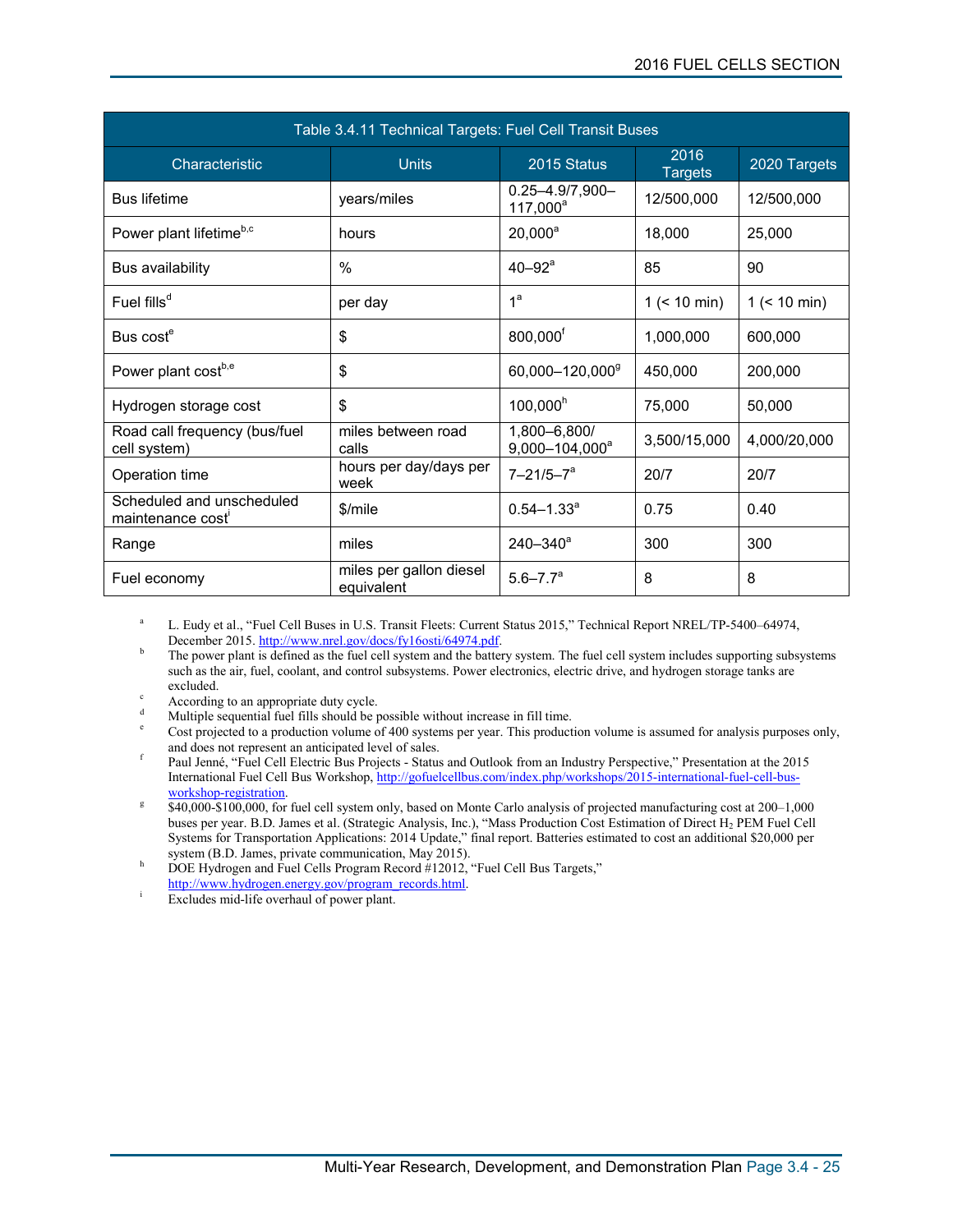| Table 3.4.12 Technical Targets: Fuel Cell Backup Power Systems (1-10kWe)<br>Operating on Direct Hydrogen |               |                          |               |  |
|----------------------------------------------------------------------------------------------------------|---------------|--------------------------|---------------|--|
| Characteristic                                                                                           | <b>Units</b>  | 2015 Status <sup>a</sup> | 2020 Targets  |  |
| Lifetime                                                                                                 | Years         | 10                       | 15            |  |
| Durability <sup>b</sup>                                                                                  | hours         | 8,000                    | 10,000        |  |
| Energy efficiency <sup>c</sup>                                                                           | $\%$          | 50                       | 60            |  |
| Mean time between failures                                                                               | years         | 5                        | 5             |  |
| Ambient temperature range                                                                                | $^{\circ}$ C  | $-20$ to $40$            | $-50$ to $50$ |  |
| <b>Noise</b>                                                                                             | dB at 1 m     | 65                       | 60            |  |
| Start-up time <sup>d</sup>                                                                               | seconds       | 60                       | 15            |  |
| Availability                                                                                             | $\frac{0}{0}$ | 99.7                     | 96.3          |  |
| Equipment cost <sup>e</sup>                                                                              | \$/kW         | $6,100^f$                | 1,000         |  |
| Annual maintenance cost <sup>e</sup>                                                                     | \$/kW         | 30                       | 20            |  |
| Annualized total cost of<br>ownership <sup>9</sup>                                                       | \$/kW         | 500                      | 200           |  |

<sup>a</sup><br>
Unless otherwise stated, status based on input from RFI DE-FOA-0000738.<br>
<sup>b</sup><br>
Ratio of DC output energy from the power plant to the lower heating value of the input fuel (hydrogen), averaged over duty<br>
cycle.

<sup>d</sup> Time indicated is start-up time for the fuel cell. The backup power system, including hybridized batteries, is expected to provide uninterruptible power.

Excludes tax credits and subsidies.<br>
INREL, "Current Fuel Cell System Low Volume Price by Application," http://www.nrel.gov/hydrogen/images/cdp\_lab\_15.jpg.<br>
<sup>8</sup> Annualized cost of ownership, including cost of capital equip storage. Based on a 5 kW system with 10 year lifetime.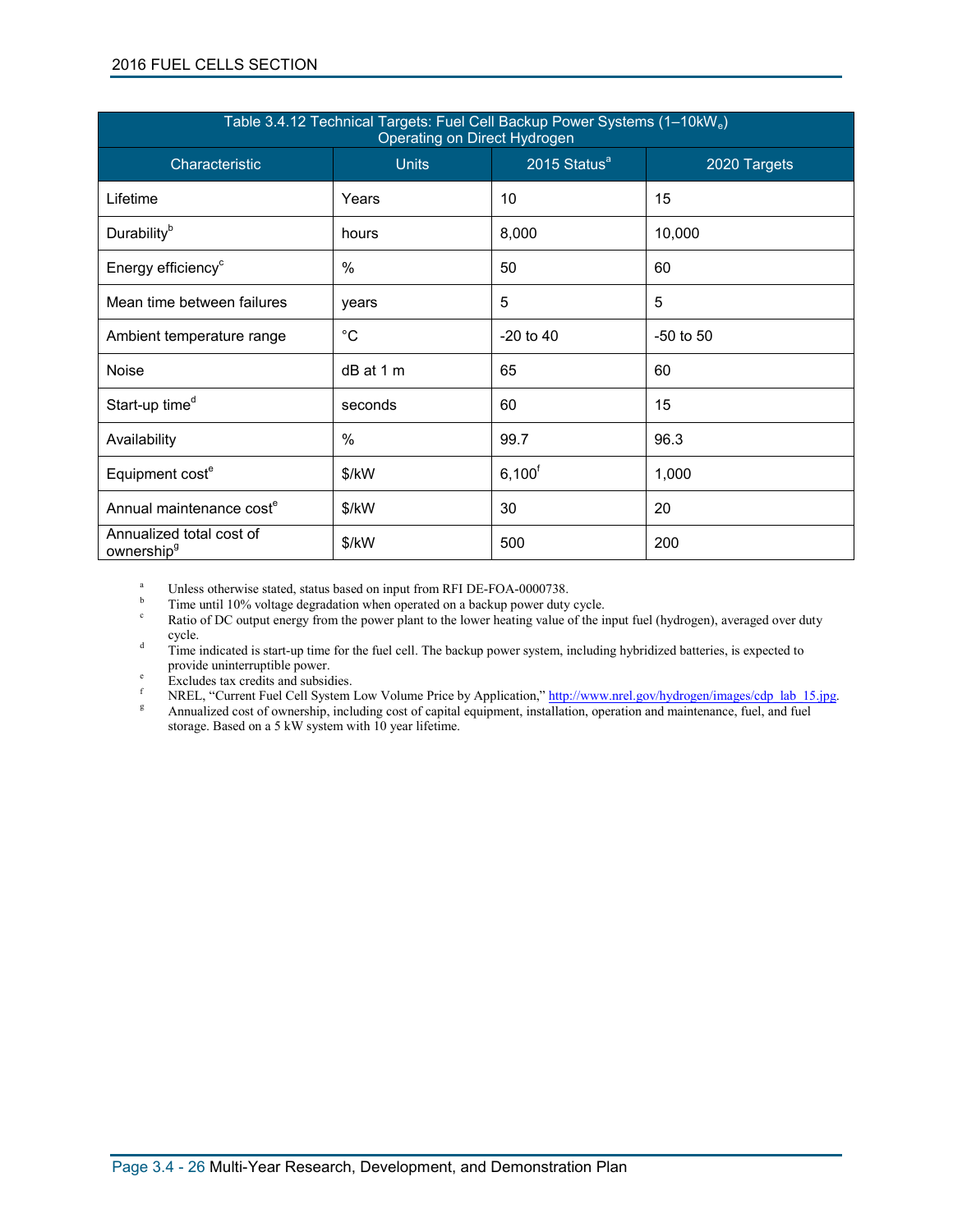| and Distributed Generation Fuel Cell Systems Operating on Natural Gas <sup>a</sup> |              |                   |              |  |
|------------------------------------------------------------------------------------|--------------|-------------------|--------------|--|
| Characteristic                                                                     | <b>Units</b> | 2015 Status       | 2020 Targets |  |
| Electrical efficiency at rated power <sup>b</sup>                                  | $%$ (LHV)    | $34 - 40$         | $>45$ °      |  |
| CHP energy efficiency <sup>d</sup>                                                 | $%$ (LHV)    | $80 - 90$         | 90           |  |
| Equipment cost <sup>e</sup> , 5-kW <sub>avg</sub> system <sup>f</sup>              | \$/kW        | $2,300 - 2,800^9$ | 1,500        |  |
| Transient response (10 - 90% rated power)                                          | min          | 5                 | 2            |  |
| Start-up time from 20°C ambient<br>temperature                                     | min          | 10                | 20           |  |
| Degradation with cycling <sup>h</sup>                                              | % / 1,000 h  | $2\%$             | 0.3%         |  |
| Operating lifetime <sup>1</sup>                                                    | h            | 12,000-70,000     | 60,000       |  |
| System availability <sup>j</sup>                                                   | $\%$         | 97                | 99           |  |

Table 3.4.13 Technical Targets: 1–25kW**<sup>e</sup>** Residential and Light Commercial Combined Heat and Power

Pipeline natural gas delivered at typical residential distribution line pressures.<br>
Pipeline natural gas delivered at typical residential distribution line pressures.<br>
Pigher electrical efficiencies (e.g. 60% using SOFC) a energy-efficiency calculation, heat must be available at a temperature sufficiently high to be useful in space and water heating applications. Provision of heat at 80°C or higher is recommended.

<sup>e</sup> Complete system, including all necessary components to convert natural gas to electricity suitable for grid connection, and heat exchangers and other equipment for heat rejection to conventional water heater, and/or hydronic or forced air heating system. Includes all applicable tax and markup. Based on projection to high-volume production (50,0

EXECUTE: FOR SERVING PROPERTY AND FIND TO BE THE SERVING PROPERTY. THE SERVING BY STRING BY A BATTER BY A BATTER BATTER STATES BATTER STATES BATTER STATES AND FEMALE PREMIXED at manufacturing volumes of 50,000 units per y

PEMFC) at manufacturing volume of 50,000 units per year.<br>Durability testing should include effects of transient operation, start-up, and shutdown.<br> $\frac{1}{2}$  Personation of time the outcome is qualible for poetring under r

Percentage of time the system is available for operation under realistic operating conditions and load profile. Unavailable time includes time for scheduled maintenance.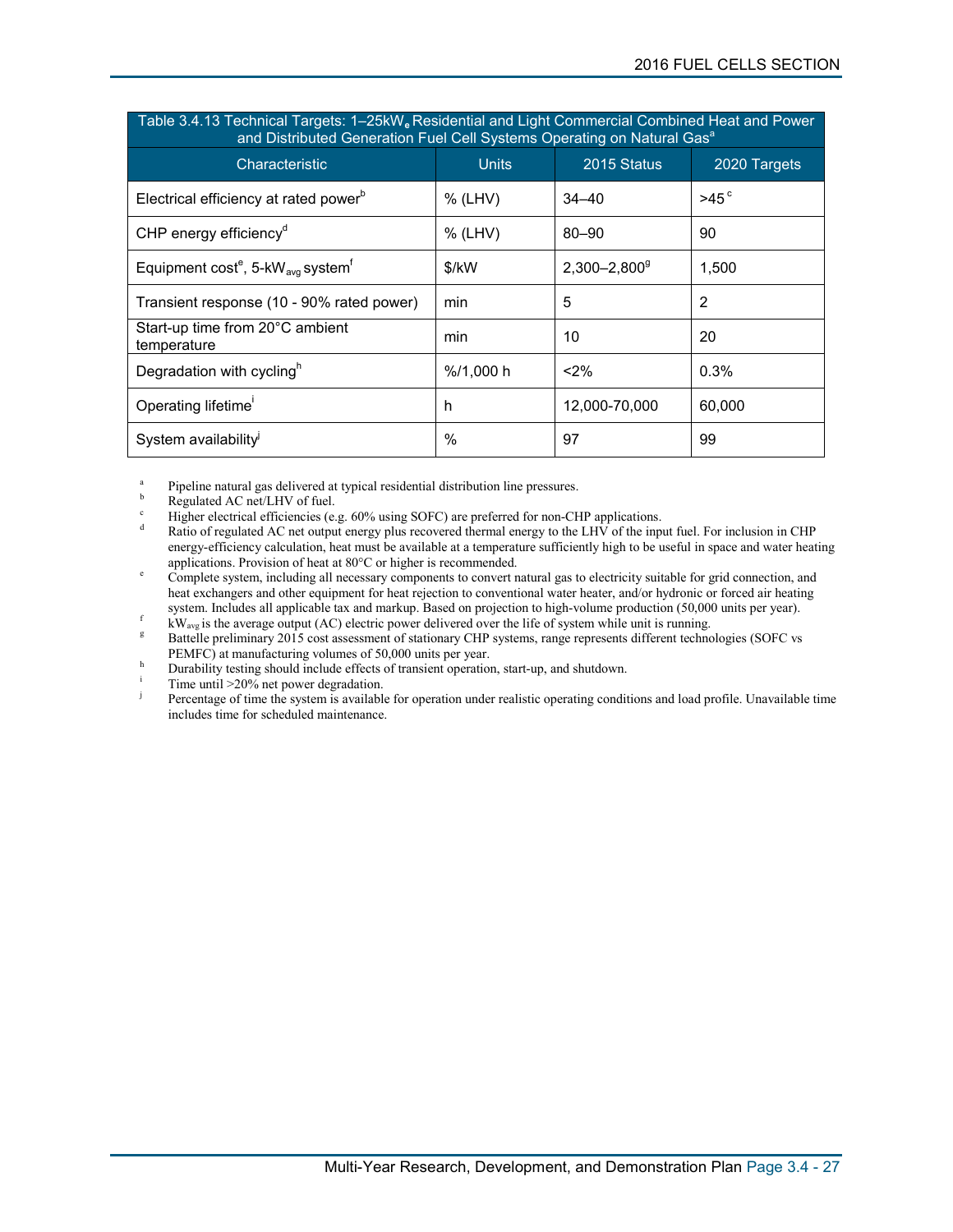| Table 3.4.14 Technical Targets <sup>a</sup> : 100 kW–3 MW Combined Heat and Power and Distributed<br>Generation Fuel Cell Systems Operating on Natural Gas <sup>b</sup> |              |                          |              |  |
|-------------------------------------------------------------------------------------------------------------------------------------------------------------------------|--------------|--------------------------|--------------|--|
| Characteristic                                                                                                                                                          | <b>Units</b> | 2015 Status <sup>c</sup> | 2020 Targets |  |
| Electrical efficiency at rated<br>power <sup>d</sup>                                                                                                                    | % (LHV)      | $42 - 47$                | $>50^\circ$  |  |
| CHP energy efficiency <sup>f</sup>                                                                                                                                      | % (LHV)      | 70–90                    | 90           |  |
| Equipment cost, natural gas                                                                                                                                             | \$/kW        | $1,200^9 - 4,500^h$      | 1,000'       |  |
| Installed cost, natural gas                                                                                                                                             | \$/kW        | $2,400^9 - 5,500^h$      | 1,500'       |  |
| Equipment cost, biogas                                                                                                                                                  | \$/kW        | $3,200 - 6,500$          | 1,400'       |  |
| Installed cost, biogas                                                                                                                                                  | \$/kW        | $4,900 - 8,000$          | 2,100'       |  |
| Number of planned/forced<br>outages over lifetime                                                                                                                       |              | 50                       | 40           |  |
| Operating lifetime <sup>k</sup>                                                                                                                                         | h            | 40,000-80,000            | 80,000       |  |
| System availability                                                                                                                                                     | $\%$         | 95%                      | 99%          |  |

- 
- 
- Includes fuel processor, stack and ancillaries.<br>
pipeline natural gas delivered at typical residential distribution line pressures.<br>
Contains varies by technology.<br>
Ratio of regulated AC net output energy to the lower heat energy-efficiency calculation, heat must be available at a temperature sufficiently high to be useful in space and water heating
- applications. Provision of heat at 80°C or higher is recommended.<br>M. Wei, 100 kW LTPEMFC, projection at volume of 1,000 systems/year,<br>http://www.hydrogen.energy.gov/pdfs/review14/fc098\_wei\_2014\_o.pdf.
- 
- https://www.hydrogen.energy.gov/pdfs/11014\_medium-scale CHP Fuel Cell System Targets,"<br>https://www.hydrogen.energy.gov/pdfs/11014\_medium\_scale\_chp\_target.pdf.
- 
- $\frac{m_{\text{p}}}{m_{\text{p}}}\frac{m_{\text{p}}}{m_{\text{p}}}\frac{m_{\text{p}}}{m_{\text{p}}}\frac{m_{\text{p}}}{m_{\text{p}}}\frac{m_{\text{p}}}{m_{\text{p}}}\frac{m_{\text{p}}}{m_{\text{p}}}\frac{m_{\text{p}}}{m_{\text{p}}}\frac{m_{\text{p}}}{m_{\text{p}}}\frac{m_{\text{p}}}{m_{\text{p}}}\frac{m_{\text{p}}}{m_{\text{p}}}\frac{m_{\text{p}}}{m_{\text{p}}}\frac{m_{\text{p}}}{m_{\text{p}}}\frac{m$
- Assumed \$2,500/kW higher cost to operate on biogas than on hydrogen (https://www.hydrogen.energy.gov/pdfs/11014 medium scale chp target.pdf).
- 
- 
- Fime until >10% net power degradation.<br>Percentage of time the system is available for operation under realistic operating conditions and load profile. Unavailable time includes time for scheduled maintenance.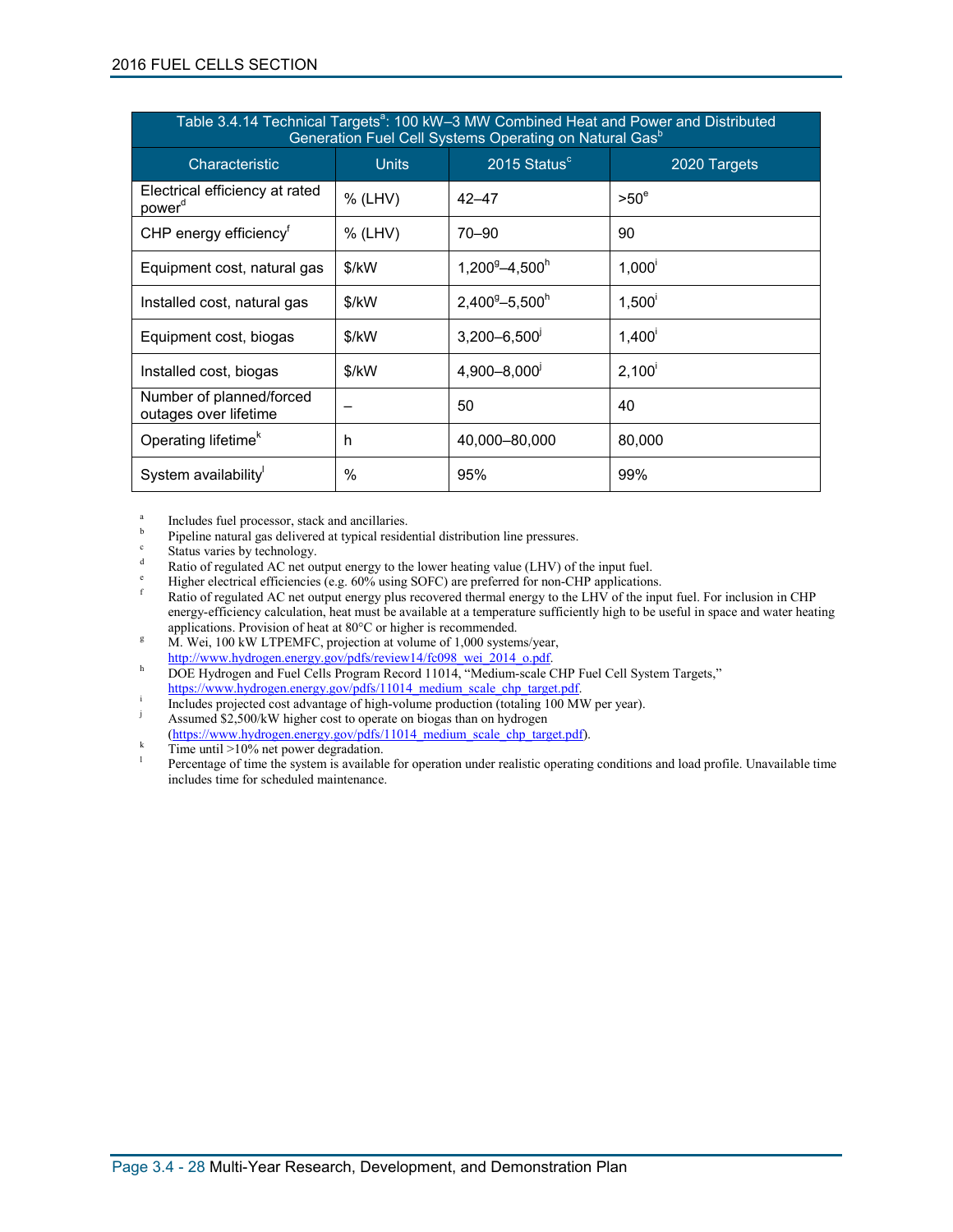| Table 3.4.15 Technical Targets: Portable Power Fuel Cell Systems<br>(5-50 Watts / 100-200 Watts) <sup>a</sup> |              |                                    |                         |  |
|---------------------------------------------------------------------------------------------------------------|--------------|------------------------------------|-------------------------|--|
| Characteristic                                                                                                | <b>Units</b> | 2015 Status                        | <b>Ultimate Targets</b> |  |
| Specific power <sup>b</sup>                                                                                   | W/kg         | $23^h / 25^i$                      | 45/50                   |  |
| Power density <sup>b</sup>                                                                                    | W/L          | $24^h / 30^i$                      | 55/70                   |  |
| Specific energyb,c                                                                                            | Wh/kg        | $121^{j}$ / 450 <sup>j</sup>       | 650 / 640               |  |
| Energy densityb,c                                                                                             | Wh/L         | $200^{\rm i}$ / $300^{\rm i,j}$    | 650 / 900               |  |
| Cost <sup>d</sup>                                                                                             | \$/W         | $15^{\rm i}$ / $15^{\rm i}$        | 7/5                     |  |
| Durability <sup>e,f</sup>                                                                                     | hours        | $1,500^{\rm i}$ / 2,000 $^{\rm i}$ | 5,000 / 5,000           |  |
| Mean time between failures <sup>f,g</sup>                                                                     | hours        | $500^{\rm i}$ / $500^{\rm i}$      | 5,000 / 5,000           |  |

These targets are technology neutral and make no assumption about the type of fuel cell technology or type of fuel used. In addition to meeting these targets, portable power fuel cells are expected to operate safely, providing power without exposing users to hazardous or unpleasant emissions, high temperatures, or objectionable levels of noise. Portable power fuel cells are also expected to be compatible with the requirements of portable electronic devices, including operation under a range of ambient temperature, humidity, and pressure conditions, and exposure to freezing conditions, vibration, and dust. They should be capable of repeatedly turning off and on, and should have turndown capabilities required to match the dynamic power needs of the device. For widespread adoption, portable power fuel cell systems should minimize life-cycle environmental

- impact through the use of reusable fuel cartridges, recyclable components, and low-impact manufacturing techniques.<br>This is based on rated net power of the total fuel cell system, including fuel tank, fuel, and any hybridi case of fuel cells embedded in other devices, only device components required for power generation, power conditioning, and energy storage are included. Fuel capacity is not specified, but the same quantity of fuel must be used in calculation of specific power, power density, specific energy, and energy density.<br>Efficiency of 35% is recommended to enable high specific energy and energy density.<br>Cost includes material and labor costs required to manufacture the fuel cell sy
- 
- devices). Cost is defined at production rates of 25,000 and 10,000 units per year for 5–50 W and 100–200 W units,
- respectively.<br>Durability is defined as the time until the system rated power degrades by 20%, though for some applications higher or lower<br>levels of power degradation may be acceptable.
- Fullection may be acceptable performed using an operating cycle that is realistic and appropriate for the target application, including effects from transient operation, start-up and shutdown, and offline degradation.
- $e<sup>g</sup>$  Mean Time Between Failures (MTBF) includes failures of any system components that render the system inoperable without
- 
- maintenance.<br>
h Status calculated based on commercial products from myFC at www.myfcpower.com/pages/jaq<br>
DOE Hydrogen and Fuel Cells Program Record 11009[, www.hydrogen.energy.gov/pdfs/11009\\_portable\\_fuel\\_cell\\_targets.pdf](http://www.hydrogen.energy.gov/pdfs/11009_portable_fuel_cell_targets.pdf)<br>
- Status calculated based on commercial products from ultracell at www.ultracell-llc.com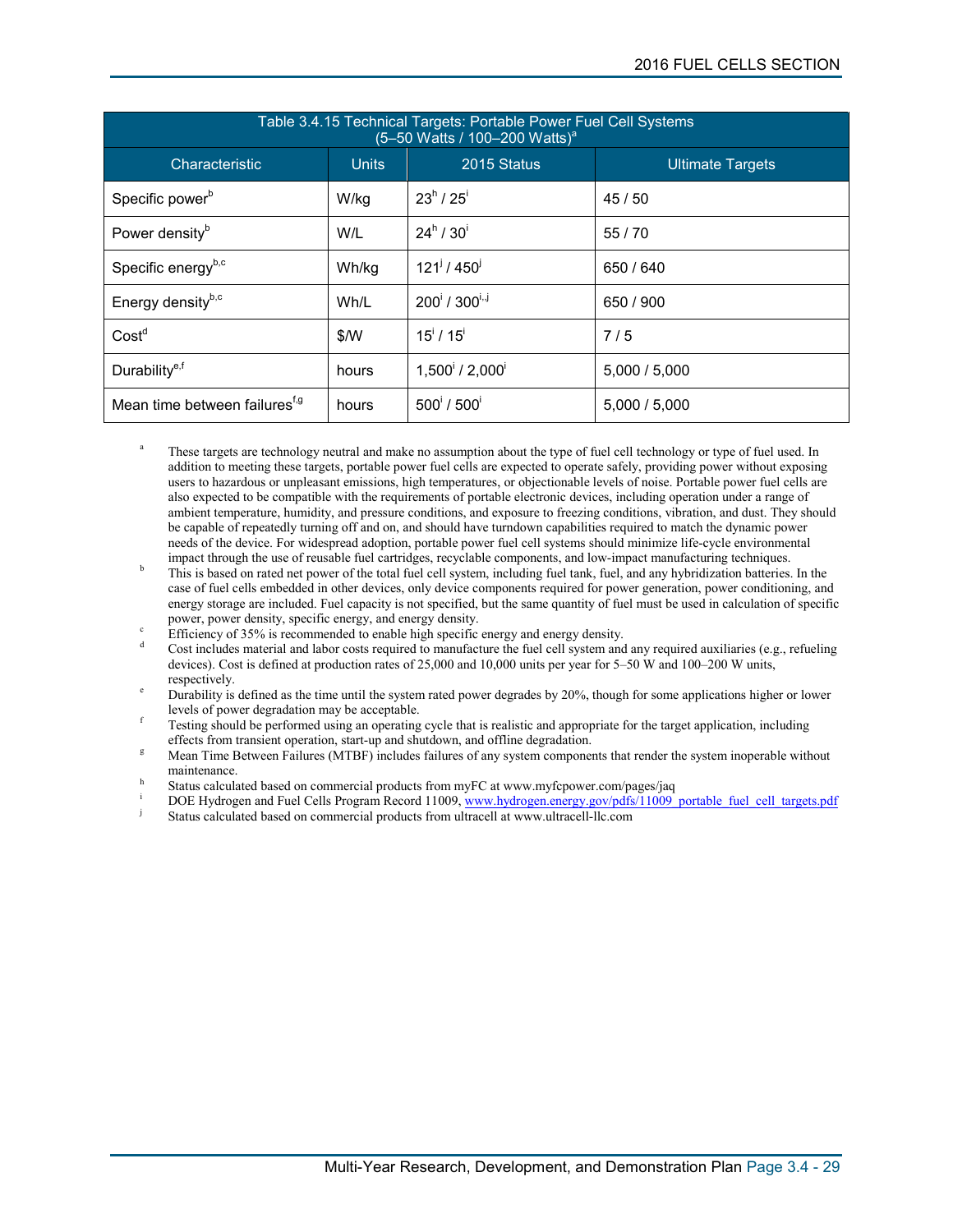| Table 3.4.16 Technical Targets: Fuel Cell Auxiliary Power Units (1 to 10 kWe)<br>Operating on Ultra-low Sulfur Diesel Fuel |                      |                 |                |  |
|----------------------------------------------------------------------------------------------------------------------------|----------------------|-----------------|----------------|--|
| Characteristic                                                                                                             | <b>Units</b>         | 2015 Status     | 2020 Targets   |  |
| Electrical efficiency at rated<br>power <sup>a</sup>                                                                       | % (LHV)              | 29 <sup>b</sup> | 40             |  |
| Power density                                                                                                              | W/L                  | 16 <sup>b</sup> | 40             |  |
| Specific power                                                                                                             | W/kg                 | 18 <sup>b</sup> | 45             |  |
| Factory cost, system <sup>c</sup>                                                                                          | $%$ /kW <sub>e</sub> | $2,100^d$       | 1,000          |  |
| Transient response (10 to 90%<br>rated power)                                                                              | min                  | $5^e$           | $\overline{2}$ |  |
| Start-up time from:<br>$20^{\circ}$ C<br>Standby conditions <sup>f</sup>                                                   | min                  | 70 <sup>b</sup> | 30<br>5        |  |
| Degradation with cycling <sup>9</sup>                                                                                      | %/1,000 h            | $2.6^e$         | 1              |  |
| Operating lifetime <sup>g,h</sup>                                                                                          | h                    | $3,000^e$       | 20,000         |  |
| System availability                                                                                                        | $\frac{0}{0}$        | 97 <sup>e</sup> | 99             |  |

<sup>a</sup> Regulated DC net/LHV of fuel.<br>b DESTA—Demonstration of 1st European SOFC Truck APU, Programme Review Days 2015,<br>http://www.fch.europa.eu/sites/default/files/8-DESTA\_PRD2015%20%28ID%202848595%29.pdf.

Cost includes materials and labor costs to produce system. Cost defined at 50,000 unit/year production of a 5 kW system. Today's low-volume cost is expected to be higher than quoted status. Allowable cost is expected to be higher than the target

for systems with rated power below 5 kW, and lower than the target for systems with rated power above 5 kW. Modeled cost of a 5 kW SOFC APU system produced at 50,000 units/year. F. Eubanks et al., "Stationary and Emerging Market Fuel Cell System Cost Analysis—Auxiliary Power Units," 2015 Annual Merit Review, slide 20, https://www.hydrogen.energy.gov/pdfs/review14/fc097\_contini\_2014\_0.pdf

e DOE Hydrogen Program Record 11001, "Revised APU Targets,"<br>https://www.hydrogen.energy.gov/pdfs/11001\_apu\_targets.pdf.

Standby conditions may be at or above ambient temperature depending on operating protocol.<br><sup>8</sup> Durability testing should include, at minimum, daily cycles to stand-by condition, and weekly cycles to full off condition (ambient temperature). The system should be able to meet durability criteria during and after exposure to vibration associated with transportation and highway operation, and during operation in a range of ambient temperature from -40 to 50°C, a range of ambient relative humidity from 5% to 100%, and in dust levels up to 2 mg/m<sup>3</sup>. Time until >20% net power degradation.

Figure 1 Time until  $>20\%$  net power degradation.<br>i Percentage of time the system is available for operation under realistic operating conditions and load profile. Scheduled maintenance does not count against system availability.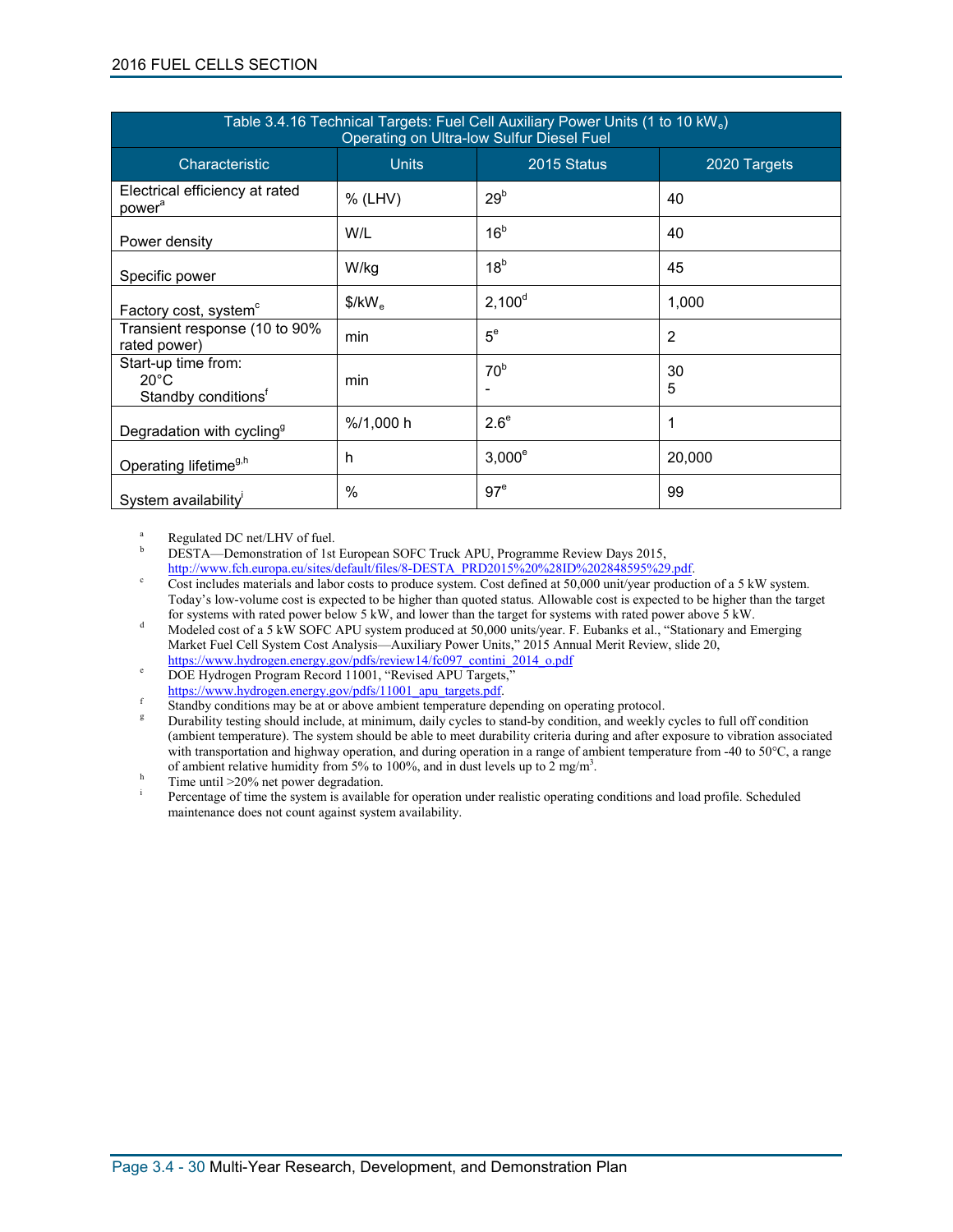# 3.4.5 Technical Barriers

## **A. Durability**

Fuel cells have not yet demonstrated a level of durability comparable to the incumbent technologies in the main application areas of transportation and stationary power generation. In these applications, realistic operating conditions can include impurities in the fuel and air, starting and stopping, freezing and thawing, and humidity and load cycles that result in stresses on the chemical and mechanical stability of the fuel cell materials, components, and interfaces. While some of the ageing and degradation mechanisms are known, effective mitigation strategies to provide the required lifetime are still lacking.

Fuel cell systems have yet to demonstrate the needed 5,000 hour durability in automotive drive cycles. Although the required lifetime in automotive applications is much shorter than for stationary applications, the rapid cycling and frequent stops and starts make meeting the durability requirements more challenging. Durability results from second-generation vehicle demonstrations indicated that they were far short of the durability requirement, with the highest average projected time to 10% voltage degradation of approximately 2,500 hours. In the laboratory environment with newer technology NREL determined an average projected durability of 3,900 hours (time to 10% degradation) for automotive applications.<sup>20</sup> However, the Pt loadings were not reported for these data, and it is unclear if the loadings were appropriate to meet the cost targets. Higher loadings would improve durability at the expense of further distancing the technology from the cost targets. In addition, there are considerable gaps between degradation observed in the lab and degradation observed in the field for some motive power applications. Key obstacles to overcoming the durability limitations are understanding catalyst and membrane degradation and mitigating performance degradation at high power conditions. Tolerance to air, fuel, and system derived impurities also needs to be established.

Stationary fuel cells must achieve greater than 60,000 hours durability to compete against other distributed power generation systems and to allow for an acceptable return on investment to the end-user. The operating temperatures required for high-temperature fuel cells place stringent durability requirements on materials and components, including the separator, electrolyte, electrolyte support, and electrode. Improved durability under start-up and transient operation is also required for high-temperature fuel cells. Durability of phosphoric acid based (PBI-type) fuel cells needs to be increased to conventional PAFC systems, for which established durability comes at a high cost. Research is also needed to understand failure mechanisms and develop mitigation strategies. Accelerated testing protocols need to be updated to enable projection of durability and to allow for timely iterations and improvements in the technology. State-of-the-art systems must also be benchmarked.

Regardless of application, system BOP component durability needs to be improved. The majority of fuel cell system failures and forced outages ( $\sim$ 90% in automotive systems<sup>[21](#page-30-1)</sup> and  $\sim$ 90% in micro CHP systems<sup>22</sup>) are the result of non-fuel cell stack BOP events.

## **B. Cost**

For fuel cells and fuel cell systems to be commercially viable, significant reduction in cost is required. Materials and manufacturing costs for stack components need to be reduced. To make fuel cell stacks competitive, lower costs are needed for high-performance membranes, high-performance catalysts with ultra-

<span id="page-30-0"></span><sup>&</sup>lt;sup>20</sup> J. Kurtz, "Analysis of Laboratory Fuel Cell Technology Status-Degradation" (presented as a 2015 annual progress report for the DOE Hydrogen and Fuel Cells Program, Washington, D.C., December, 2015; V-174), http://www.hydrogen.energy.gov/pdfs/progress15/v\_f\_10\_kurtz\_2015.pdf.

<span id="page-30-1"></span><sup>&</sup>lt;sup>21</sup> "CDP #64: Fuel Cell Vehicle Maintenance By System" (results from the Controlled Hydrogen Fleet and Infrastructure Demonstration and Validation Project), [http://www.nrel.gov/hydrogen/docs/cdp/cdp\\_64.ppt.](http://www.nrel.gov/hydrogen/docs/cdp/cdp_64.ppt)

<span id="page-30-2"></span><sup>&</sup>lt;sup>22</sup> P. Mocoteguy (presented at the International Workshop on Degradation Issues of Fuel Cells, Hersonessos, Crete, Greece, Sept. 19-21, 2007).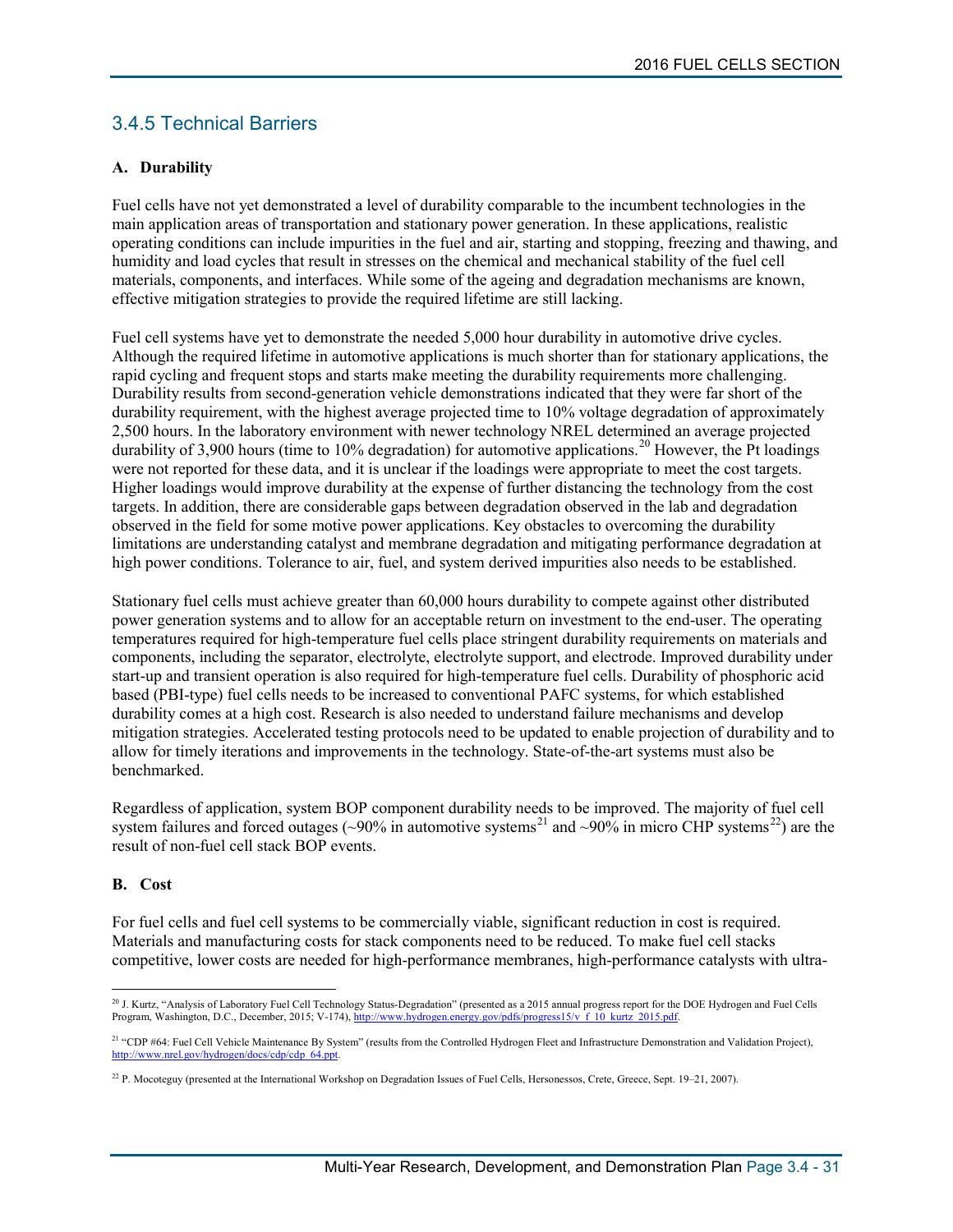low or PGM-free loading, and lighter, corrosion-resistant bipolar plates. PEMFCs, phosphoric acid based (PBI-type) fuel cells, and PAFCs suffer from reliance on relatively high priced PGM catalysts. PGM cost is particularly important for stationary power applications, where the need for enhanced durability and reformate tolerance requires the use of high PGM loadings; in the case of PAFCs, the PGM cost has been reported to account for  $\frac{1}{4}$  to 6% of the current installed costs of the power plant.<sup>[23](#page-31-0)</sup> Furthermore, for automotive applications, the cost of the electrocatalyst is projected to be the largest single component of the cost of a PEMFC system when manufactured at high volume.<sup>[24](#page-31-1)</sup> The use of PGM-free catalysts will further reduce the cost of MEAs, but performance of these catalysts must be dramatically improved. For high-temperature fuel cells, such as MCFCs and SOFCs, PGM-free materials are available, but research is required to lower stack component costs, such as for cells and interconnects, as well as for system BOP components required for hightemperature operation.

BOP components and subsystems specifically designed for use in fuel cell systems need further development in order to achieve cost targets. For automotive fuel cell systems, system BOP constitutes about half the cost of the system.<sup>20</sup> For stationary primary power applications, the relatively high cost of the fuel processor needs to be addressed. One of the most important issues that is not specific to any fuel cell type is the development of a cost-effective process and subsystem for removing contaminants, especially those found in renewable fuels, which would considerably reduce overall cost and allow for fuel flexibility. For high-temperature fuel cells, some of the BOP components (e.g., heat exchangers) must operate at elevated temperatures, and so the temperature limitations imposed by other components (e.g., anode recycle blower) can negatively impact the overall system efficiency.

## **C. Performance**

Fuel cell system performance must improve while simultaneously reducing cost and increasing durability to allow for market penetration and the inherent environmental benefits of the technology. This section describes some areas that affect fuel cell performance.

## *Cell Issues*

Improved cell performance is required to ensure lower cost and enhanced durability for the full range of fuel cell technologies. For instance, poor cathode kinetics cause overpotentials of 0.4 V or greater in state-of-the-art PEMFCs operating under typical conditions. This overpotential represents a loss at the cathode of approximately one-third of the theoretically available energy from a fuel cell. Therefore, cathode R&D is needed to meet efficiency targets simultaneously with other targets. Mitigation of catalyst dissolution/degradation during operation of low-temperature and high-temperature fuel cells drives higher performance and leads to lower cost. Power densities, especially at the higher voltages required for highefficiency operation, are currently too low to meet cost and packaging targets. Also, performance loss is observed at high current densities with cathodes that have an ultra-low PGM loading; the source of this loss is under investigation. Higher power densities, across the technologies, could be achieved by increasing the ionic conductivity of the electrolyte and decreasing polarization losses of the electrodes. Novel electrolytes could achieve higher conductivities, but materials must meet operation requirements. Membrane performance under the extremes of automotive drive cycles and the steady-state lifetime requirements for stationary applications have not been established. For low temperature fuel cells, conductivity under low humidity conditions needs to be increased, and stable membrane performance at higher temperatures for both proton- and anion-conducting polymer electrolyte fuel cells needs to be achieved.

<span id="page-31-0"></span><sup>&</sup>lt;sup>23</sup> R.J. Remick, D. Wheeler, and P. Singh, *MCFC and PAFC R&D Workshop Summary Report* (Washington, D.C.: U.S. Department of Energy, 2010), http://www1.eere.energy.gov/hydrogenandfuelcells/pdfs/mcfc\_pafc\_workshop\_summary. energy.gov/hydrogenandfuelcells/pdfs/mcfc\_pafc\_workshop\_summary.pdf.

<span id="page-31-1"></span><sup>&</sup>lt;sup>24</sup> B.D. James, J.M. Moton, and W.G. Colella, *Mass Production Cost Estimation of Direct H<sub>2</sub> PEM Fuel Cell Systems for Transportation Applications: 2014 Update* (Technical Report) (Arlington, VA: Strategic Analysis, Inc., 2014)[, http://energy.gov/eere/fuelcells/fuel-cell-technical-publications.](http://energy.gov/eere/fuelcells/fuel-cell-technical-publications)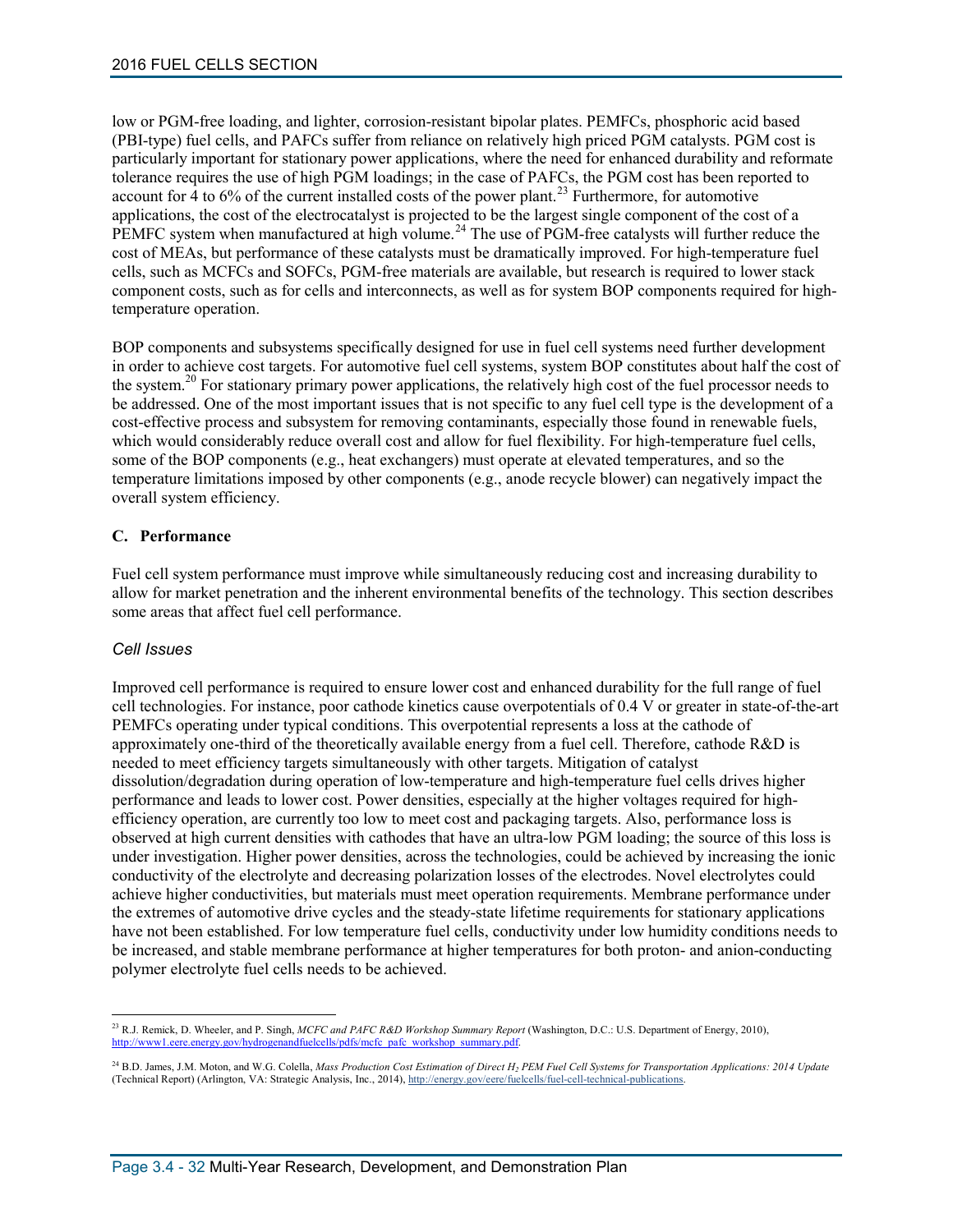The chemical and electrical interface between the electrode and the electrolyte material can affect performance, with a poor interface resulting in higher electronic resistance and low utilization. Also, new electrolyte materials may require redesign of the electrode structure and interface to maintain performance. Interfacial contact resistance at the electrode/bipolar plate interface needs to be further reduced.

### *Stack Water Management*

Effective management of the water produced in low-temperature fuel cells is needed to alleviate flooding and/or drying out of the membrane over the full operating temperature range. Ineffective water management leads to liquid-phase water blockage and mass-transport-limited performance (flooding) or, alternatively, decreased proton conductivity (drying out). Transportation-based and stationary fuel cells must be able to operate in environments where ambient temperatures may fall below  $0^{\circ}$ C, which is a challenge for lowtemperature fuel cells. R&D is needed to improve the designs of the gas diffusion layers, gas flow fields in bipolar plates, catalyst layers, and membranes in these fuel cells to enable effective water management and operation in subfreezing environments.

#### *System Thermal and Water Management*

Thermal and water management processes include heat and water use, cooling, and humidification. Improved heat utilization, cooling, and humidification techniques are needed. The low operating temperature of PEM fuel cells results in a relatively small difference between the fuel cell stack operating temperature and ambient air temperature, which is not conducive to conventional heat rejection approaches and limits the use of heat generated by the fuel cell (approximately 50% of the energy supplied by the fuel). More efficient heat recovery systems, improved system designs, advanced heat exchangers and/or higher temperature operation of current systems are needed to utilize the low-grade heat and achieve the most efficient (electrical and thermal) systems, particularly for distributed power generation. The high quality heat generated by high-temperature fuel cells leads to higher overall system efficiencies; however, the need to remove heat generated by the hightemperature stacks can complicate stack/system design, as well as limit the operating power density and cell size. Improved techniques to manage water during start-up and shutdown at subfreezing temperatures are also needed.

## *System Air Management*

Compressors/expanders specifically designed for low-temperature and high-temperature fuel cell applications are needed to minimize parasitic power consumption, while meeting packaging and cost requirements.

## *System Start-Up and Shutdown Time and Energy/Transient Operation*

Automotive fuel cell systems must start rapidly from any ambient condition with minimal fuel consumption. For stationary power applications, and especially for high-temperature fuel cells, rapid start-up and thermal cycling during operation is not anticipated, but transient times need to be minimized and stacks need to be designed to survive thermal upsets. Strategies to address start-up and shutdown time and energy such as the use of hybrid systems and/or stored hydrogen are needed. Fuel cell power plants will also be required to follow load variations, which are dependent on application.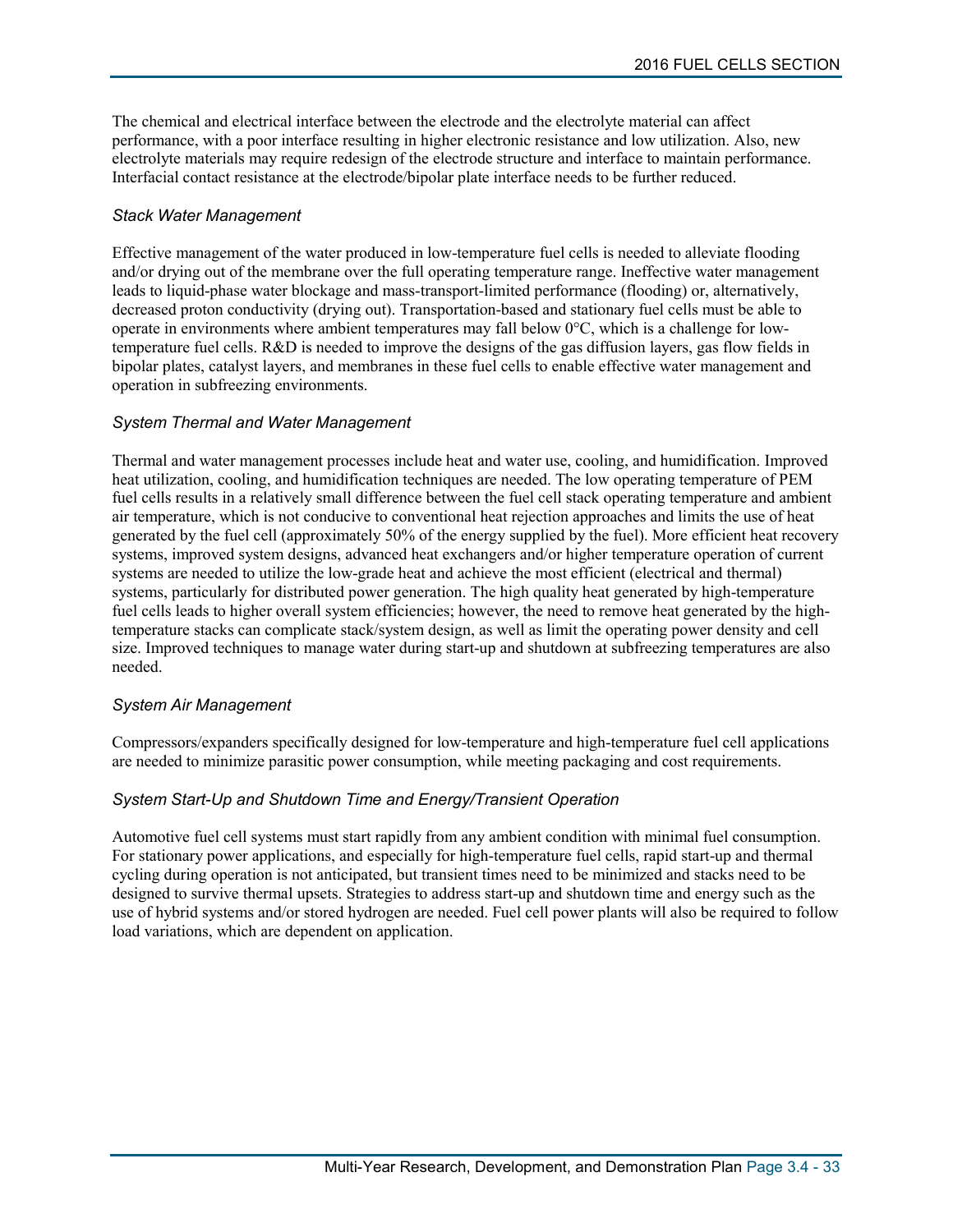# 3.4.6 Technical Task Descriptions

|                | Table 3.4.17 Technical Task Descriptions                                                                                                                                                                                                                                                                                                                                                                                                                                                                                                                                                                                                                                                                                                                                                                                                                                                                                                                                                                                                                                                                                                                                                                                                                                                                                                                                                                                                                                                                      |                 |  |  |  |
|----------------|---------------------------------------------------------------------------------------------------------------------------------------------------------------------------------------------------------------------------------------------------------------------------------------------------------------------------------------------------------------------------------------------------------------------------------------------------------------------------------------------------------------------------------------------------------------------------------------------------------------------------------------------------------------------------------------------------------------------------------------------------------------------------------------------------------------------------------------------------------------------------------------------------------------------------------------------------------------------------------------------------------------------------------------------------------------------------------------------------------------------------------------------------------------------------------------------------------------------------------------------------------------------------------------------------------------------------------------------------------------------------------------------------------------------------------------------------------------------------------------------------------------|-----------------|--|--|--|
| <b>Task</b>    | <b>Description</b>                                                                                                                                                                                                                                                                                                                                                                                                                                                                                                                                                                                                                                                                                                                                                                                                                                                                                                                                                                                                                                                                                                                                                                                                                                                                                                                                                                                                                                                                                            | <b>Barriers</b> |  |  |  |
| $\mathbf{1}$   | <b>Catalysts/Electrodes</b><br><b>Develop Improved Catalysts</b><br>Reduce/eliminate PGM loading of catalysts<br>$\bullet$<br>Increase the specific and mass activities of catalysts<br>$\bullet$<br>Increase the durability/stability of catalysts during potential cycling<br>$\bullet$<br>Increase the tolerance of catalysts to air, fuel, and system-derived<br>$\bullet$<br>impurities<br>Test and characterize catalysts<br>٠<br>Develop PGM-free catalysts for PEMFCs (oxygen reduction reaction)<br>$\bullet$<br>Develop PGM-free catalysts for AMFCs (hydrogen oxidation reaction and<br>$\bullet$<br>oxygen reduction reaction)<br>Increase catalyst utilization<br>$\bullet$<br>Develop catalysts with high durability at high current density<br>$\bullet$<br>Develop Improved Catalyst Supports<br>Reduce corrosion of catalyst supports<br>٠<br>Improve appropriate support conductivity<br>٠<br>Develop lower cost catalyst support materials and structures<br>$\bullet$<br>Develop viable supports that allow increased loading and/or thickness of<br>PGM-free catalyst layer<br>Catalyst process scale up<br>Design and demonstrate small-scale production of newly-developed and<br>promising catalysts (minimum viable product)<br>Optimize Electrode Design and Assembly<br>Optimize catalyst/support interactions and microstructure.<br>Develop and streamline high-throughput combinatorial experimental and<br>$\bullet$<br>modeling tools for PGM-free catalyst and electrode R&D | A, B, C         |  |  |  |
| $\overline{2}$ | <b>Electrolytes</b><br>Identify and develop novel electrolytes (PEMs, alkaline membranes, high-<br>temperature electrolytes and matrices)<br>Improve electrolyte conductivity, for both proton and alkaline systems,<br>over the entire temperature and humidity operating range<br>Increase the mechanical/chemical/thermal stability of electrolytes over the<br>entire temperature and humidity operating range<br>Reduce/eliminate fuel cross-over<br><b>Fabricate Membranes from Ionomers</b><br>Design scalable membrane fabrication processes<br>Increase the mechanical/chemical/thermal stability of the membrane over<br>$\bullet$<br>the entire temperature and humidity operating range (e.g., up to 95 -<br>120°C for transportation systems, and >120°C for CHP systems)<br>Reduce the cost of membranes<br>Perform Membrane/Electrolyte Testing and Characterization to Improve Durability                                                                                                                                                                                                                                                                                                                                                                                                                                                                                                                                                                                                     | A, B, C         |  |  |  |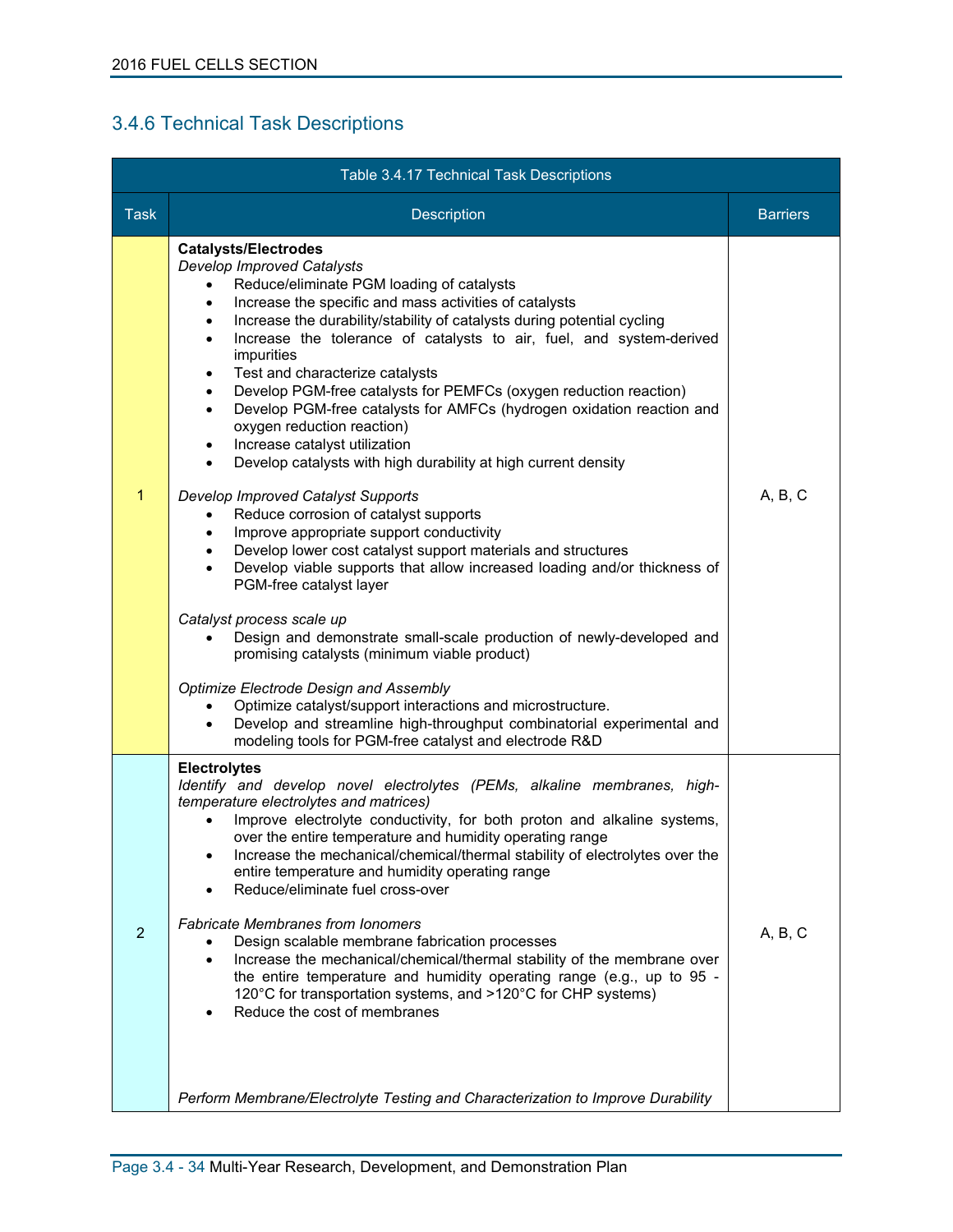|             | Table 3.4.17 Technical Task Descriptions                                                                                                                                                                                                                                                                                                                                                                                                                                                                                                                                                                                                                                                                                                                                                                                                                                                                                                                                                                                                                                                                                                                                     |                 |
|-------------|------------------------------------------------------------------------------------------------------------------------------------------------------------------------------------------------------------------------------------------------------------------------------------------------------------------------------------------------------------------------------------------------------------------------------------------------------------------------------------------------------------------------------------------------------------------------------------------------------------------------------------------------------------------------------------------------------------------------------------------------------------------------------------------------------------------------------------------------------------------------------------------------------------------------------------------------------------------------------------------------------------------------------------------------------------------------------------------------------------------------------------------------------------------------------|-----------------|
| <b>Task</b> | Description                                                                                                                                                                                                                                                                                                                                                                                                                                                                                                                                                                                                                                                                                                                                                                                                                                                                                                                                                                                                                                                                                                                                                                  | <b>Barriers</b> |
|             | Evaluate the tolerance of the electrolyte material to air, fuel, and system-<br>derived impurities<br>Evaluate the mechanical stability of the membrane with relative humidity<br>$\bullet$<br>(RH) cycling<br>Identify chemical and mechanical degradation mechanisms<br>$\bullet$<br>Develop strategies for mitigating degradation in performance<br>Membrane process scale up<br>Demonstrate small-scale production of newly-developed and promising<br>membranes (minimum viable product)                                                                                                                                                                                                                                                                                                                                                                                                                                                                                                                                                                                                                                                                                |                 |
| 3           | Membrane Electrode Assemblies, Cells, and Other Stack Components<br>Integrate Membranes/Electrolytes and Electrodes<br>Integrate catalysts with membranes and GDLs into MEAs<br>Optimize mechanical and chemical interactions of the catalyst, support,<br>$\bullet$<br>ionomer, and membrane<br>Develop methods to minimize $CO2$ migration in alkaline fuel cells<br>Test, Analyze, and Characterize MEAs<br>Characterize MEAs/cells before, during, and after fabrication and<br>operation<br>Test cells, MEAs, and short stacks<br>MEA integration process scale up<br>Demonstrate small-scale production of newly-developed and promising<br>MEAs (minimum viable product)<br>Improve Performance of Bipolar Plates<br>Decrease weight and volume<br>$\bullet$<br>Develop coatings to eliminate plate corrosion and maintain conductivity<br>$\bullet$<br><b>Decrease Cost of Bipolar Plates</b><br>Evaluate the use of different low-cost materials and coatings to improve<br>$\bullet$<br>corrosion resistance<br>Improve Durability of Bipolar Plates<br>Identify degradation mechanisms<br>Develop strategies/technologies for mitigating degradation<br>$\bullet$ | A, B, C         |
| 4           | <b>Fuel Cell Performance and Durability</b><br>Improve MEA and component stability and durability<br>Improve MEA/cell stability under voltage and humidity cycling<br>Develop techniques to mitigate effects of air, fuel, and system-derived<br>$\bullet$<br>impurities<br>Demonstrate robustness<br><b>Expand MEA/Cell Operating Range</b><br>Address freeze/thaw issues<br>Expand temperature and humidity range<br>Improve MEA/cell Performance<br>Optimize three-phase boundary for improved transport properties.                                                                                                                                                                                                                                                                                                                                                                                                                                                                                                                                                                                                                                                      | A, B, C         |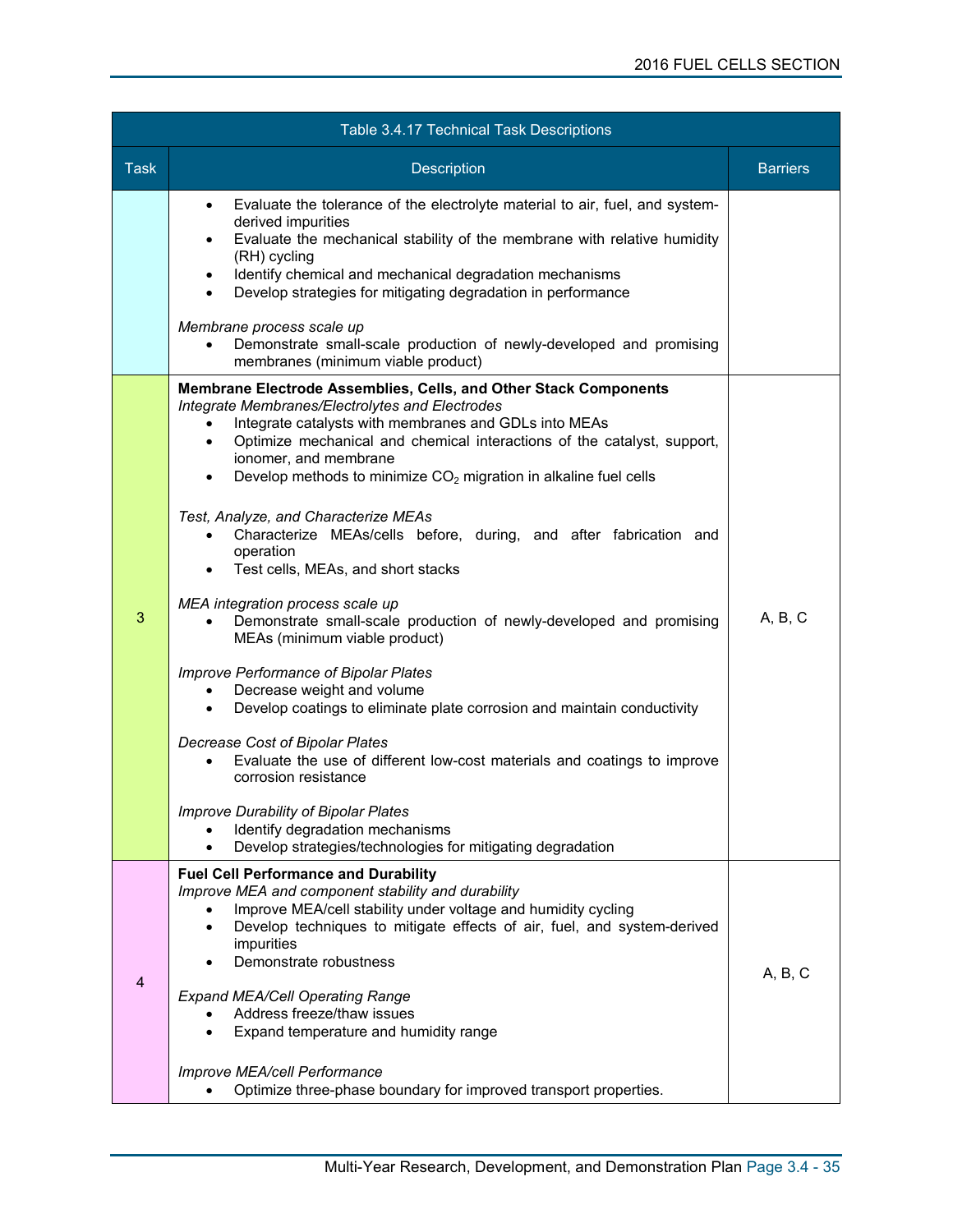| Table 3.4.17 Technical Task Descriptions |                                                                                                                                                                                                                                                                                                                                                                                                                                                                                                                                                       |                 |  |  |
|------------------------------------------|-------------------------------------------------------------------------------------------------------------------------------------------------------------------------------------------------------------------------------------------------------------------------------------------------------------------------------------------------------------------------------------------------------------------------------------------------------------------------------------------------------------------------------------------------------|-----------------|--|--|
| <b>Task</b>                              | <b>Description</b>                                                                                                                                                                                                                                                                                                                                                                                                                                                                                                                                    | <b>Barriers</b> |  |  |
|                                          | Minimize interfacial resistances<br>$\bullet$<br>Improve performance at high power conditions<br>$\bullet$                                                                                                                                                                                                                                                                                                                                                                                                                                            |                 |  |  |
|                                          | <b>Develop Protocols for Testing</b><br>Develop accelerated testing to project durability for stationary fuel cell<br>applications                                                                                                                                                                                                                                                                                                                                                                                                                    |                 |  |  |
|                                          | Improve Technical Understanding/Characterization<br>Develop, validate, and use models to address impurity effects<br>Develop, validate, and use models to address durability/degradation<br>$\bullet$<br>Develop, validate, and use models to address transport issues and their<br>$\bullet$<br>effects on fuel cell operation<br>Develop and validate component performance models using most recent<br>$\bullet$<br>data                                                                                                                           |                 |  |  |
|                                          | Identify long term stack failure mechanisms through experimentation<br>$\bullet$<br>Optimize MEA and stack water management, including freeze/thaw<br>issues<br>Mitigate system issues<br>Improve performance and durability of higher temperature fuel cells<br>(MCFC, PAFC) experimentally determine long-term stack failure<br>mechanisms                                                                                                                                                                                                          |                 |  |  |
| 5                                        | <b>System BOP Components</b><br>Develop Air Management Technologies (Blowers, Compressors/Expanders) for<br><b>Transportation Applications</b><br>Meet performance, packaging, and cost requirements<br>Minimize parasitic power<br>$\bullet$<br>Develop Humidifiers for Transportation Applications<br>Increase efficiency, durability, and reliability<br>Develop humidification materials and concepts<br>$\bullet$<br>Minimize parasitic power<br>$\bullet$<br>Develop lightweight, low cost materials to enable compact humidifiers<br>$\bullet$ | A, B, C         |  |  |
|                                          | Develop Low Cost Sensors for Fuel Cell Systems<br>Develop durable, low cost sensors for high-temperature fuel cell systems                                                                                                                                                                                                                                                                                                                                                                                                                            |                 |  |  |
| 6                                        | <b>Fuel Cell Systems</b><br>Develop Stationary Fuel Cell Systems for Distributed Generation (DG) and backup<br>power including CHP<br>Improve system durability<br>Improve stack performance with reformate<br>$\bullet$<br>Increase system electrical and thermal efficiency<br>Reduce cost<br>Develop fuel-flexible, impurity-tolerant, durable fuel processors                                                                                                                                                                                     | A, B, C         |  |  |
|                                          | Develop Auxiliary Power Units<br>Develop fuel cell system that operates on reformate<br>Design, build and test APUs under real-world conditions<br>Reduce cost<br>٠<br>Develop Backup Power and Early Market Technologies                                                                                                                                                                                                                                                                                                                             |                 |  |  |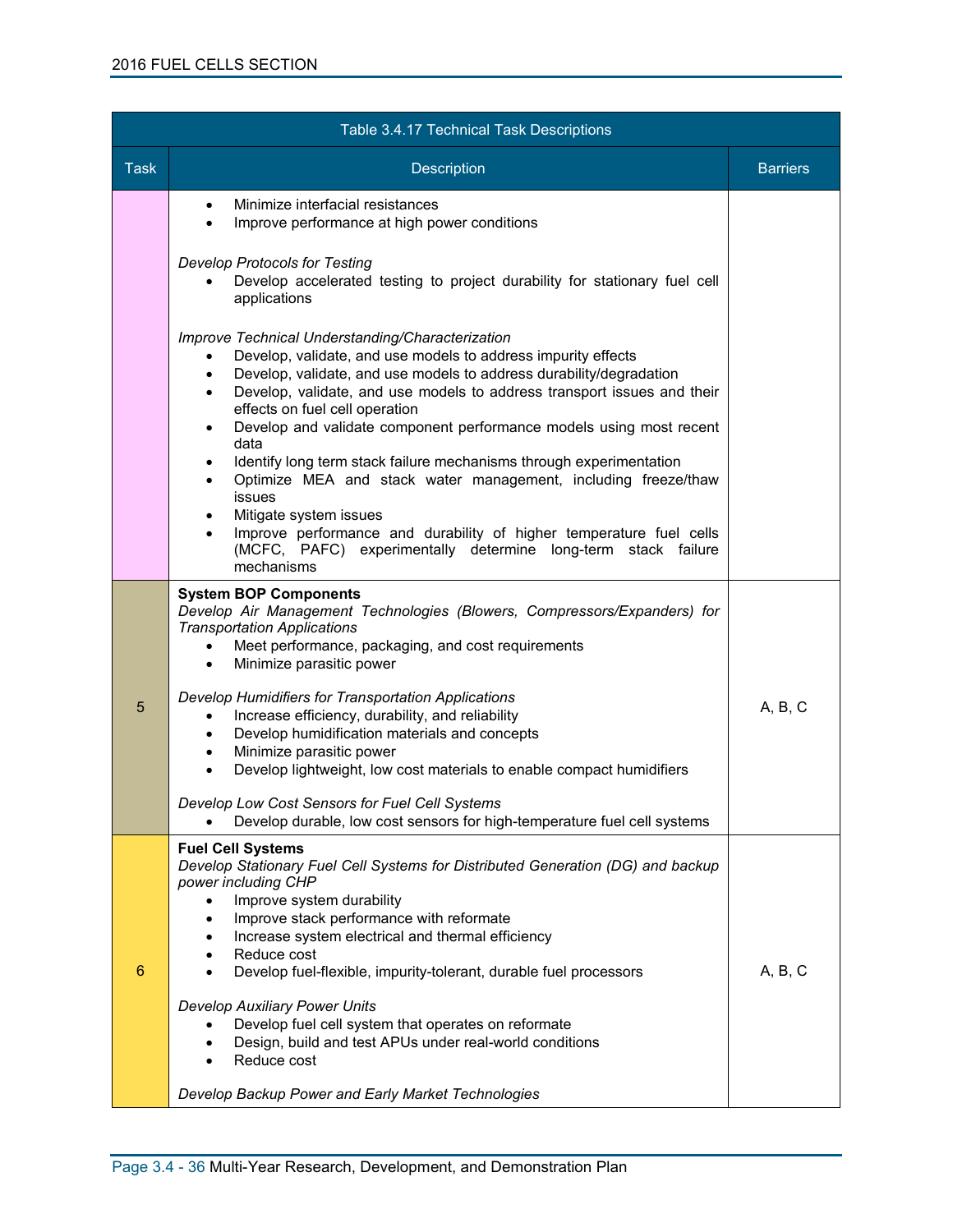| Table 3.4.17 Technical Task Descriptions |                                                                                                                                                                                                                                                                                                                                                                                                                                                                                                                                                                                                                                                                                                                                                            |                 |  |  |
|------------------------------------------|------------------------------------------------------------------------------------------------------------------------------------------------------------------------------------------------------------------------------------------------------------------------------------------------------------------------------------------------------------------------------------------------------------------------------------------------------------------------------------------------------------------------------------------------------------------------------------------------------------------------------------------------------------------------------------------------------------------------------------------------------------|-----------------|--|--|
| <b>Task</b>                              | <b>Description</b>                                                                                                                                                                                                                                                                                                                                                                                                                                                                                                                                                                                                                                                                                                                                         | <b>Barriers</b> |  |  |
|                                          | Design, build, and test systems for early market applications under real-<br>world conditions<br>Design, build, and test systems for backup power applications under real-<br>$\bullet$<br>world conditions<br>Reduce cost<br>Develop Fuel Flexible Processors for Stationary Fuel Cells Applications                                                                                                                                                                                                                                                                                                                                                                                                                                                      |                 |  |  |
| 7                                        | <b>Testing and Technical Assessments</b><br>Perform Cost Analysis of Stationary, Portable, and Transportation Applications<br>Perform cost analyses for automotive and bus applications<br>$\bullet$<br>Perform cost analyses for stationary power and early market applications<br>$\bullet$<br>including APUs, backup power, and material handling (forklifts)<br><b>Annually Update Technology Status</b><br><b>Conduct Trade-Off Analysis</b><br>Rated power design points vs. performance and efficiency<br>Start-up energy and start-up time<br>$\bullet$<br>Hydrogen quality level vs. durability and performance<br>$\bullet$<br>Perform Independent Testing to Characterize Component and Stack Properties<br>Before, During, and After Operation | A, B, C         |  |  |

## 3.4.7 Milestones

The following chart shows the interrelationship of milestones and tasks for the Fuel Cells sub-program from FY 2016 through FY 2020. All milestones are to be assessed under prescribed test conditions according to appropriate protocols listed in the appendix.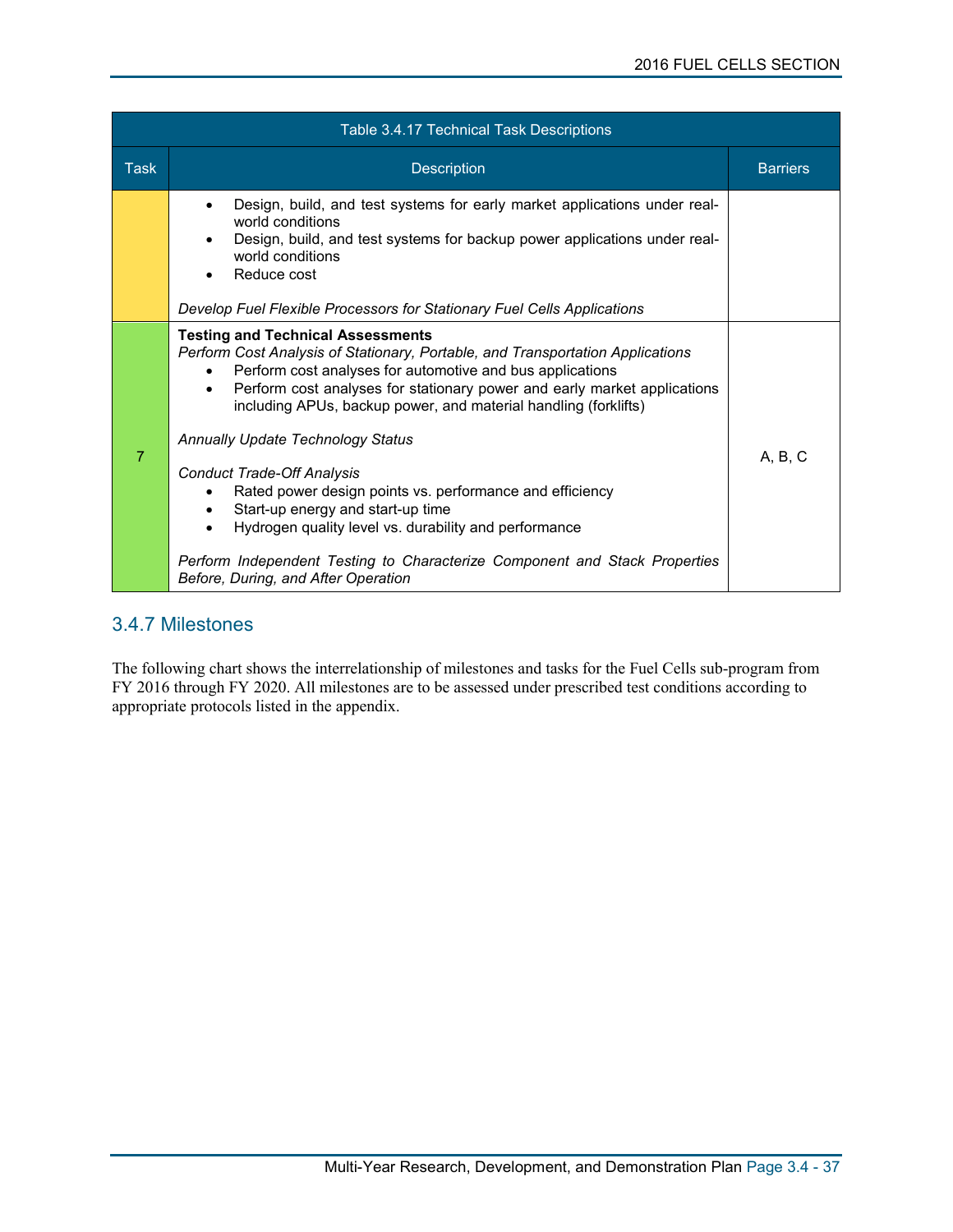Fuel Cells Sub-program Milestone Chart

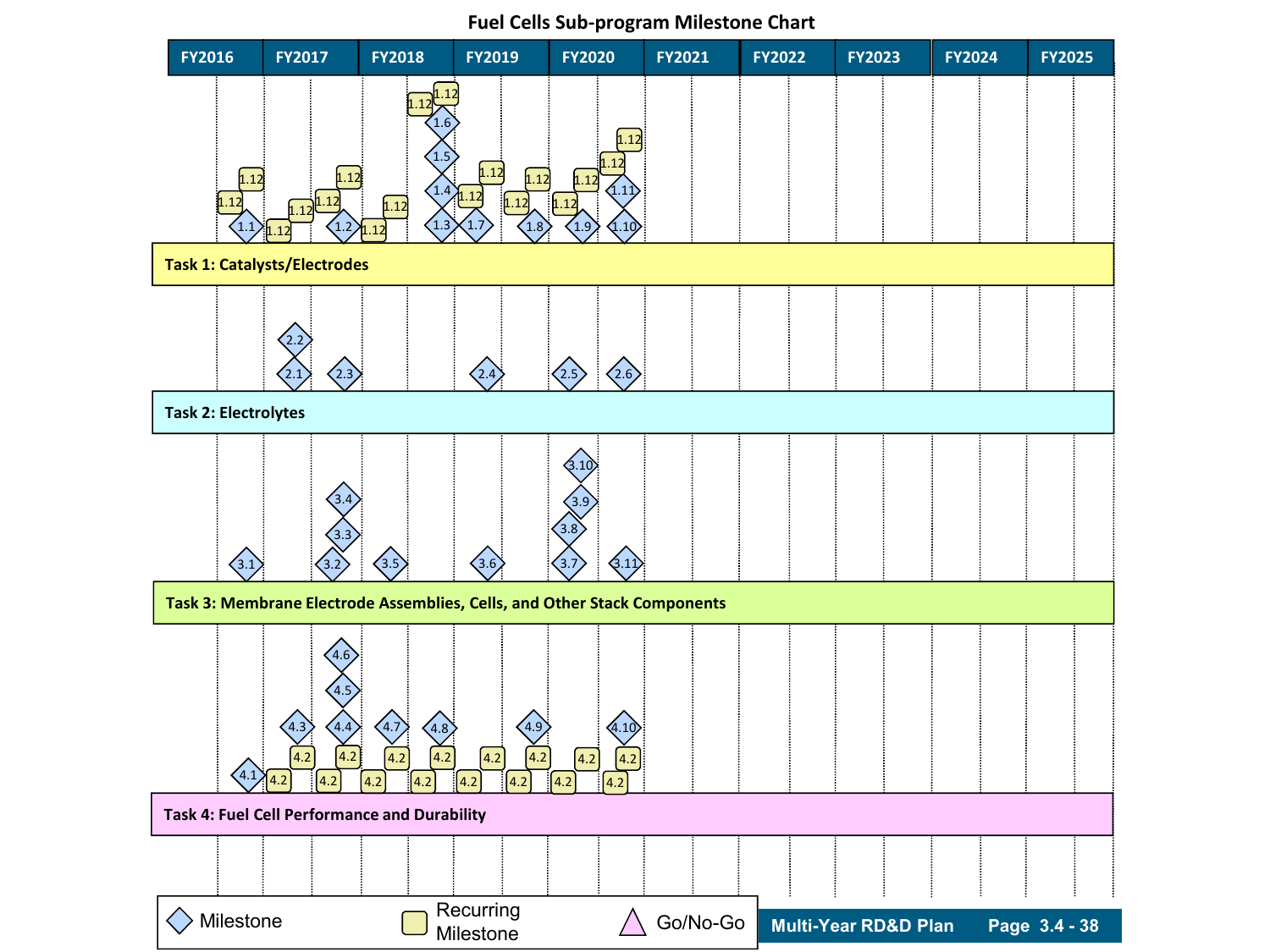

## Fuel Cells Sub-program Milestone Chart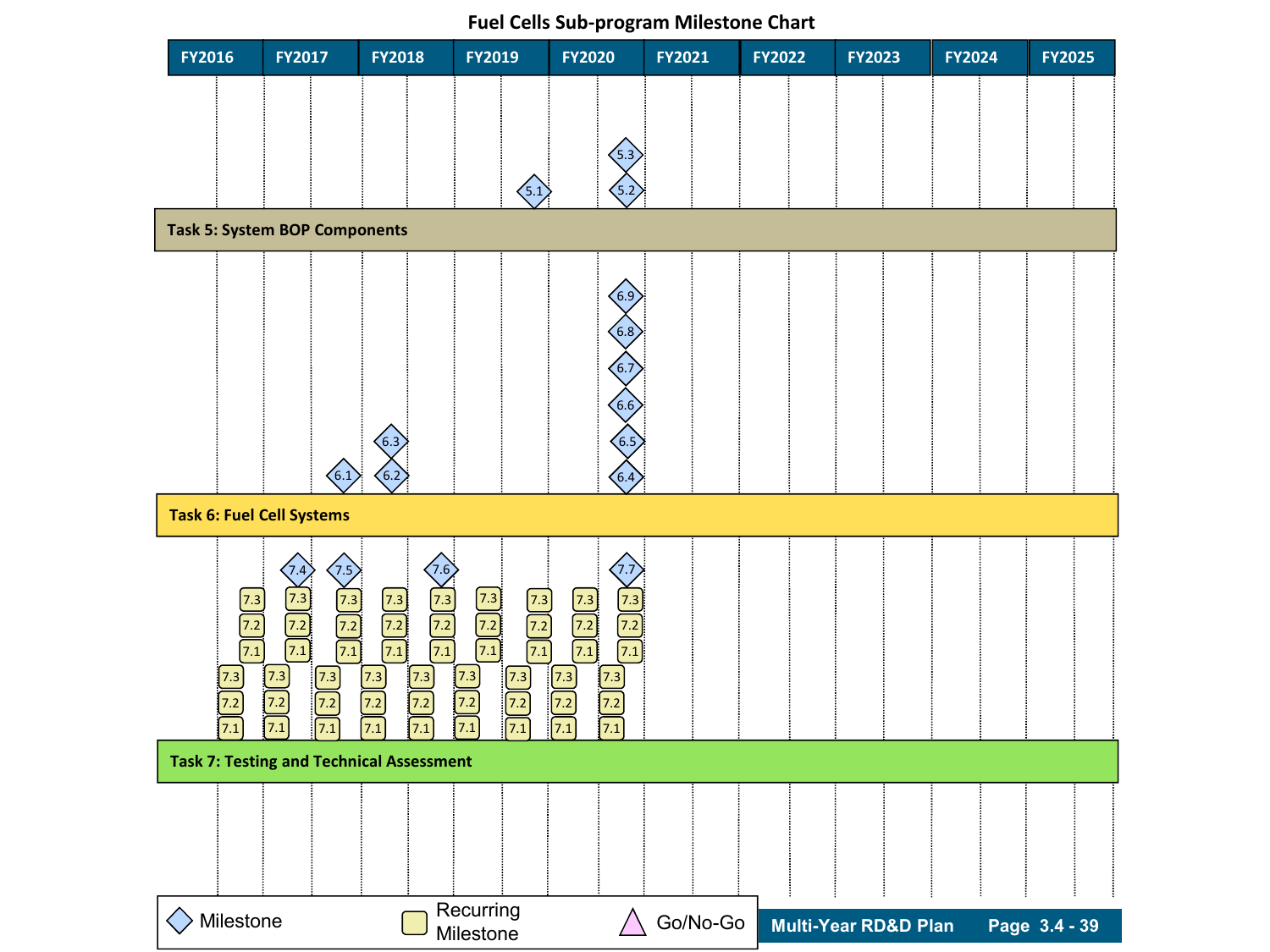| Task 1: Catalysts/Electrodes |                                                                                                                                                                                                                                                                                            |  |
|------------------------------|--------------------------------------------------------------------------------------------------------------------------------------------------------------------------------------------------------------------------------------------------------------------------------------------|--|
| 1.1                          | Improve the catalyst specific power of fuel cells (kW per gram of PGM) to 6.9 kW/g <sub>PGM</sub> in a 50<br>$cm2$ or greater MEA. (4Q, 2016)                                                                                                                                              |  |
| 1.2                          | Improve the catalyst specific power of fuel cells (kW per gram of PGM) to 7.2 kW/g <sub>PGM</sub> in a 50<br>$\text{cm}^2$ or greater MEA. (4Q, 2017)                                                                                                                                      |  |
| 1.3                          | Develop PAFCs or similar technologies with advanced catalysts and catalyst layer deposition<br>methods to enable 50% reduction in PGM loading compared to the baseline of 0.7 mg/cm <sup>2</sup><br>(anode + cathode). (4Q, 2018)                                                          |  |
| 1.4                          | Improve the catalyst specific power of fuel cells (kW per gram of PGM) to 7.5 kW/ $g_{\text{PGM}}$ in a 50<br>$\text{cm}^2$ or greater MEA. (4Q, 2018)                                                                                                                                     |  |
| 1.5                          | Develop a low-cost support that demonstrates at least: 100 mS/cm proton conductivity, 5 S/cm<br>electron conductivity, >50 $m^2$ /g BET surface area, and <10% mass loss on cycling between 1.0<br>and 1.5V at 0.5V/s and cycling between 0.6 and 1.0V under 1,000 load cycles. (4Q, 2018) |  |
| 1.6                          | Demonstrate a PGM-free catalyst with an activity of 0.044 A/cm <sup>2</sup> at 0.88 V in a PEMFC MEA.<br>(4Q, 2018)                                                                                                                                                                        |  |
| 1.7                          | Demonstrate less than 40% loss of initial mass activity and less than 30 mV loss at 1.5 A/cm <sup>2</sup><br>after 30,000 potential cycles for cathode catalyst in MEA with total PGM loading of less than<br>$0.125$ mg/cm <sup>2</sup> electrode area. (1Q, 2019)                        |  |
| 1.8                          | Improve the catalyst specific power of fuel cells (kW per gram of PGM) to 7.8 kW/g <sub>PGM</sub> in a 50<br>$\text{cm}^2$ or greater MEA. (4Q, 2019)                                                                                                                                      |  |
| 1.9                          | Develop PGM-free catalysts demonstrating alkaline membrane fuel cell peak power<br>performance of > 600 mW/cm <sup>2</sup> under hydrogen/air (maximum pressure of 1.5 atm) in PGM-free<br>MEA. (2Q, 2020)                                                                                 |  |
| 1.10                         | Improve the catalyst specific power of fuel cells (kW per gram of PGM) to 8 kW/ $g_{PGM}$ in a 50 cm <sup>2</sup><br>or greater MEA. (4Q, 2020)                                                                                                                                            |  |
| 1.11                         | Demonstrate a PGM-free catalyst with an activity of 0.044 A/cm <sup>2</sup> at 0.9 V in a PEMFC MEA.<br>(4Q, 2020)                                                                                                                                                                         |  |
| 1.12                         | Develop and streamline high-throughput combinatorial experimental and modeling tools for<br>PGM-free catalyst and electrode development. (3Q, 2016 thru 4Q, 2020)                                                                                                                          |  |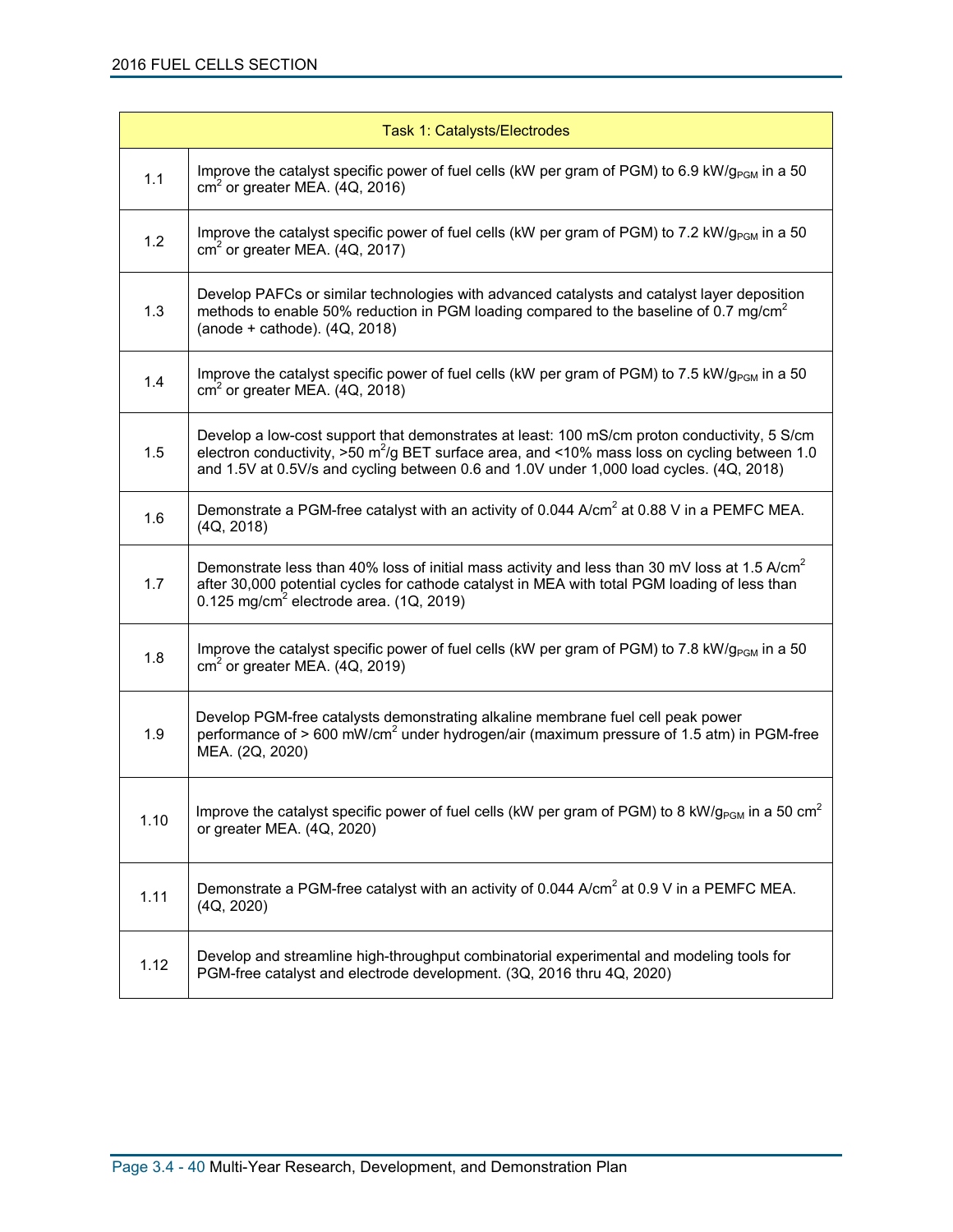| Task 2: Electrolytes |                                                                                                                                                                                                                                                                      |  |
|----------------------|----------------------------------------------------------------------------------------------------------------------------------------------------------------------------------------------------------------------------------------------------------------------|--|
| 2.1                  | Develop a PEM membrane for transportation with an area specific resistance $\leq 0.02$ ohm cm <sup>2</sup><br>at 95°C and 40 kPa water partial pressure that is durable for 20,000 voltage cycles and that has<br>500 hours chemical durability testing. (2Q, 2017)  |  |
| 2.2                  | Develop anion-exchange membranes with an area specific resistance $\leq 0.1$ ohm cm <sup>2</sup> , that is<br>maintained for 500 hours during testing at 600 mA/cm <sup>2</sup> at $T > 60$ °C. (2Q, 2017)                                                           |  |
| 2.3                  | Develop MCFC electrolyte matrix structure and chemistry with 10-year life incorporating stable<br>supports and electrolyte management/retention. (4Q, 2017)                                                                                                          |  |
| 2.4                  | Demonstrate electrolytes for high-temperature fuel cells with a projected durability of 80,000<br>hours in a stack for 10,000 h. (2Q, 2019)                                                                                                                          |  |
| 2.5                  | Develop a PEM membrane for transportation with an area specific resistance $\leq 0.02$ ohm cm <sup>2</sup><br>at 120°C and 40 kPa water partial pressure that is durable for 20,000 voltage cycles and that<br>has 500 hours chemical durability testing. (1Q, 2020) |  |
| 2.6                  | Develop a membrane with performance similar to current supported perfluorosulfonic acid<br>(PFSA) membranes with 50% decreased projected costs compared to supported PFSA<br>membranes. (4Q, 2020)                                                                   |  |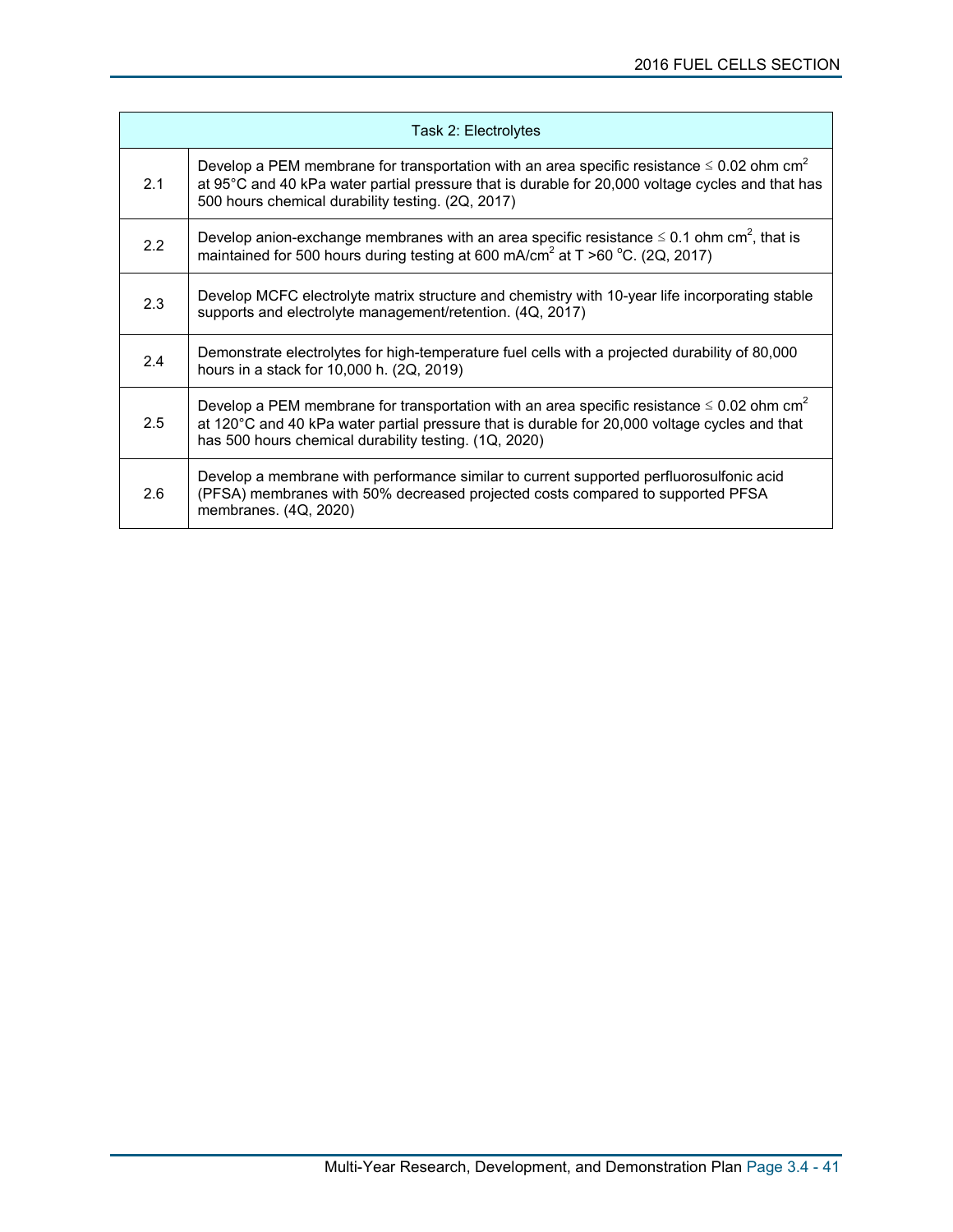| Task 3: Membrane Electrode Assemblies, Cells, and Other Stack Components |                                                                                                                                                                                                                                                                                                                                                                                                                                                    |  |
|--------------------------------------------------------------------------|----------------------------------------------------------------------------------------------------------------------------------------------------------------------------------------------------------------------------------------------------------------------------------------------------------------------------------------------------------------------------------------------------------------------------------------------------|--|
| 3.1                                                                      | Demonstrate an MEA with catalyst specific power (kW per gram of PGM) of 6.9 kW/g <sub>PGM</sub> . (4Q,<br>2016)                                                                                                                                                                                                                                                                                                                                    |  |
| 3.2                                                                      | Demonstrate a phosphoric acid-based MEA with reduced anion poisoning resulting in a 25%<br>increase in areal power density compared to baseline value of 160 mW/cm <sup>2</sup> . (3Q, 2017)                                                                                                                                                                                                                                                       |  |
| 3.3                                                                      | Evaluate short stack with improved MEAs against 2020 membrane and MEA targets. (4Q,<br>2017)                                                                                                                                                                                                                                                                                                                                                       |  |
| 3.4                                                                      | Demonstrate alkaline membrane fuel cell peak power performance > 600 mW/cm <sup>2</sup> on H <sub>2</sub> /O <sub>2</sub><br>(maximum pressure of 1.5 atm) in MEA with a total loading of $\leq$ 0.125 mg <sub>PGM</sub> /cm <sup>2</sup> . (4Q, 2017)                                                                                                                                                                                             |  |
| 3.5                                                                      | Report on status of MEA/cell durability to meet stationary fuel cell target of >60,000 hours.<br>(2Q, 2018)                                                                                                                                                                                                                                                                                                                                        |  |
| 3.6                                                                      | Demonstrate alkaline membrane fuel cell initial performance of 0.6 V at 600 mA/cm <sup>2</sup> on H <sub>2</sub> /O <sub>2</sub><br>(maximum pressure of 1.5 atm) in MEA with a total loading of < 0.1 mg <sub>PGM</sub> /cm <sup>2</sup> , and less than<br>10% voltage degradation over 2,000 hour hold test at 600 mA/cm <sup>2</sup> at T>60 °C. Cell may be<br>reconditioned during test to remove recoverable performance losses. (2Q, 2019) |  |
| 3.7                                                                      | Demonstrate MEA performance of 1,000 mW/cm <sup>2</sup> at rated power at a high-volume projected<br>cost of \$14/kW. (1Q, 2020)                                                                                                                                                                                                                                                                                                                   |  |
| 3.8                                                                      | Demonstrate MEA performance of 300 mA/cm <sup>2</sup> at 0.8 V while meeting catalyst loading targets.<br>(1Q, 2020)                                                                                                                                                                                                                                                                                                                               |  |
| 3.9                                                                      | Develop an MEA that can operate at maximum temperature of 120°C with a projected durability<br>of 5,000 hours in automotive applications. (2Q, 2020)                                                                                                                                                                                                                                                                                               |  |
| 3.10                                                                     | Demonstrate long-term stable operation of metal bipolar plates with a projected cost less than<br>or equal to \$3/kW while meeting other technical targets for corrosion ( $\leq$ 1µA/cm <sup>2</sup> ) and resistivity<br>$($ < 0.01 $\Omega$ cm <sup>2</sup> $)$ . (2Q, 2020)                                                                                                                                                                    |  |
| 3.11                                                                     | Demonstrate short stack with improved MEAs meeting 2020 membrane and MEA technical and<br>cost targets. (4Q, 2020)                                                                                                                                                                                                                                                                                                                                 |  |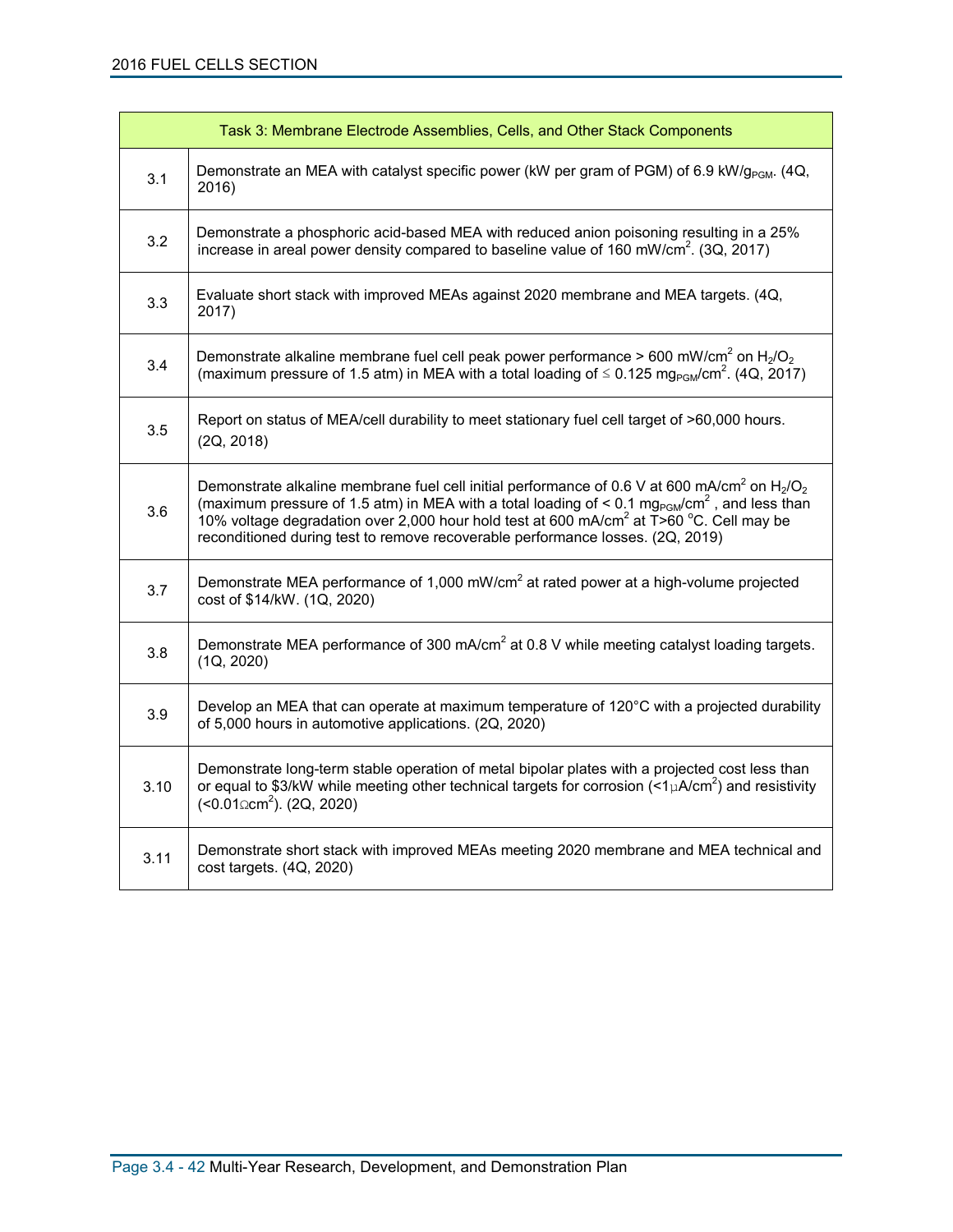| Task 4: Fuel Cell Performance and Durability |                                                                                                                                                                                                                                                                                                                                         |  |
|----------------------------------------------|-----------------------------------------------------------------------------------------------------------------------------------------------------------------------------------------------------------------------------------------------------------------------------------------------------------------------------------------|--|
| 4.1                                          | Quantify Cerium migration within the membrane in microns/sec at 4 different RHs (25%, 50%,<br>75% and 100%) at $\bar{T}$ = 90°C under both applied potential (0.5, 1.0V) and applied current (0.5<br>and 1.0 A/cm <sup>2</sup> ). Propose a method to improve cerium localization by 25% during durability<br>drive cycling. (4Q, 2016) |  |
| 4.2                                          | Develop test protocols and evaluate fuel cell components such as MEAs, bipolar plates,<br>catalysts, membranes, etc. to determine long-term stack failure mechanisms. (3Q, 2016 thru<br>4Q, 2020)                                                                                                                                       |  |
| 4.3                                          | Define a recovery procedure that results in > 95% recovery of known reversible degradation<br>utilizing less than 30 sec of drive cycle time. (2Q, 2017)                                                                                                                                                                                |  |
| 4.4                                          | Develop a cell-level performance model validated to within 10% accuracy of polarization<br>behavior under 3 humidities at 4 temperatures. (4Q, 2017)                                                                                                                                                                                    |  |
| 4.5                                          | Demonstrate MCFC electrolyte matrix structure and chemistry in stack for >5,000 hours with<br>10-year life, incorporating stable supports and electrolyte management/retention techniques.<br>(4Q, 2017)                                                                                                                                |  |
| 4.6                                          | Report on status of fuel cell system durability to meet stationary fuel cell target of greater than<br>60,000 hours. (4Q, 2017)                                                                                                                                                                                                         |  |
| 4.7                                          | Evaluate strategies to mitigate fuel, air, and system level contaminants effect on MEA<br>performance. (2Q, 2018)                                                                                                                                                                                                                       |  |
| 4.8                                          | Demonstrate less than 5 mV degradation at rated power ( $\sim$ 1500 mA/cm <sup>2</sup> ) for any individual<br>component over 5000 hour drive cycle with start-up/shutdown or equivalent accelerated<br>stress test procedures. (Q4, 2019)                                                                                              |  |
| 4.9                                          | Demonstrate 1W/cm <sup>2</sup> rated power and current greater than 300 mA/cm <sup>2</sup> at 0.8V for an MEA<br>with total PGM loading of or less than $0.125mg_{\text{Pl}}/cm^2$ . (1Q, 2020)                                                                                                                                         |  |
| 4.10                                         | Demonstrate single cell performance of 5000 hours (or equivalent accelerated stress test<br>procedures) with less than 30 mV loss at 1.5 A/cm <sup>2</sup> at total PGM loading of or less than<br>0.125mg <sub>Pt</sub> /cm <sup>2</sup> . (4Q, 2020)                                                                                  |  |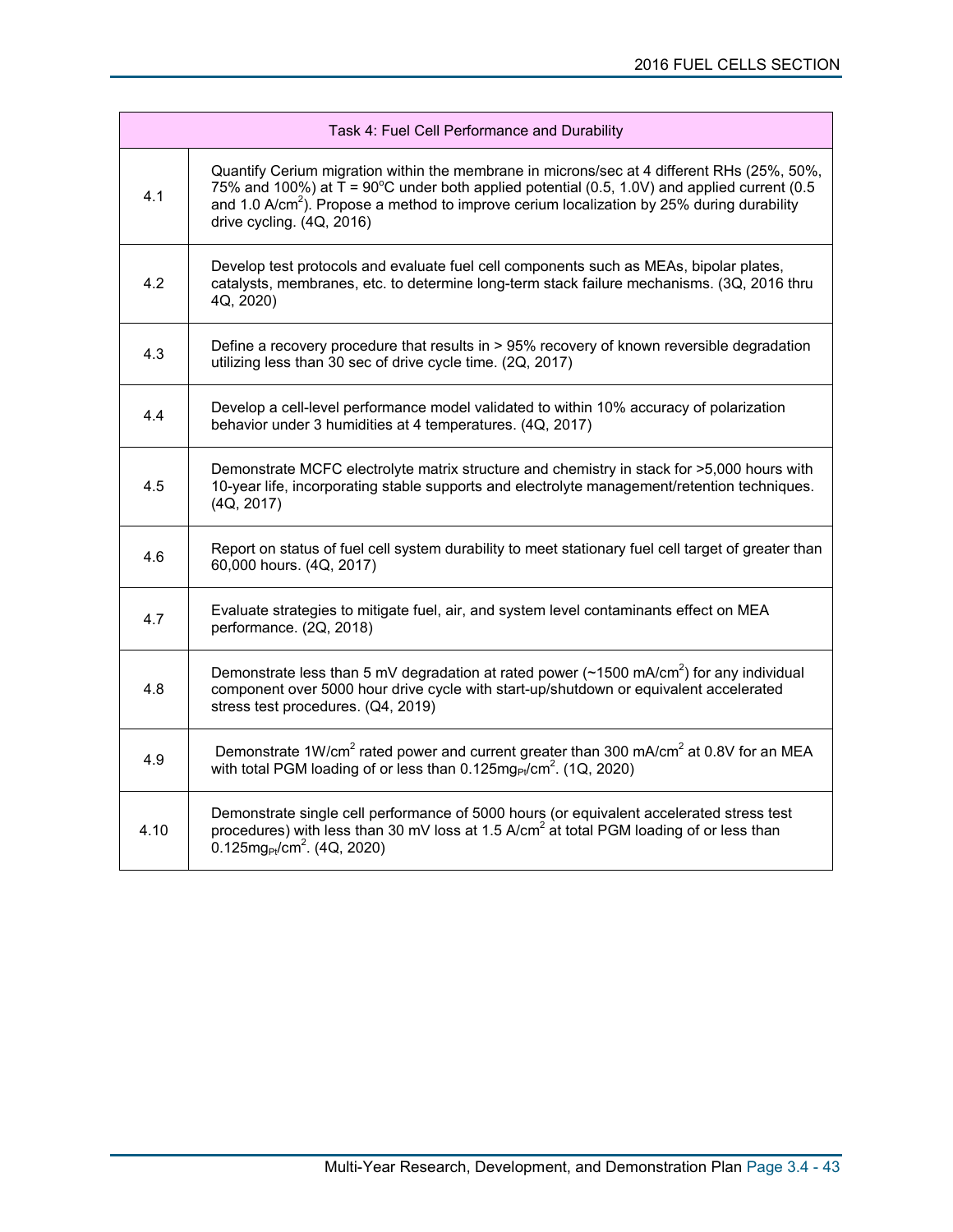| Task 5: System BOP Components |                                                                                                                                                                                                                   |  |
|-------------------------------|-------------------------------------------------------------------------------------------------------------------------------------------------------------------------------------------------------------------|--|
| 5.1                           | Develop a humidifier module with projected durability of 5,000 hours during RH cycling, and<br>water transfer rate at 80°C of 5 grams per second. (4Q, 2019)                                                      |  |
| 5.2                           | Develop an air compression system for 80-kW <sub>e</sub> transportation fuel cell system operating on<br>direct hydrogen at a cost of \$500. (4Q, 2020)                                                           |  |
| 5.3                           | Develop an air compression system for 80-kW <sub>e</sub> transportation fuel cell system operating on<br>direct hydrogen with a combined motor and motor controller efficiency at full flow of 90%. (4Q,<br>2020) |  |

| Task 6: Fuel Cell Systems |                                                                                                                                                                                                                          |  |
|---------------------------|--------------------------------------------------------------------------------------------------------------------------------------------------------------------------------------------------------------------------|--|
| 6.1                       | Demonstrate a fuel cell bus power plant with a durability of over 23,000 h. (2Q, 2017)                                                                                                                                   |  |
| 6.2                       | Demonstrate micro-CHP at 42.5% electrical efficiency, 87.5% CHP efficiency and projected<br>lifetime of 40,000 hours. (2Q, 2018)                                                                                         |  |
| 6.3                       | Demonstrate medium-scale CHP at 45% electrical efficiency, 87.5% CHP efficiency, and<br>projected lifetime of 50,000 hours. (2Q, 2018)                                                                                   |  |
| 6.4                       | Demonstrate micro-CHP at 45% electrical efficiency, 90% CHP efficiency and a projected<br>lifetime of 60,000 hours. (4Q, 2020)                                                                                           |  |
| 6.5                       | Demonstrate medium-scale CHP at 50% electrical efficiency, 90% CHP efficiency, and a<br>projected lifetime of 80,000 hours, at a cost of \$2,100/kW operating on biogas. (4Q, 2020)                                      |  |
| 6.6                       | Demonstrate a fuel cell system for APUs with specific power of 45 W/kg, power density of 40<br>W/L and 40% electrical efficiency and a projected lifetime of 20,000 h. (4Q, 2020)                                        |  |
| 6.7                       | Develop a 65% peak-efficient, 5,000 hour durable, direct hydrogen fuel cell power system for<br>transportation at a cost of \$40/kW (at high volumes). (4Q, 2020)                                                        |  |
| 6.8                       | Develop a 60% efficient (over the duty cycle), direct hydrogen fuel cell power system for backup<br>power applications at a cost of \$1,000/kW with a lifetime of 15 years, and 10,000 hours of<br>operation. (4Q, 2020) |  |
| 6.9                       | Develop low-cost, durable, fuel-flexible fuel processor. (4Q, 2020)                                                                                                                                                      |  |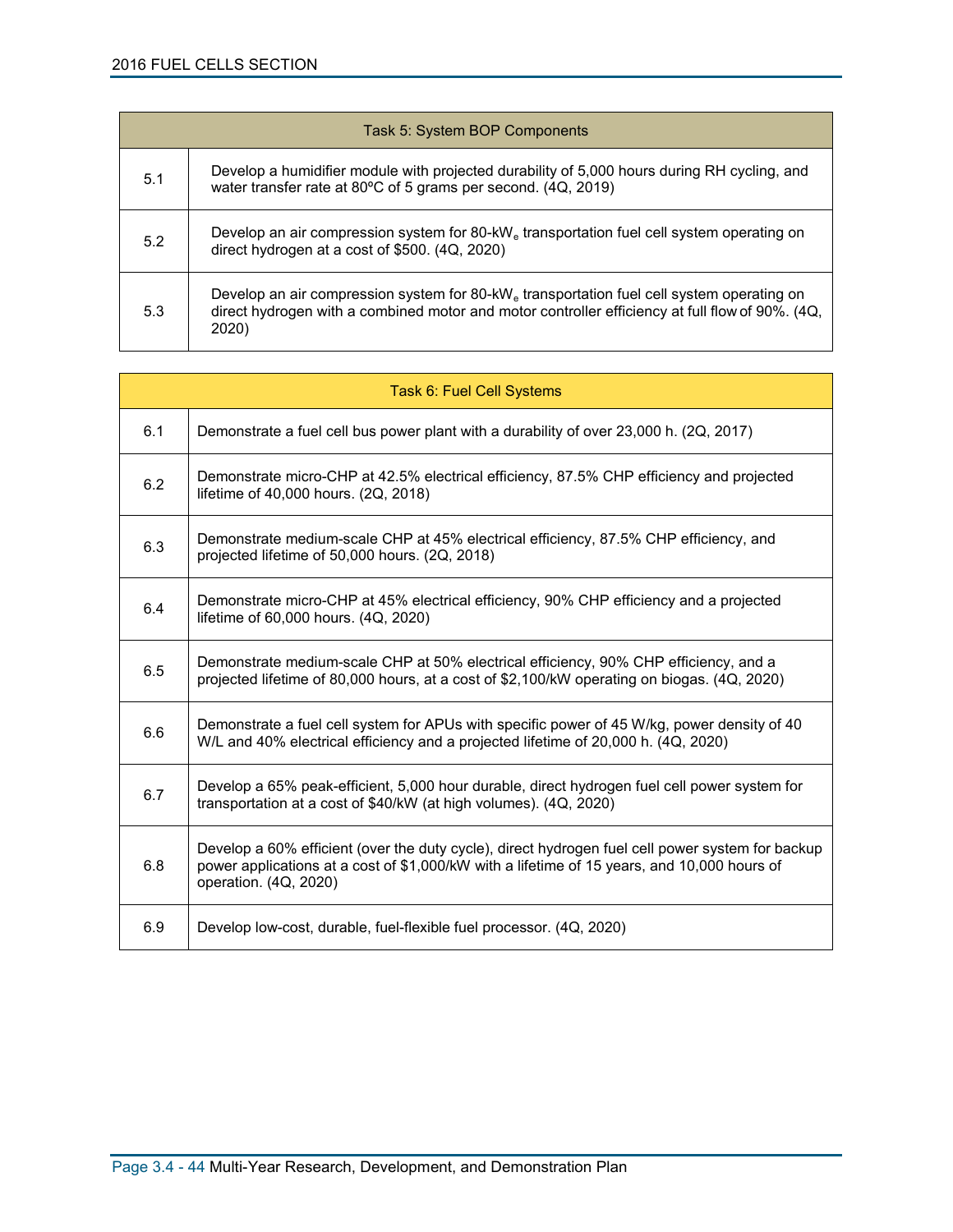| Task 7: Testing and Technical Assessments |                                                                                                                                                                                                            |  |
|-------------------------------------------|------------------------------------------------------------------------------------------------------------------------------------------------------------------------------------------------------------|--|
| 7.1                                       | Test and evaluate fuel cell systems and components such as MEAs, short stacks, bipolar<br>plates, catalysts, membranes, etc., and compare to targets.<br>(3Q, 2016 thru 4Q, 2020)                          |  |
| 7.2                                       | Update fuel cell technology cost estimate for 80 kW transportation systems and compare it to<br>targeted values. (3Q, 2016 thru 4Q, 2020)                                                                  |  |
| 7.3                                       | Test and evaluate fuel cell systems and components such as MEAs, short stacks, bipolar<br>plates, catalysts, membranes, etc. to determine long-term stack failure mechanisms. (3Q, 2016)<br>thru 4Q, 2020) |  |
| 7.4                                       | Update fuel cell technology cost estimates for material handling, backup power units, primary<br>power, and combined heat and power systems, and compare to target values.<br>(2Q, 2017)                   |  |
| 7.5                                       | Begin fuel cell user operation for MEA cold neutron imaging utilizing lens-based imaging at 10<br>$\mu$ m resolution with 10 s image time. (4Q, 2017)                                                      |  |
| 7.6                                       | Begin fuel cell user operation for 1 $\mu$ m resolution neutron imaging with ~20 min. image time<br>utilizing $10x$ lens. $(4Q, 2018)$                                                                     |  |
| 7.7                                       | Perform experimental evaluation of direct hydrogen fuel cell technology at stack level for<br>transportation applications, and compare to targets. (4Q, 2020)                                              |  |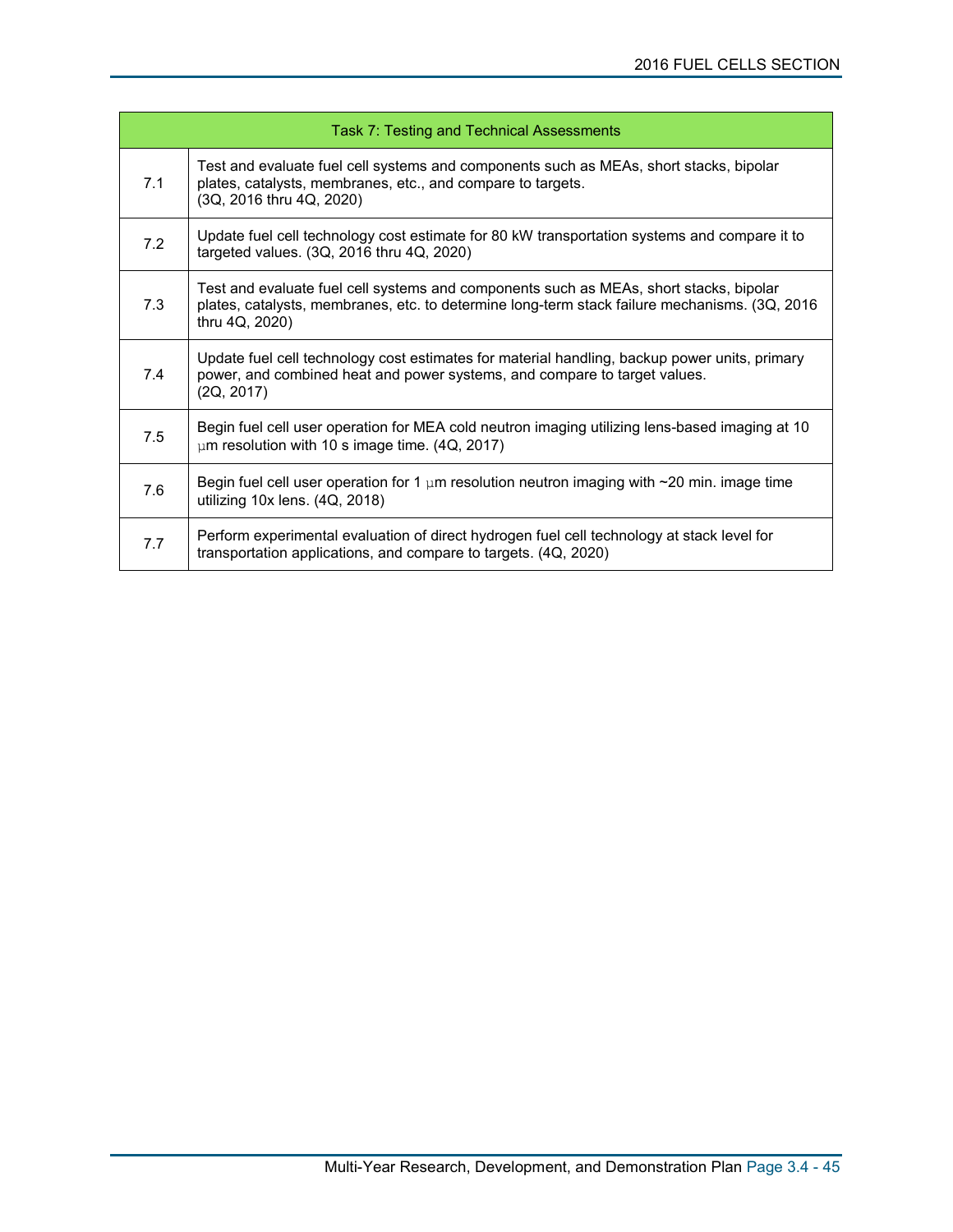# Appendix—Protocols for Testing PEM Fuel Cells and Fuel Cell Components

Testing protocols for fuel cells and fuel cell components, developed in partnership with the U.S. DRIVE Fuel Cell Technical Team, are delineated in Tables P.1 through P.11.

The electrocatalyst protocol in Table P.1 is designed to assess cathode electrocatalyst durability through the use of a voltage square wave, in which successive cycles of surface oxidation and reduction cause accelerated catalyst degradation. The protocol uses a voltage range similar to that which is expected for an automotive drive cycle, and it seeks to maximize catalyst degradation while minimizing support corrosion. The protocol was designed to test PGM-based catalysts on carbon-based supports, and it may need to be modified to test different classes of materials.

| Table P.1 Electrocatalyst Cycle and Metrics                 |                                                                                                                                                                                                 |                                         |  |
|-------------------------------------------------------------|-------------------------------------------------------------------------------------------------------------------------------------------------------------------------------------------------|-----------------------------------------|--|
| Cycle                                                       | Square wave cycle: steps between 0.6 V (3 s) and 0.95 V (3 s) with rise<br>time of ~0.5 s or less; run polarization curve and ECSA at specified<br>intervals. Single cell 25-50 cm <sup>2</sup> |                                         |  |
| <b>Number</b>                                               | 30,000 cycles                                                                                                                                                                                   |                                         |  |
| Cycle time                                                  | 6 s                                                                                                                                                                                             |                                         |  |
| Temperature                                                 | $80^{\circ}$ C                                                                                                                                                                                  |                                         |  |
| Relative humidity                                           | Anode/cathode 100/100%                                                                                                                                                                          |                                         |  |
| Fuel/oxidant                                                | $H_2/N_2$ (H <sub>2</sub> at 200 sccm and N <sub>2</sub> at 75 sccm for a 50-cm <sup>2</sup> cell)                                                                                              |                                         |  |
| Pressure                                                    | Atmospheric pressure                                                                                                                                                                            |                                         |  |
| Metric <sup>a</sup>                                         | <b>Frequency</b>                                                                                                                                                                                | <b>Target</b>                           |  |
| Catalytic mass activity <sup>b</sup>                        | At beginning and end of test,<br>minimum                                                                                                                                                        | <40% loss of initial catalytic activity |  |
| Polarization curve from 0 to $>1.5$<br>$A/cm2$ <sup>c</sup> | After 0, 1k, 5k, 10k, and 30k cycles                                                                                                                                                            | <30 mV loss at 0.8 $A/cm2$              |  |
| ECSA/cyclic voltammetry                                     | After 10, 100, 1k, 3k, 10k, 20k, and<br>30k cycles                                                                                                                                              | <40% loss of initial area               |  |

A protocol such as the one shown in Table P.9 should be used to recover reversible losses prior to measuring each metric.<br>Mass activity in A/mg @ 150 kPa abs back pressure at 900 mV iR-corrected on H<sub>2</sub>/O<sub>2</sub>, 100% RH, 80° cathode stoichiometry 9.5. A minimum hold time of 15 min is recommended, with the mass activity calculated based on the average

current during the last 1 min. Multiple points should be measured at low current, and the 0.9 V iR-free potential should be determined based on these measurements. Measured ORR current may be corrected for H<sub>2</sub> crossover. Based on the protocol published by Gasteiger et al., *Applied Catalysis B: Environmental*, 56 (2005): 9–35. Polarization curve per protocol in Table P.6.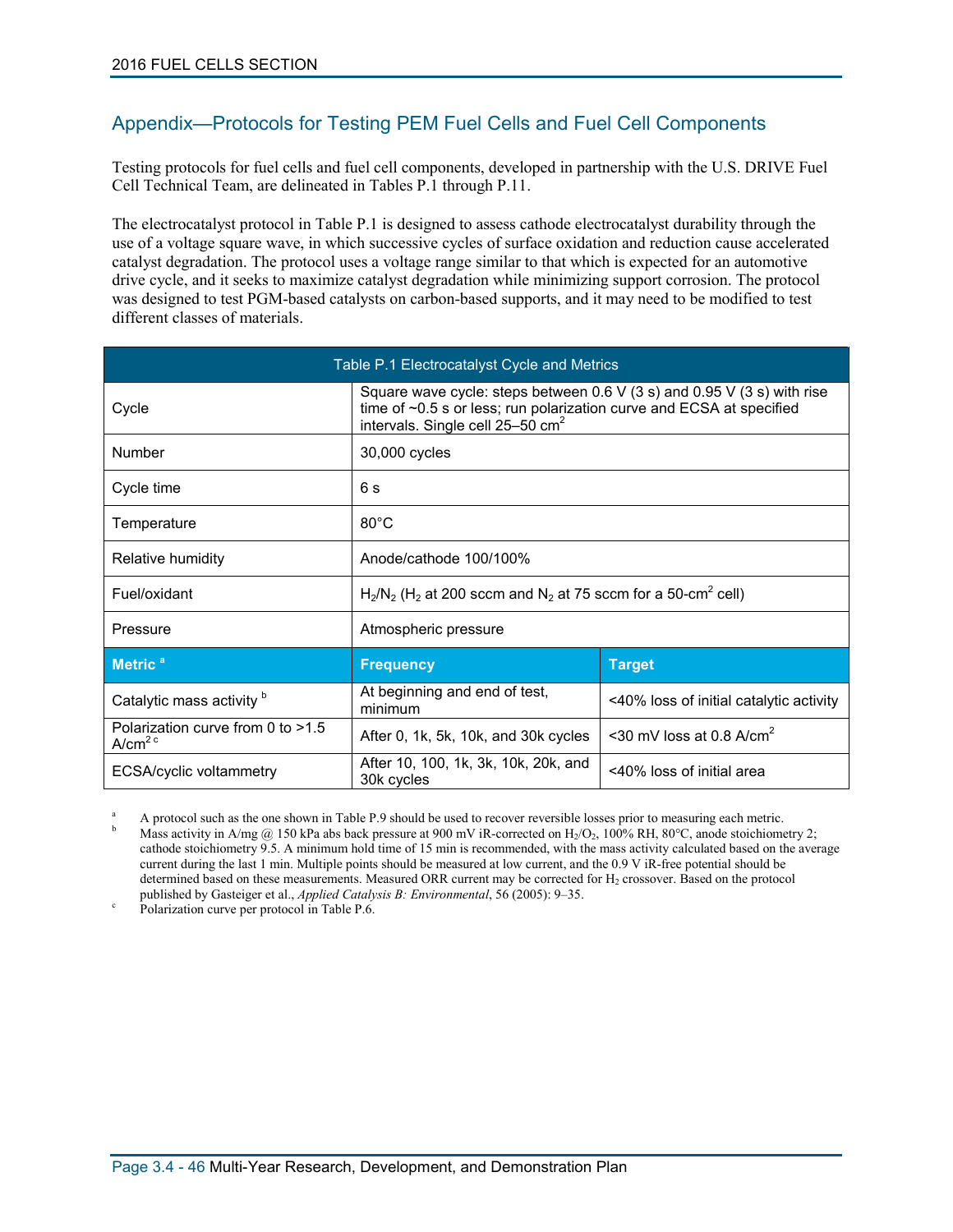The catalyst support protocol in Table P.2 uses a rapid triangle wave voltage cycle to accelerate catalyst support corrosion while minimizing degradation of the catalyst itself. The potential range used in this protocol is similar to that which would occur in an unmitigated system start-up or shutdown. The protocol was designed to test PGM-based catalysts on carbon-based supports, and it may need to be modified to test different classes of materials.

| Table P.2 Catalyst Support Cycle and Metrics                   |                                                                                                                                                      |                                                              |  |
|----------------------------------------------------------------|------------------------------------------------------------------------------------------------------------------------------------------------------|--------------------------------------------------------------|--|
| Cycle                                                          | Triangle sweep cycle: 500 mV/s between 1.0 V and 1.5 V; run<br>polarization curve and ECSA at specified intervals. Single cell 25-50 cm <sup>2</sup> |                                                              |  |
| Number                                                         | 5,000 cycles                                                                                                                                         |                                                              |  |
| Cycle time                                                     | 2s                                                                                                                                                   |                                                              |  |
| Temperature                                                    | $80^{\circ}$ C                                                                                                                                       |                                                              |  |
| Relative humidity                                              | Anode/cathode 100/100%                                                                                                                               |                                                              |  |
| Fuel/oxidant                                                   | $H_2/N_2$                                                                                                                                            |                                                              |  |
| Pressure                                                       | Atmospheric                                                                                                                                          |                                                              |  |
| Metric <sup>a</sup>                                            | <b>Frequency</b>                                                                                                                                     | <b>Target</b>                                                |  |
| Catalytic activity <sup>b</sup>                                | At beginning and end of test,<br>minimum                                                                                                             | $\leq$ 40% loss of initial catalytic<br>activity             |  |
| Polarization curve from 0 to $\geq 1.5$<br>A/cm <sup>2 c</sup> | After 0, 10, 100, 200, 500, 1k, 2k,<br>and 5k cycles                                                                                                 | $\leq$ 30 mV loss at 1.5 A/cm <sup>2</sup> or rated<br>power |  |
| ECSA/cyclic voltammetry                                        | After 0, 10, 100, 200, 500, 1k, 2k,<br>and 5k cycles                                                                                                 | <40% loss of initial area                                    |  |

A protocol such as the one shown in Table P.9 should be used to recover reversible losses prior to measuring each metric.<br>Mass activity in A/mg  $@$  150 kPa abs back pressure at 900 mV iR-corrected on H<sub>2</sub>/O<sub>2</sub>, 100% RH, 8 cathode stoichiometry 9.5, normalized to initial mass of catalyst and measured before and after test. Based on the protocol published by Gasteiger et al., *Applied Catalysis B: Environmental*, 56 (2005): 9–35. Measured ORR current may be corrected for  $H_2$  crossover.<br>
Polarization curve per protocol in Table P6.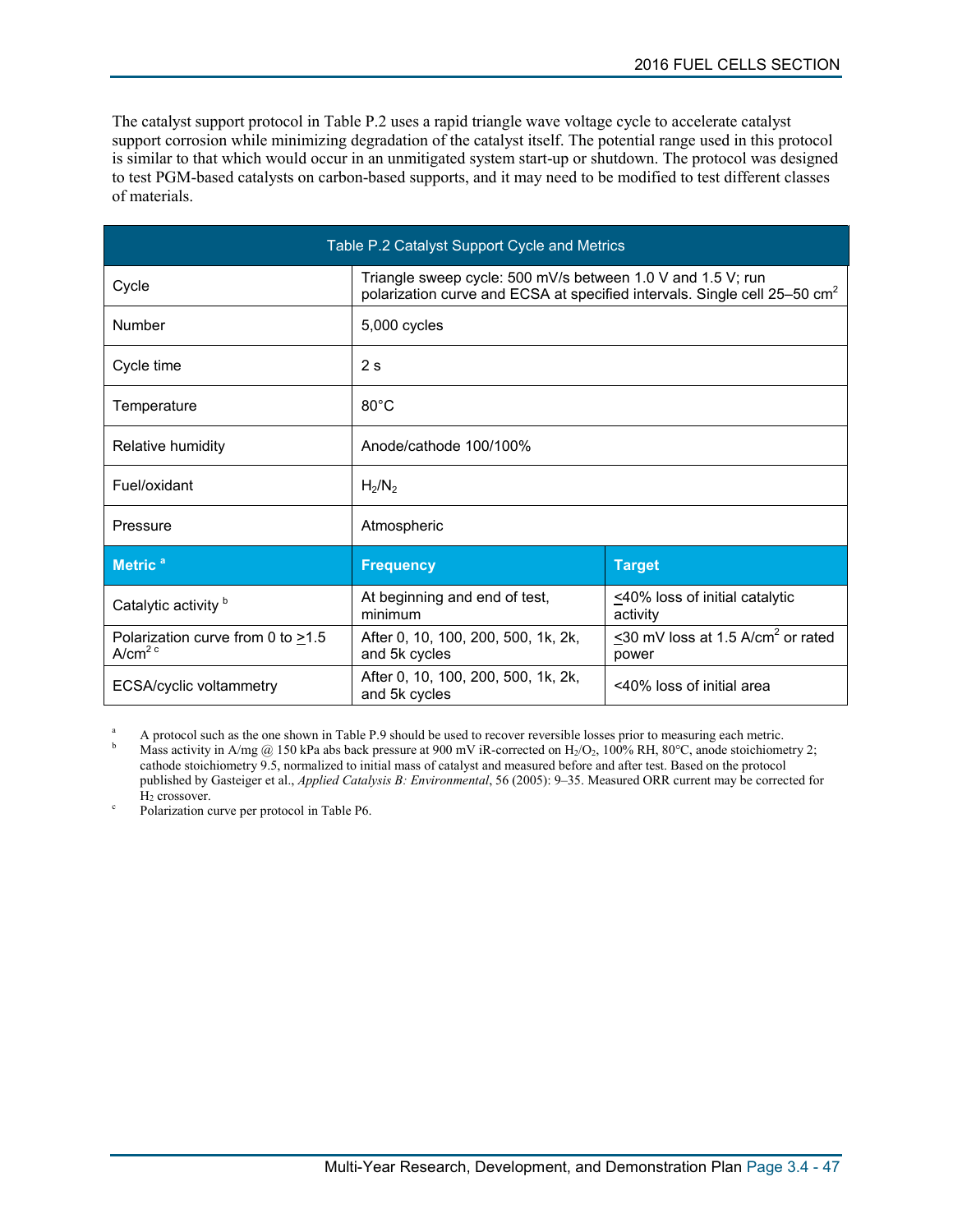The MEA chemical stability protocol in Table P.3 uses a continuous hold at open-circuit voltage to accelerate the production of free radicals, which cause degradation of the membrane and other MEA components.

| Table P.3 MEA Chemical Stability and Metrics (Test Using an MEA) |                                                                      |                                                             |  |
|------------------------------------------------------------------|----------------------------------------------------------------------|-------------------------------------------------------------|--|
| <b>Test condition</b>                                            | Steady-state OCV, single cell 25-50 cm <sup>2</sup>                  |                                                             |  |
| <b>Total time</b>                                                | 500h                                                                 |                                                             |  |
| Temperature                                                      | $90^{\circ}$ C                                                       |                                                             |  |
| Relative humidity                                                | Anode/cathode 30/30%                                                 |                                                             |  |
| Fuel/oxidant                                                     | $H2/air$ at stoics of 10/10 at 0.2 A/cm <sup>2</sup> equivalent flow |                                                             |  |
| Pressure, outlet kPa abs                                         | Anode/cathode 150/150                                                |                                                             |  |
| <b>Metric</b>                                                    | <b>Frequency</b>                                                     | <b>Target</b>                                               |  |
| F release or equivalent for<br>nonfluorinated membranes          | At least every 24 h                                                  | No target-for monitoring                                    |  |
| Hydrogen crossover (mA/cm <sup>2</sup> ) <sup>a, b</sup>         | Every 24 h                                                           | $<$ 15 mA/cm <sup>2</sup>                                   |  |
| OCV b, c                                                         | Continuous                                                           | Initial OCV $\geq$ 0.95 V, <20% OCV<br>decrease during test |  |
| High-frequency resistance                                        | Every 24 h at 0.2 A/cm <sup>2</sup>                                  | No target-for monitoring                                    |  |
| Shorting resistance d                                            | Every 24 h                                                           | $>1,000$ ohm cm <sup>2</sup>                                |  |

<sup>a</sup> Tested in MEA on H<sub>2</sub>, 80°C, fully humidified gases, 1 atm total pressure. See M. Inaba et. al., *Electrochimica Acta*, 51 (2006):

<sup>b</sup> Hydrogen crossover and OCV targets should be achieved at 0 kPa pressure differential and at 50 kPa anode overpressure relative to cathode, providing sensitivity to global membrane thinning and to hole formation, respec

<sup>c</sup> A protocol such as the one shown in Table P.9 should be used to recover reversible losses at least once every 24 h and prior to measuring each metric.

<sup>d</sup> Measured at 0.5 V applied potential, 80°C, 100% RH N<sub>2</sub>/N<sub>2</sub>. Compression to 20% strain on the GDL.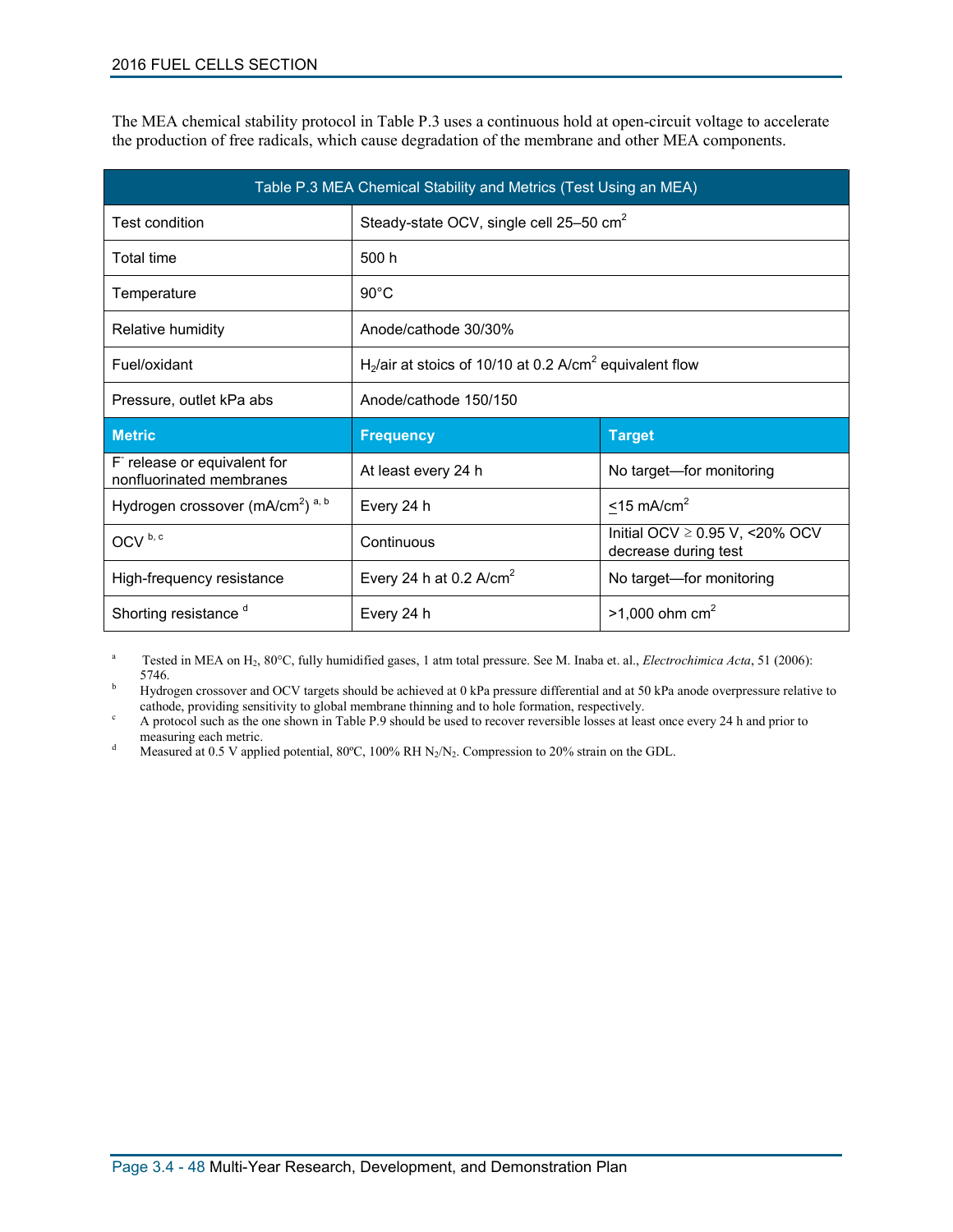The membrane mechanical protocol in Table P.4 tests membrane durability through the use of humidity cycling, which induces repeated swelling and contraction of the membrane, accelerating the formation and growth of membrane cracks and holes.

| Table P.4 Membrane Mechanical Cycle and Metrics (Test Using an MEA) |                                                                                  |                              |  |
|---------------------------------------------------------------------|----------------------------------------------------------------------------------|------------------------------|--|
| Cycle                                                               | Cycle 0% RH (2 min) to 90°C dew point (2 min), single cell 25–50 cm <sup>2</sup> |                              |  |
| Total time                                                          | Until crossover >15 mA/cm <sup>2</sup> or 20,000 cycles                          |                              |  |
| Temperature                                                         | $80^{\circ}$ C                                                                   |                              |  |
| Relative humidity                                                   | Cycle from $0\%$ RH (2 min) to $90^{\circ}$ C dew point (2 min)                  |                              |  |
| Fuel/oxidant                                                        | Air/air at 2 SLPM on both sides                                                  |                              |  |
| Pressure                                                            | Ambient or no back pressure                                                      |                              |  |
| <b>Metric</b>                                                       | <b>Frequency</b>                                                                 | <b>Target</b>                |  |
| Crossover <sup>a</sup>                                              | Every 24 h                                                                       | $<$ 15 mA/cm <sup>2 b</sup>  |  |
| Shorting resistance c                                               | Every 24 h                                                                       | $>1,000$ ohm cm <sup>2</sup> |  |

<sup>a</sup> Tested in MEA on H<sub>2</sub>, 80°C, fully humidified gases, 1 atm total pressure. See M. Inaba et. al., *Electrochimica Acta*, 51 (2006): 5746. Crossover recorded after 2 min of drying under 0% RH conditions. Hydrogen crossover target should be achieved at 0 kPa pressure differential and at 50 kPa anode overpressure, providing sensitivity to global membrane thinning and to hole formation,

- For air or N<sub>2</sub> testing, an equivalent crossover metric of 0.1 sccm/cm<sup>2</sup> at a 20 kPa pressure differential, 80°C, and 100%RH may be used as an alternative.
- <sup>c</sup> Measured at 0.5 V applied potential, 80°C and 100% RH N<sub>2</sub>/N<sub>2</sub>. Compression to 20% strain on the GDL.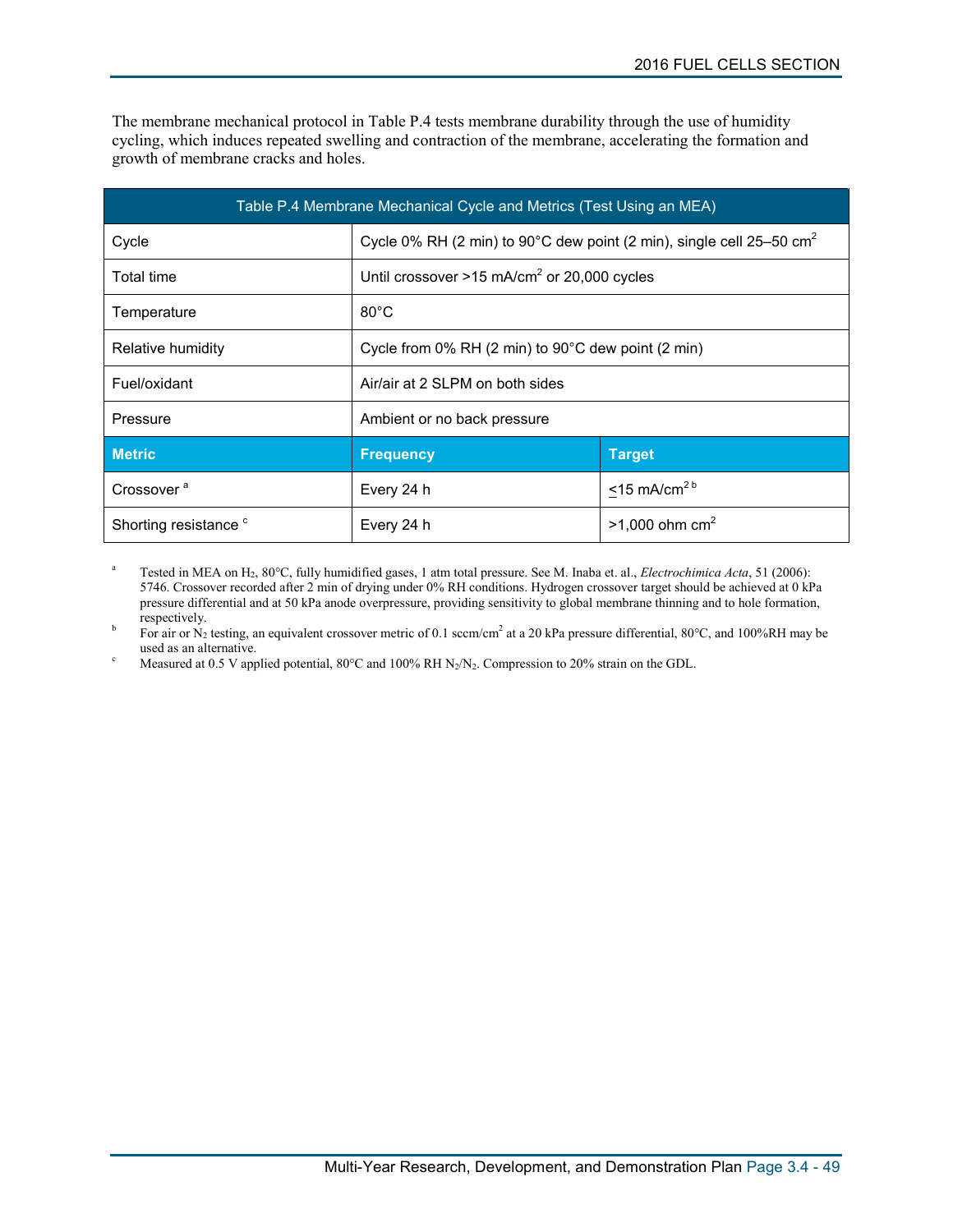The chemical/mechanical protocol in Table P.5 examines the combined effects of humidity cycling and radical formation on membrane durability. Although chemical and mechanical degradation occur through different mechanisms, each mode can accelerate the other mode such that membranes that appear to have good chemical stability and good mechanical stability may fail when chemical and mechanical stresses are present concurrently.

| Table P.5 Membrane Chemical/Mechanical Cycle and Metrics (Test Using an MEA) |                                                                                |                                                                 |  |
|------------------------------------------------------------------------------|--------------------------------------------------------------------------------|-----------------------------------------------------------------|--|
| Cycle                                                                        | Cycle 0% RH (30 s) to 90°C dew point (45 s), single cell 25–50 cm <sup>2</sup> |                                                                 |  |
| <b>Total time</b>                                                            | Until crossover >15 mA/cm <sup>2</sup> or 20,000 cycles                        |                                                                 |  |
| Temperature                                                                  | $90^{\circ}$ C                                                                 |                                                                 |  |
| Relative humidity                                                            | Cycle from 0% RH (30 s) to 90 $^{\circ}$ C dew point (45 s) <sup>a</sup>       |                                                                 |  |
| Fuel/oxidant                                                                 | $H2/air$ at 40 sccm/cm <sup>2</sup> on both sides                              |                                                                 |  |
| Pressure                                                                     | Ambient or no back pressure                                                    |                                                                 |  |
| <b>Metric</b>                                                                | <b>Frequency</b>                                                               | <b>Target</b>                                                   |  |
| F- release or equivalent for<br>Nonfluorine membranes                        | At least every 24 h                                                            | No target—for monitoring                                        |  |
| Hydrogen crossover (mA/cm <sup>2</sup> ) <sup>b, c</sup>                     | Every 24 h                                                                     | $<$ 15 mA/cm <sup>2</sup>                                       |  |
| OCV <sup>c, d</sup>                                                          | Continuous                                                                     | Initial wet OCV $\geq$ 0.95 V, <20%<br>OCV decrease during test |  |
| High-frequency resistance                                                    | Every 24 h at 0.2 A/cm <sup>2</sup>                                            | No target-for monitoring                                        |  |
| Shorting resistance <sup>e</sup>                                             | Every 24 h                                                                     | $>1,000$ ohm cm <sup>2</sup>                                    |  |

Step durations of 30 s dry and 45 s wet were selected in testing at LANL so that the HFR at the end of the dry step was 2.5 times the HFR at the end of the wet step, which is approximately equal to the HFR ratio that occurs when running the mechanical test

(Table P.4). Depending on the hardware used, these step times may need to be adjusted to achieve the same HFR variation.<br>
Tested in MEA on H<sub>2</sub>, 80°C, fully humidified gases, 1 atm total pressure. See M. Inaba, et. al., *E* 

Hydrogen crossover and OCV targets should be achieved at 0 kPa pressure differential and at 50 kPa anode overpressure, providing sensitivity to global membrane thinning and to hole formation, respectively.

 $\frac{d}{dx}$  A protocol such as the one shown in Table P.9 should be used to recover reversible losses at least once every 24 h and prior to measuring each metric.

Measured at 0.5 V applied potential, 80°C, 100% RH N<sub>2</sub>/N<sub>2</sub>. Compression to 20% strain on the GDL.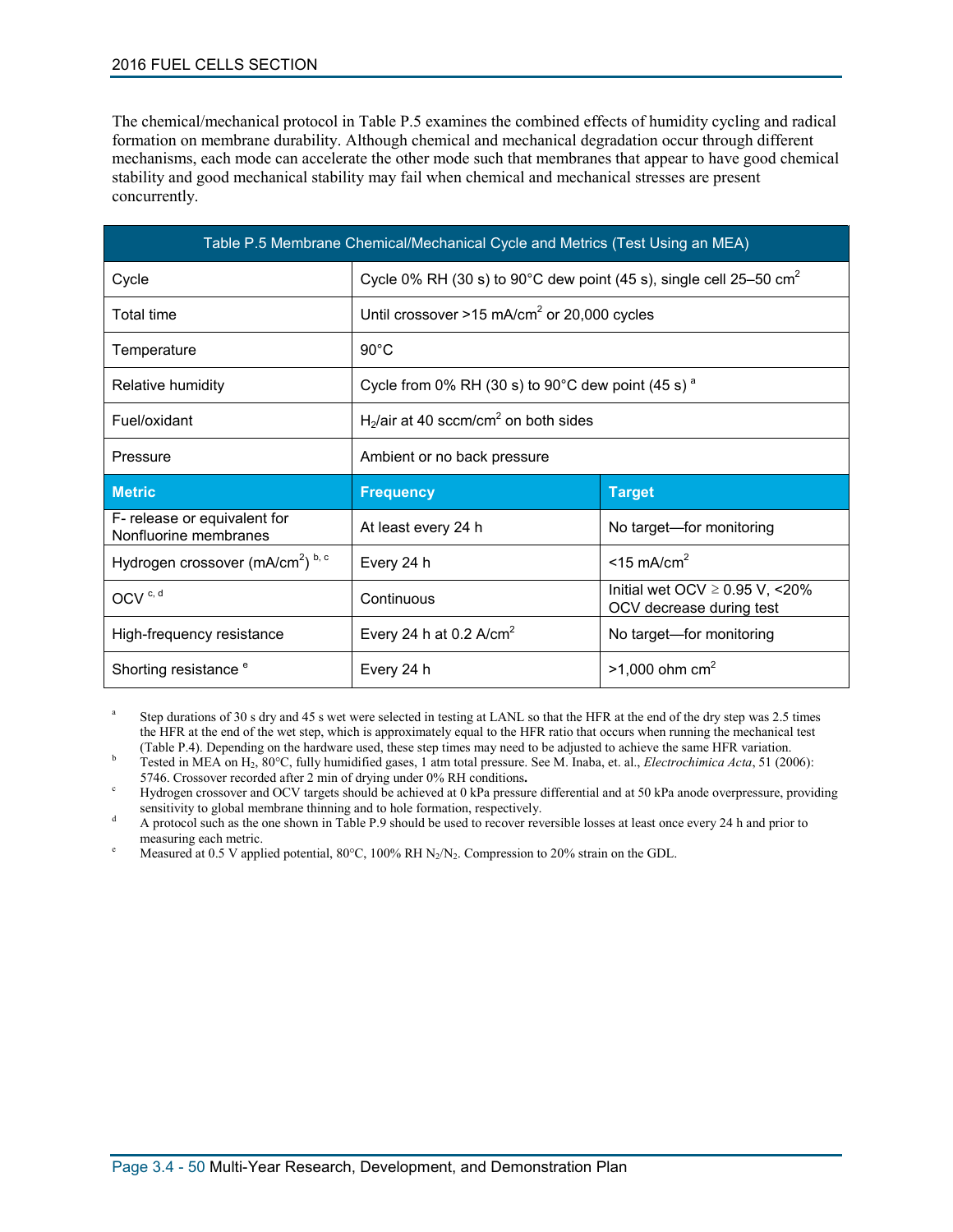The polarization protocol in Table P.6 provides a standardized way to test MEA performance in different operating regimes, and it should be used as specified in the target tables to assess progress toward performance and durability targets.

|                        | Table P.6 Polarization Protocol <sup>a</sup> |                        |                                            |                                            |                         |                                               |
|------------------------|----------------------------------------------|------------------------|--------------------------------------------|--------------------------------------------|-------------------------|-----------------------------------------------|
| <b>Test Point</b><br># | Current<br>Density<br>(A/cm <sup>2</sup> )   | Anode $H_2$<br>Stoich. | Cathode<br>Inlet $O_2\%$<br>(Dry<br>Basis) | Cathode<br>Inlet $N_2\%$<br>(Dry<br>Basis) | Cathode<br>$O2$ Stoich. | <b>Test Point</b><br><b>Run Time</b><br>(min) |
|                        |                                              |                        | <b>Break-In</b>                            |                                            |                         |                                               |
| <b>B1</b>              | 0.6                                          | 1.5                    | 21%                                        | 79%                                        | 1.8                     | 20                                            |
|                        |                                              |                        | <b>Reduction</b>                           |                                            |                         |                                               |
| R <sub>1</sub>         | 0                                            | 1.5                    | 21%                                        | 79%                                        | 1.8                     | $\mathbf{1}$                                  |
| R <sub>2</sub>         | 0                                            | 1.5                    | 0%                                         | 100%                                       | 1.8                     | Until<br>V<0.1V                               |
|                        |                                              |                        | <b>Polarization Curve</b>                  |                                            |                         |                                               |
| P <sub>1</sub>         | 0.2                                          | 1.5                    | 21%                                        | 79%                                        | 1.8                     | 3                                             |
| P <sub>2</sub>         | 0.4                                          | 1.5                    | 21%                                        | 79%                                        | 1.8                     | 3                                             |
| P <sub>3</sub>         | 0.6                                          | 1.5                    | 21%                                        | 79%                                        | 1.8                     | 3                                             |
| P <sub>4</sub>         | 0.8                                          | 1.5                    | 21%                                        | 79%                                        | 1.8                     | 3                                             |
| P <sub>5</sub>         | 1                                            | 1.5                    | 21%                                        | 79%                                        | 1.8                     | 3                                             |
| P <sub>6</sub>         | 1.2                                          | 1.5                    | 21%                                        | 79%                                        | 1.8                     | 3                                             |
| P7                     | 1.4                                          | 1.5                    | 21%                                        | 79%                                        | 1.8                     | 3                                             |
| P7                     | 1.6                                          | 1.5                    | 21%                                        | 79%                                        | 1.8                     | 3                                             |
| P <sub>8</sub>         | 1.8                                          | 1.5                    | 21%                                        | 79%                                        | 1.8                     | 3                                             |
| P <sub>9</sub>         | $\overline{\mathbf{c}}$                      | 1.5                    | 21%                                        | 79%                                        | 1.8                     | 3                                             |
| P <sub>10</sub>        | 1.8                                          | 1.5                    | 21%                                        | 79%                                        | 1.8                     | 3                                             |
| P11                    | 1.6                                          | 1.5                    | 21%                                        | 79%                                        | 1.8                     | 3                                             |
| P12                    | 1.4                                          | 1.5                    | 21%                                        | 79%                                        | 1.8                     | 3                                             |
| P <sub>13</sub>        | 1.2                                          | 1.5                    | 21%                                        | 79%                                        | 1.8                     | 3                                             |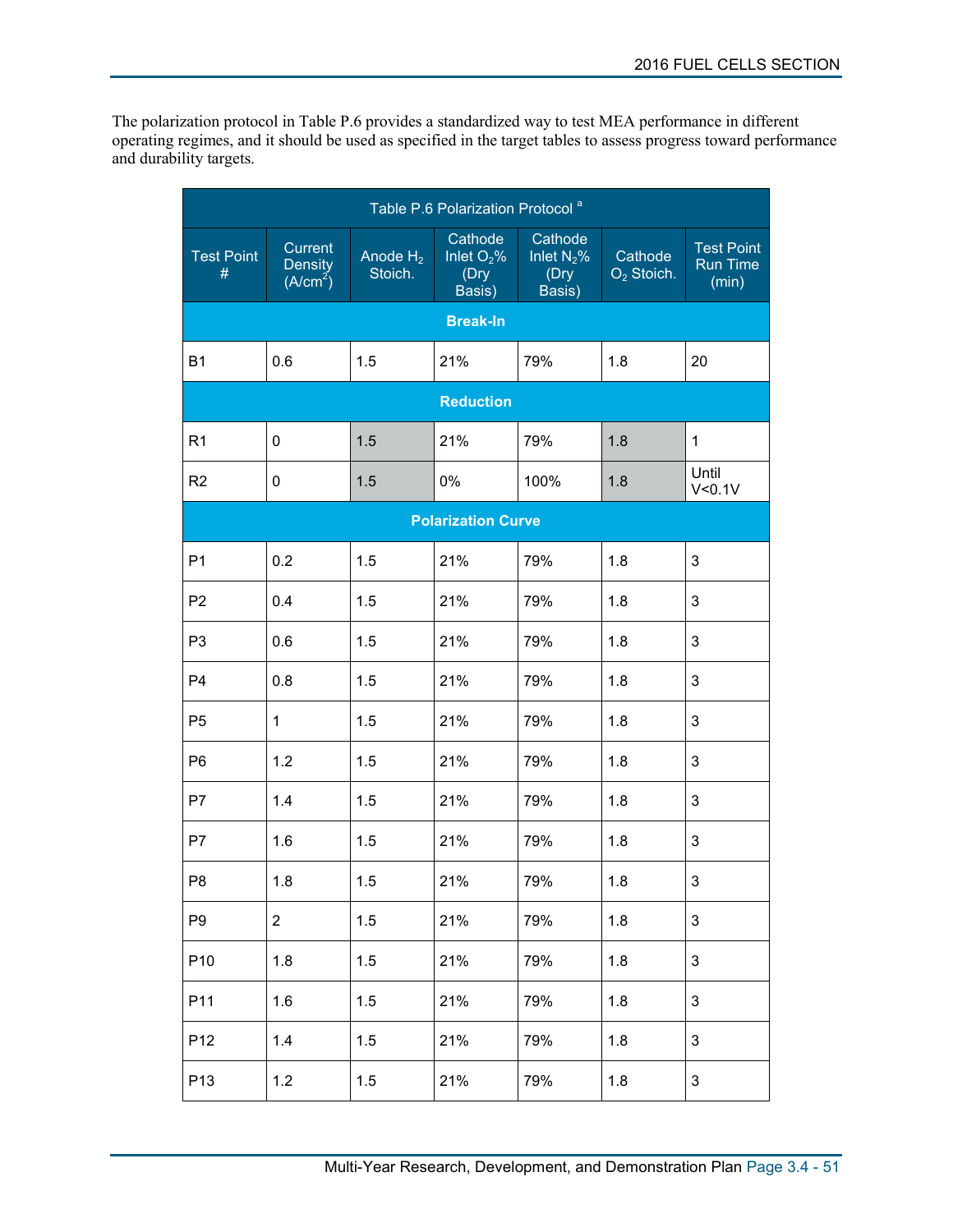| Table P.6 Polarization Protocol <sup>a</sup> |                                                          |                        |                                             |                                            |                         |                                               |
|----------------------------------------------|----------------------------------------------------------|------------------------|---------------------------------------------|--------------------------------------------|-------------------------|-----------------------------------------------|
| <b>Test Point</b><br>#                       | <b>Current</b><br><b>Density</b><br>(A/cm <sup>2</sup> ) | Anode $H_2$<br>Stoich. | Cathode<br>Inlet $O_2\%$<br>(Dry)<br>Basis) | Cathode<br>Inlet $N_2\%$<br>(Dry<br>Basis) | Cathode<br>$O2$ Stoich. | <b>Test Point</b><br><b>Run Time</b><br>(min) |
| P <sub>14</sub>                              | 1                                                        | 1.5                    | 21%                                         | 79%                                        | 1.8                     | 3                                             |
| P <sub>15</sub>                              | 0.8                                                      | 1.5                    | 21%                                         | 79%                                        | 1.8                     | 3                                             |
| P <sub>16</sub>                              | 0.6                                                      | 1.5                    | 21%                                         | 79%                                        | 1.8                     | 3                                             |
| P <sub>17</sub>                              | 0.4                                                      | 1.5                    | 21%                                         | 79%                                        | 1.8                     | 3                                             |
| P <sub>18</sub>                              | 0.2                                                      | 1.5                    | 21%                                         | 79%                                        | 1.8                     | 3                                             |
| P <sub>19</sub>                              | 0.1                                                      | 1.5                    | 21%                                         | 79%                                        | 1.8                     | 3                                             |
| P <sub>20</sub>                              | 0.05                                                     | 1.5                    | 21%                                         | 79%                                        | 1.8                     | 3                                             |
| P21                                          | 0.02                                                     | 1.5                    | 21%                                         | 79%                                        | 1.8                     | 3                                             |
| P <sub>22</sub>                              | 0.05                                                     | 1.5                    | 21%                                         | 79%                                        | 1.8                     | 3                                             |
| P23                                          | 0.1                                                      | 1.5                    | 21%                                         | 79%                                        | 1.8                     | 3                                             |
| P <sub>24</sub>                              | 0.2                                                      | 1.5                    | 21%                                         | 79%                                        | 1.8                     | 3                                             |

<sup>a</sup> The following parameters are constant throughout the test: anode inlet composition of 100%  $H_2$  (excluding water vapor) at 80°C, humidified to 59°C dew point, 150 kPaabs outlet pressure; cathode feed at 80°C, humidified to 59°C dew point, 150 kPaabs outlet pressure; cell/stack control temperature of 80°C; set-point transition time of 0 s. The anode and cathode flow rate stoichiometric ratios are 1.5 and 1.8, respectively, for currents of 0.2 A/cm<sup>2</sup> or greater, with 0.2 A/cm<sup>2</sup> equivalent flows used at lower currents (affected points highlighted in gray).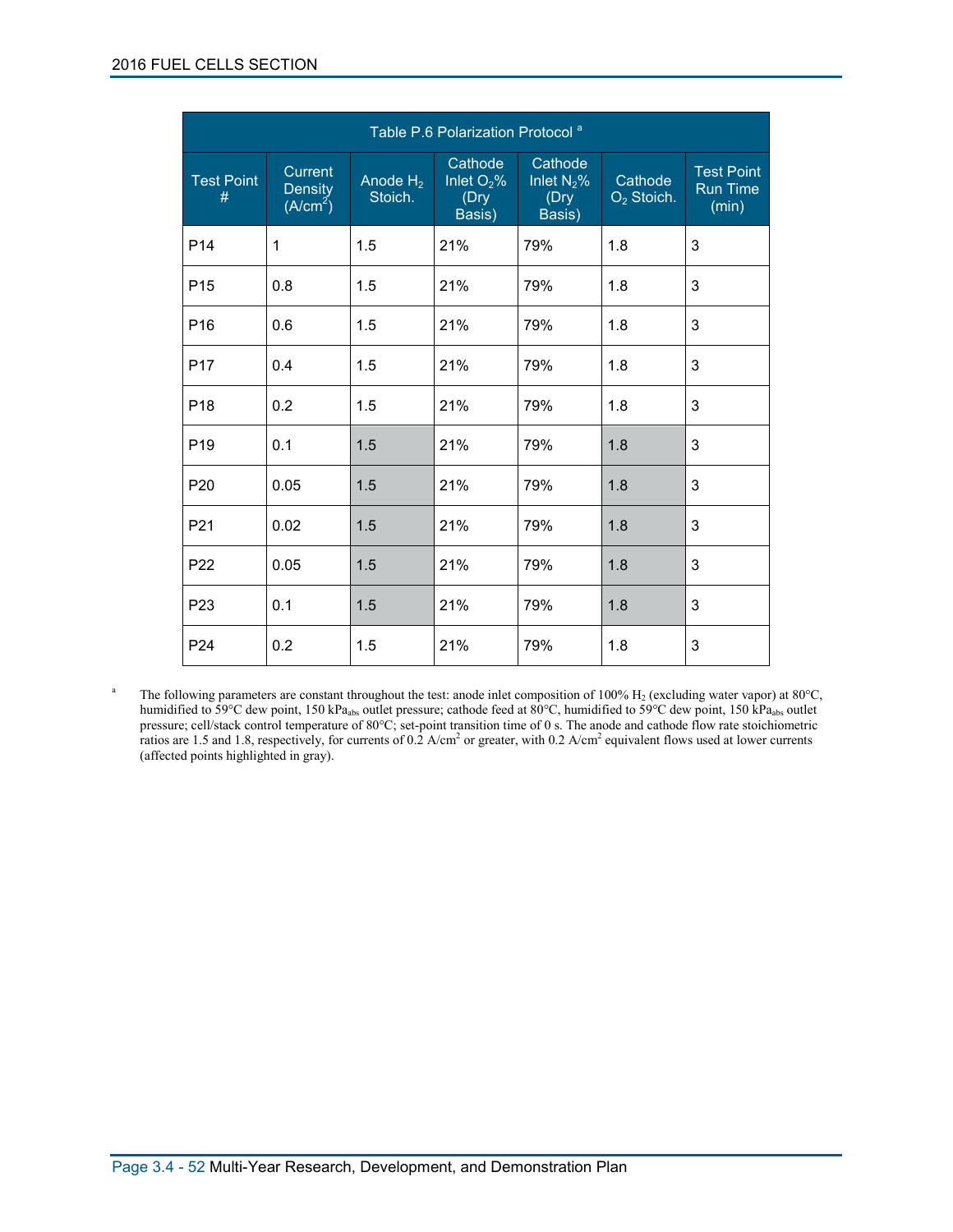The drive-cycle protocol in Table P.7 should be used as specified in the target tables to test system, stack, and MEA lifetime. The protocol incorporates operating conditions that are expected to occur during typical operation of a fuel cell vehicle, but it excludes conditions associated with unmitigated start-ups and shutdowns, freeze operation, fuel starvation, and system fault conditions.

|                        | Table P.7 Drive-Cycle Durability Protocol <sup>a, b, c</sup> |                        |                                                        |                                          |                                      |                                                          |                                            |                                               |                                                                       |
|------------------------|--------------------------------------------------------------|------------------------|--------------------------------------------------------|------------------------------------------|--------------------------------------|----------------------------------------------------------|--------------------------------------------|-----------------------------------------------|-----------------------------------------------------------------------|
| <b>Test Point</b><br># | Current<br><b>Density</b><br>(A/cm <sup>2</sup> )            | Anode $H_2$<br>Stoich. | Anode<br><b>Dew</b><br>Point<br>Temp.<br>$(^{\circ}C)$ | Anode<br>Inlet<br>Temp.<br>$(^{\circ}C)$ | Cathode<br>O <sub>2</sub><br>Stoich. | Cathode<br><b>Dew</b><br>Point<br>Temp.<br>$(^{\circ}C)$ | Cathode<br>Inlet<br>Temp.<br>$(^{\circ}C)$ | <b>Test Point</b><br><b>Run Time</b><br>(min) | Worst-<br>Case<br>Response<br><b>Transition</b><br><b>Time</b><br>(s) |
|                        |                                                              |                        |                                                        | <b>Wet with Load Cycling</b>             |                                      |                                                          |                                            |                                               |                                                                       |
| RH <sub>1</sub>        | 0.02                                                         | 96                     | $83^\circ$                                             | $85^\circ$                               | 108                                  | $83^\circ$                                               | $85^\circ$                                 | 0.5                                           | $\overline{c}$                                                        |
| RH <sub>2</sub>        | 1.2                                                          | 1.6                    | $83^\circ$                                             | $85^\circ$                               | 1.8                                  | $83^\circ$                                               | $85^\circ$                                 | 0.5                                           | $\boldsymbol{2}$                                                      |
| RH <sub>3</sub>        | 0.02                                                         | 96                     | $83^\circ$                                             | $85^\circ$                               | 108                                  | $83^\circ$                                               | $85^\circ$                                 | 0.5                                           | $\overline{\mathbf{c}}$                                               |
| RH <sub>4</sub>        | 1.2                                                          | 1.6                    | $83^\circ$                                             | $85^\circ$                               | 1.8                                  | $83^\circ$                                               | $85^\circ$                                 | 0.5                                           | $\overline{c}$                                                        |
| RH <sub>5</sub>        | 0.02                                                         | 96                     | $83^\circ$                                             | $85^\circ$                               | 108                                  | $83^\circ$                                               | $85^\circ$                                 | 0.5                                           | $\overline{c}$                                                        |
| RH <sub>6</sub>        | 1.2                                                          | 1.6                    | $83^\circ$                                             | $85^\circ$                               | 1.8                                  | $83^\circ$                                               | $85^\circ$                                 | 0.5                                           | $\overline{c}$                                                        |
| RH <sub>7</sub>        | 0.02                                                         | 96                     | $83^\circ$                                             | $85^\circ$                               | 108                                  | $83^\circ$                                               | $85^\circ$                                 | 0.5                                           | $\overline{\mathbf{c}}$                                               |
| RH <sub>8</sub>        | 1.2                                                          | 1.6                    | $83^\circ$                                             | $85^\circ$                               | 1.8                                  | $83^\circ$                                               | $85^\circ$                                 | 0.5                                           | $\boldsymbol{2}$                                                      |
| RH <sub>9</sub>        | 0.02                                                         | 96                     | $83^\circ$                                             | $85^\circ$                               | 108                                  | $83^\circ$                                               | $85^\circ$                                 | 0.5                                           | $\boldsymbol{2}$                                                      |
| <b>RH10</b>            | 1.2                                                          | 1.6                    | $83^\circ$                                             | $85^\circ$                               | 1.8                                  | $83^\circ$                                               | $85^\circ$                                 | 0.5                                           | $\overline{\mathbf{c}}$                                               |
| Trans1                 | 0.6                                                          | $\overline{c}$         | $70^{\circ}$                                           | $80^\circ$                               | $\overline{2}$                       | $70^{\circ}$                                             | $80^\circ$                                 | $\overline{2}$                                | 30<br>(dew point)                                                     |
|                        |                                                              |                        |                                                        | <b>Dry with Load Cycling</b>             |                                      |                                                          |                                            |                                               |                                                                       |
| <b>RH11</b>            | 0.1                                                          | 5                      | $53^\circ$                                             | $80^\circ$                               | 5                                    | $53^\circ$                                               | $80^{\circ}$                               | 0.5                                           | 30<br>(dew point)                                                     |
| <b>RH12</b>            | 0.02                                                         | 25                     | $53^\circ$                                             | $80^{\circ}$                             | 25                                   | $53^\circ$                                               | $80^{\circ}$                               | 0.5                                           | $\overline{\mathbf{c}}$                                               |
| <b>RH13</b>            | 0.1                                                          | 5                      | $53^\circ$                                             | $80^\circ$                               | 5                                    | $53^\circ$                                               | $80^\circ$                                 | 0.5                                           | $\boldsymbol{2}$                                                      |
| <b>RH14</b>            | 0.02                                                         | 25                     | $53^\circ$                                             | $80^\circ$                               | 25                                   | $53^\circ$                                               | $80^{\circ}$                               | 0.5                                           | $\overline{c}$                                                        |
| <b>RH15</b>            | 0.1                                                          | 5                      | $53^\circ$                                             | $80^\circ$                               | 5                                    | $53^\circ$                                               | $80^\circ$                                 | 0.5                                           | $\overline{\mathbf{c}}$                                               |
| <b>RH16</b>            | 0.02                                                         | 25                     | $53^\circ$                                             | $80^{\circ}$                             | 25                                   | $53^\circ$                                               | $80^\circ$                                 | 0.5                                           | $\overline{\mathbf{c}}$                                               |
| <b>RH17</b>            | 0.1                                                          | 5                      | $53^\circ$                                             | $80^{\circ}$                             | 5                                    | $53^\circ$                                               | $80^{\circ}$                               | 0.5                                           | $\overline{c}$                                                        |
| <b>RH18</b>            | 0.02                                                         | 25                     | $53^\circ$                                             | $80^\circ$                               | 25                                   | $53^\circ$                                               | $80^\circ$                                 | 0.5                                           | $\boldsymbol{2}$                                                      |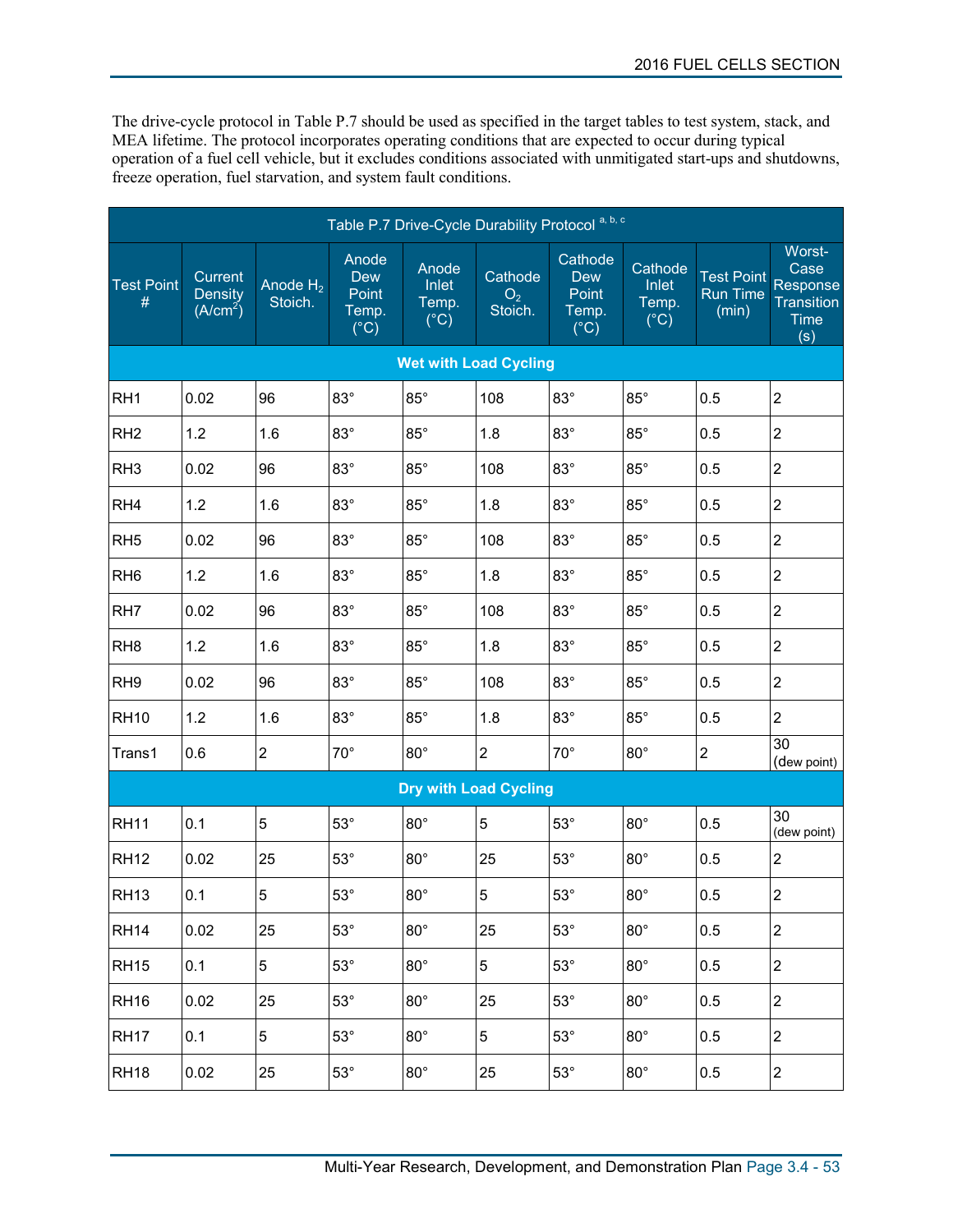|                  |      |    |             |            | Table P.7 Drive-Cycle Durability Protocol <sup>a, b, c</sup> |            |              |             |        |
|------------------|------|----|-------------|------------|--------------------------------------------------------------|------------|--------------|-------------|--------|
| RH <sub>19</sub> | 0.1  | đ  | $153^\circ$ | $80^\circ$ | b                                                            | $53^\circ$ | $80^{\circ}$ | 0.5         | റ<br>∸ |
| RH <sub>20</sub> | 0.02 | 25 | $53^\circ$  | $80^\circ$ | 25                                                           | $53^\circ$ | $80^\circ$   | $5^{\circ}$ | ົ      |

<sup>a</sup> The following parameters are constant throughout the test: anode inlet composition of 80% H<sub>2</sub>/20% N<sub>2</sub> (excluding water vapor), cathode inlet composition of 21% O<sub>2</sub>/79% N<sub>2</sub> (excluding water vapor), anode and cathode outlet pressures of 101.3 kPa<sub>abs</sub>, cell/stack control temperature of 80°C, and set-point transition time of 0 s.

<sup>b</sup> Drive-cycle testing reflects only degradation losses associated with wet and dry cyclic operation. Other relevant stressors, including start-up/shutdown and freeze operation, are not included in this test.

<sup>c</sup> A protocol such as the one shown in Table P.9 should be used to recover reversible losses at least once every 24 h.<br>The 5-min hold in step RH20 is intended to represent a system idle point.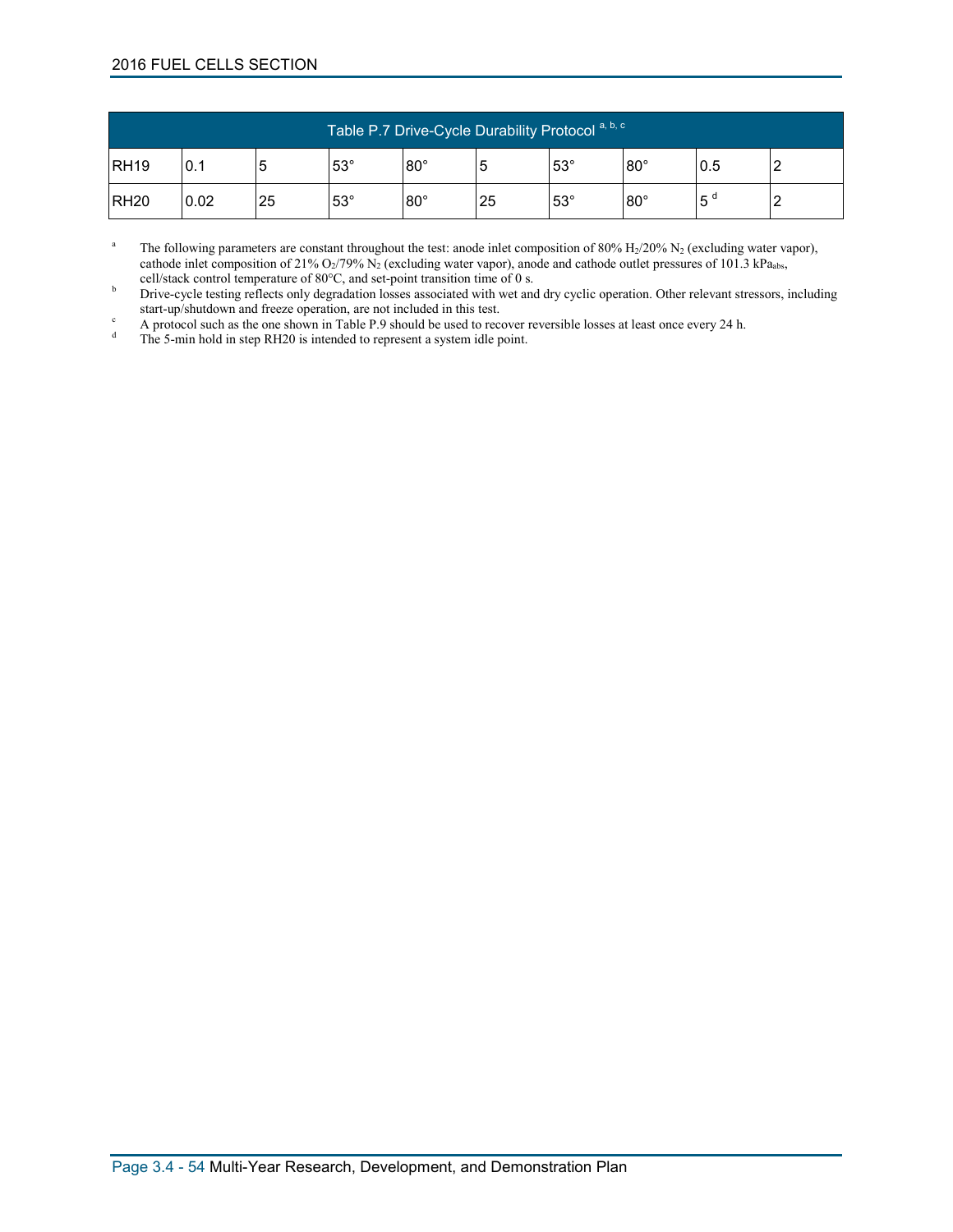The start-up/shutdown protocol in Table P.8 involves the passage of a hydrogen/air front, similar to the front that is expected during unmitigated start-ups and shutdowns of a fuel cell system. This front can cause rapid degradation of catalyst supports and other cell components through large potential swings, local combustion, and radical formation.

|                                                 |                              |                                                                                                   | Table P.8 Unmitigated Start-Up/Shutdown Durability Protocol |                                        |                   |                                                                                                                                                            |                          |                   |  |
|-------------------------------------------------|------------------------------|---------------------------------------------------------------------------------------------------|-------------------------------------------------------------|----------------------------------------|-------------------|------------------------------------------------------------------------------------------------------------------------------------------------------------|--------------------------|-------------------|--|
| <b>Total time</b>                               |                              | 5,000 cycles will take ~10 d, with 500 cycles/d (~19.5 h) and up to 5.5 h for<br>characterization |                                                             |                                        |                   |                                                                                                                                                            |                          |                   |  |
| Temperature                                     |                              | $35^{\circ}$ C                                                                                    |                                                             |                                        |                   |                                                                                                                                                            |                          |                   |  |
| Pressure                                        |                              | 101.3 kPa                                                                                         |                                                             |                                        |                   |                                                                                                                                                            |                          |                   |  |
| Characterization                                |                              | cycles).                                                                                          |                                                             |                                        |                   | Polarization curve, ECSA, and impedance spectra should be measured at 80°C,<br>100% RH. Characterization should be repeated approximately every 24 h (~500 |                          |                   |  |
| <b>Step</b>                                     | <b>Step</b><br><b>Name</b>   | <b>Duration</b><br>(s)                                                                            | Voltage<br>(V)                                              | <b>Current</b><br>(A/cm <sup>2</sup> ) | Load              | <b>Anode</b><br>Gas <sup>a</sup>                                                                                                                           | <b>Anode</b><br>Stoich.  | <b>RH</b>         |  |
| 1                                               | $\overline{FC}$<br>Operation | 60 <sup>b</sup>                                                                                   |                                                             | 0.4                                    | On                | H <sub>2</sub>                                                                                                                                             | 1.2                      | 100               |  |
| $\overline{2}$                                  | Pre-<br>shutdown             | 10                                                                                                | 1                                                           |                                        | On                | H <sub>2</sub>                                                                                                                                             | $\Omega$                 | 100               |  |
| 3                                               | Shutdown                     | 5                                                                                                 |                                                             |                                        | Off               | Air                                                                                                                                                        | Varies <sup>c</sup>      | $\Omega$          |  |
| $\overline{4}$                                  | Idle                         | 55                                                                                                |                                                             |                                        | Off               | Air                                                                                                                                                        | 1 (at $0.1$<br>$A/cm2$ ) | $\mathbf 0$       |  |
| 5                                               | Start-up                     | 10                                                                                                | 1                                                           |                                        | On                | H <sub>2</sub>                                                                                                                                             | 1.2 (at 1.0<br>$A/cm2$ ) | 100               |  |
|                                                 | <b>Metric</b>                |                                                                                                   |                                                             | <b>Target</b>                          |                   |                                                                                                                                                            | <b>Guideline</b>         |                   |  |
| Voltage at<br>1.2 $A/cm2$                       | $< 5\%$<br>change            |                                                                                                   | Voltage at<br>1.2 $A/cm2$                                   | $< 5\%$<br>change                      |                   | Voltage at<br>1.2 $A/cm2$                                                                                                                                  | < 5%<br>change           |                   |  |
| <b>ECSA</b>                                     |                              | < 20%<br>change                                                                                   | <b>ECSA</b>                                                 |                                        | 20%<br>change     | <b>ECSA</b>                                                                                                                                                |                          | < 20%<br>change   |  |
| HFR at<br>$0.02$ and<br>$1.2$ A/cm <sup>2</sup> |                              | $< 5\%$<br>change                                                                                 | <b>HFR</b> at<br>$0.02$ and<br>1.2 $A/cm2$                  |                                        | $< 5\%$<br>change | <b>HFR</b> at<br>$0.02$ and<br>1.2 $A/cm2$                                                                                                                 |                          | $< 5\%$<br>change |  |
| LFR at<br>$0.02$ and<br>1.2 $A/cm2$             |                              | < 10%<br>change                                                                                   | LFR at<br>$0.02$ and<br>1.2 $A/cm2$                         |                                        | < 10%<br>change   | LFR at<br>$0.02$ and<br>1.2 $A/cm2$                                                                                                                        |                          | < 10%<br>change   |  |

Anode gas is H<sub>2</sub> or air, depending on step. Cathode gas should be air at a flow rate corresponding to a stoich. of 2 at 1.0 A/cm<sup>2</sup> current for all steps.

current for all steps.<br>
Attain steady-state operation before moving to Step 2.<br>
Anode flow rate must be defined by specific cell architecture, and it should correspond to an average residence time of 0.3 s. Cell voltage should decrease to  $< 0.1$  V within 1 s ( $\sim$ 3 volumetric exchanges).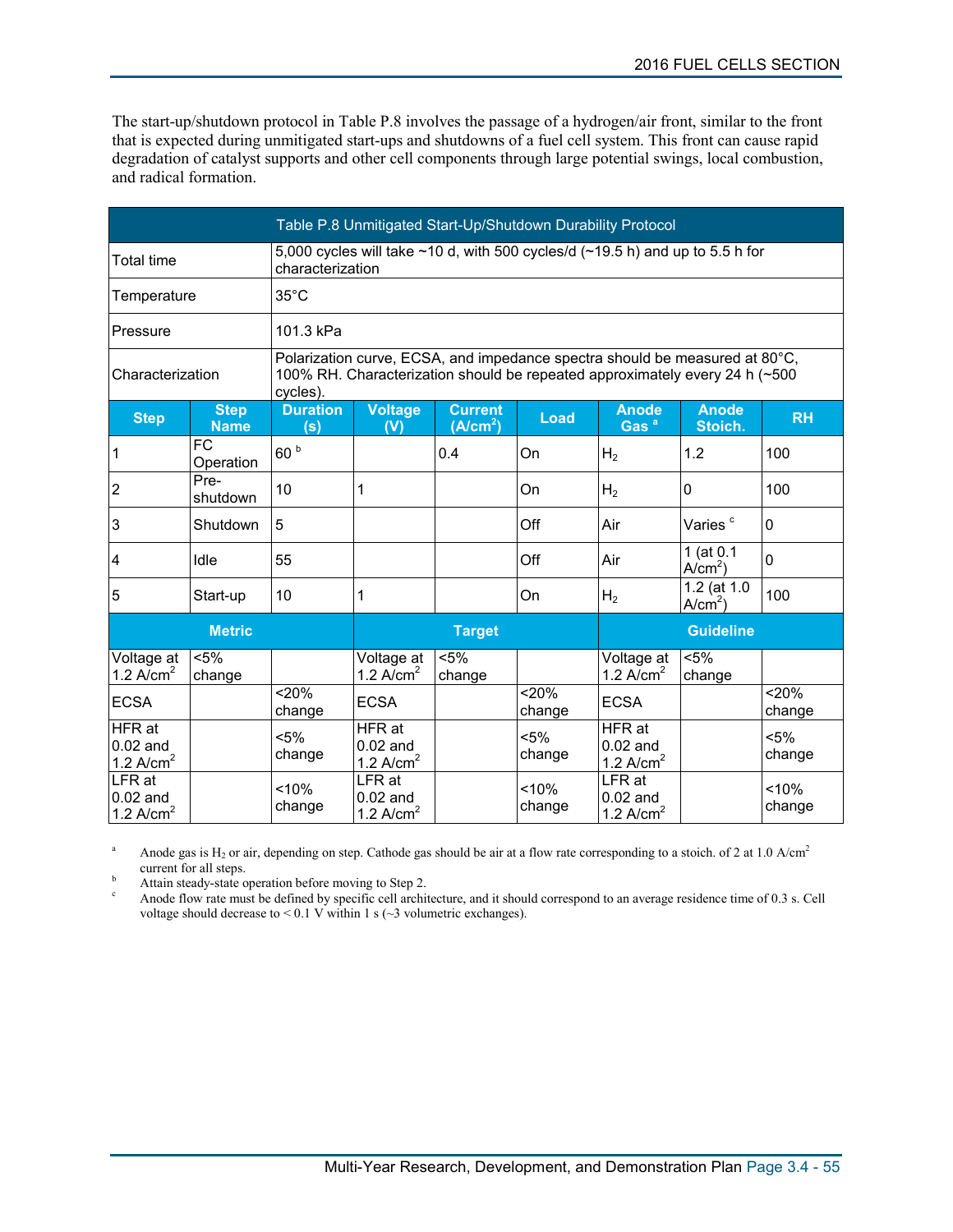Various degradation mechanisms are expected to occur during fuel cell testing, including both reversible and irreversible mechanisms. The MEA recovery protocol in Table P.9 should be used as specified in the target tables to recover the reversible losses prior to performance testing.

| Table P.9 MEA Recovery Protocol <sup>a</sup> |                       |                       |                             |                         |                                         |                     |
|----------------------------------------------|-----------------------|-----------------------|-----------------------------|-------------------------|-----------------------------------------|---------------------|
| <b>Step</b>                                  | <b>Step Name</b>      | <b>Anode</b><br>Comp. | <b>Anode Flow</b><br>(SLPM) | <b>Cathode</b><br>Comp. | <b>Cathode</b><br><b>Flow</b><br>(SLPM) | <b>Duration (s)</b> |
|                                              | $N_2$ soak            | 100% $N_2$            | 2                           | 100% $N_2$              | $\overline{4}$                          | 120                 |
| 2                                            | Air soak              | N/A                   | 0                           | Air                     | $\overline{4}$                          | 900                 |
| 3                                            | $N_2$ soak            | 100% $N_2$            | $\overline{2}$              | 100% $N_2$              | $\overline{4}$                          | 120                 |
| $\overline{4}$                               | $H_2$ soak            | 100% $H_2$            | 2                           | N/A                     | $\Omega$                                | 600                 |
| 5                                            | $H_2$ -air back<br>on | 100% $H_2$            | 2                           | Air                     | $\overline{4}$                          | 5                   |

<sup>a</sup> The following parameters are constant throughout the test: anode and cathode inlet  $RH = 100\%$ , anode and cathode outlet pressure = 150 kPa abs. Cell temperature should be set to the temperature of the upcoming diagnostic test.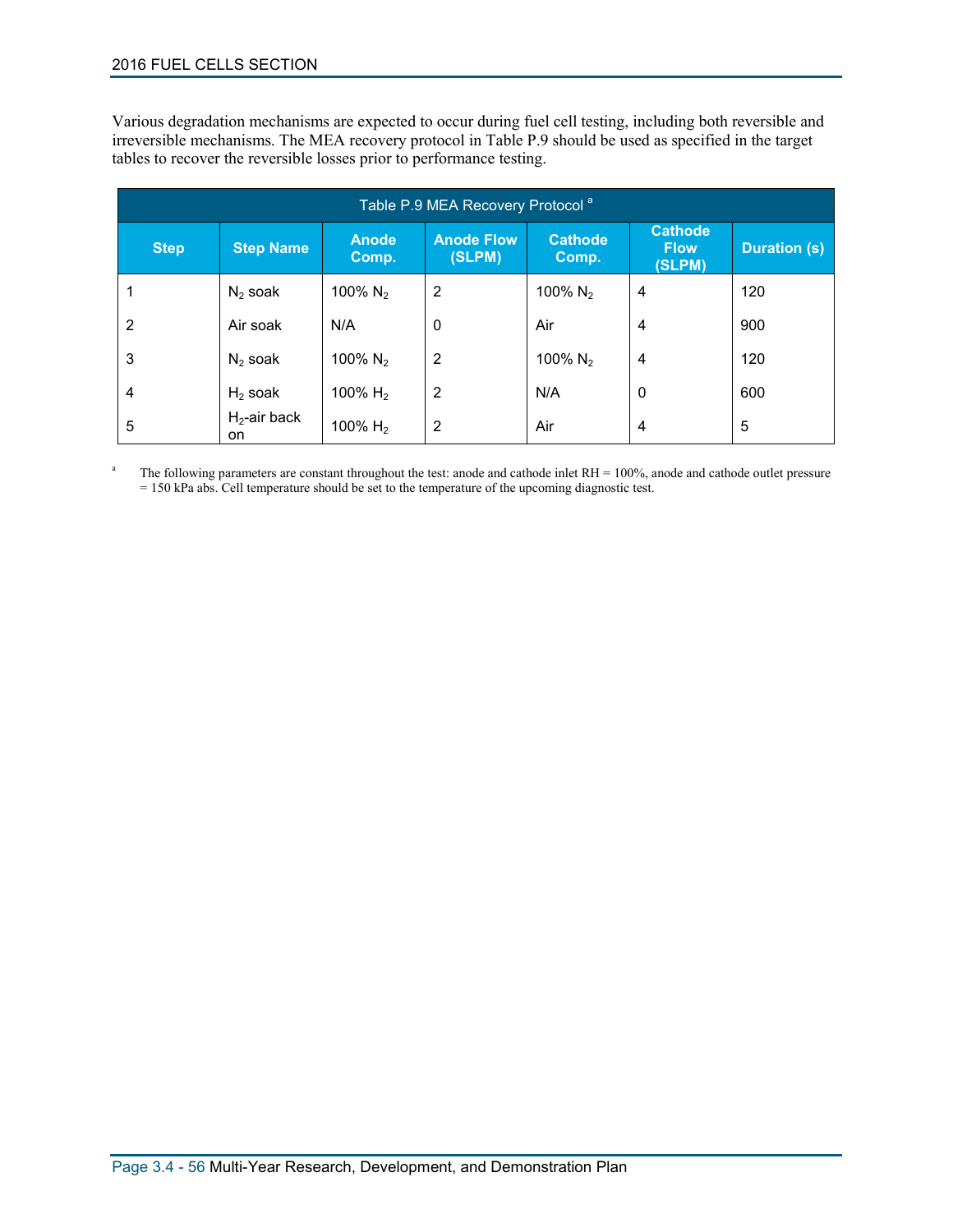Air compressors for automotive fuel cell systems should be able to perform all the tests in the protocol in Table P.10 without significant wear or breakage. The compressor should remain capable of meeting all performance targets following completion of the tests in this protocol.

This protocol represents a limited set of tests for basic screening and durability testing. It is not a complete set of durability tests that a fully engineered product would be expected to meet.

| Table P.10 Air Compressor Durability Protocol |                                                                                                                                                                                                                                                                                                                           |  |  |  |  |
|-----------------------------------------------|---------------------------------------------------------------------------------------------------------------------------------------------------------------------------------------------------------------------------------------------------------------------------------------------------------------------------|--|--|--|--|
| Test                                          | <b>Test Conditions</b>                                                                                                                                                                                                                                                                                                    |  |  |  |  |
| Start-stop                                    | Reflects both key-on and capability for fuel cell stop-start during operation<br>$\bullet$<br>Performed at 25°C, with coolant at 60-70°C<br>$\bullet$<br>200,000 cycles from 0 RPM to idle speed<br>٠<br>50,000 power on/off reflecting key on/off<br>$\bullet$<br>150,000 with compressor powered reflecting system idle |  |  |  |  |
| Freeze start                                  | Performed at -30°C<br>٠<br>1,000 cycles from 0 RPM to idle speed<br>٠<br>Coolant quenching may be used to enable faster cycling<br>$\bullet$                                                                                                                                                                              |  |  |  |  |
| Cycling                                       | Reflects normal drive transients<br>$\bullet$<br>150,000 cycles between maximum speed and 25% of maximum speed<br>٠<br>Cycling performed at maximum acceleration/deceleration rates<br>$\bullet$                                                                                                                          |  |  |  |  |
| High load                                     | Inlet $T = 40^{\circ}$ C<br>٠<br>Run at maximum flow rate and pressure for 300 h                                                                                                                                                                                                                                          |  |  |  |  |